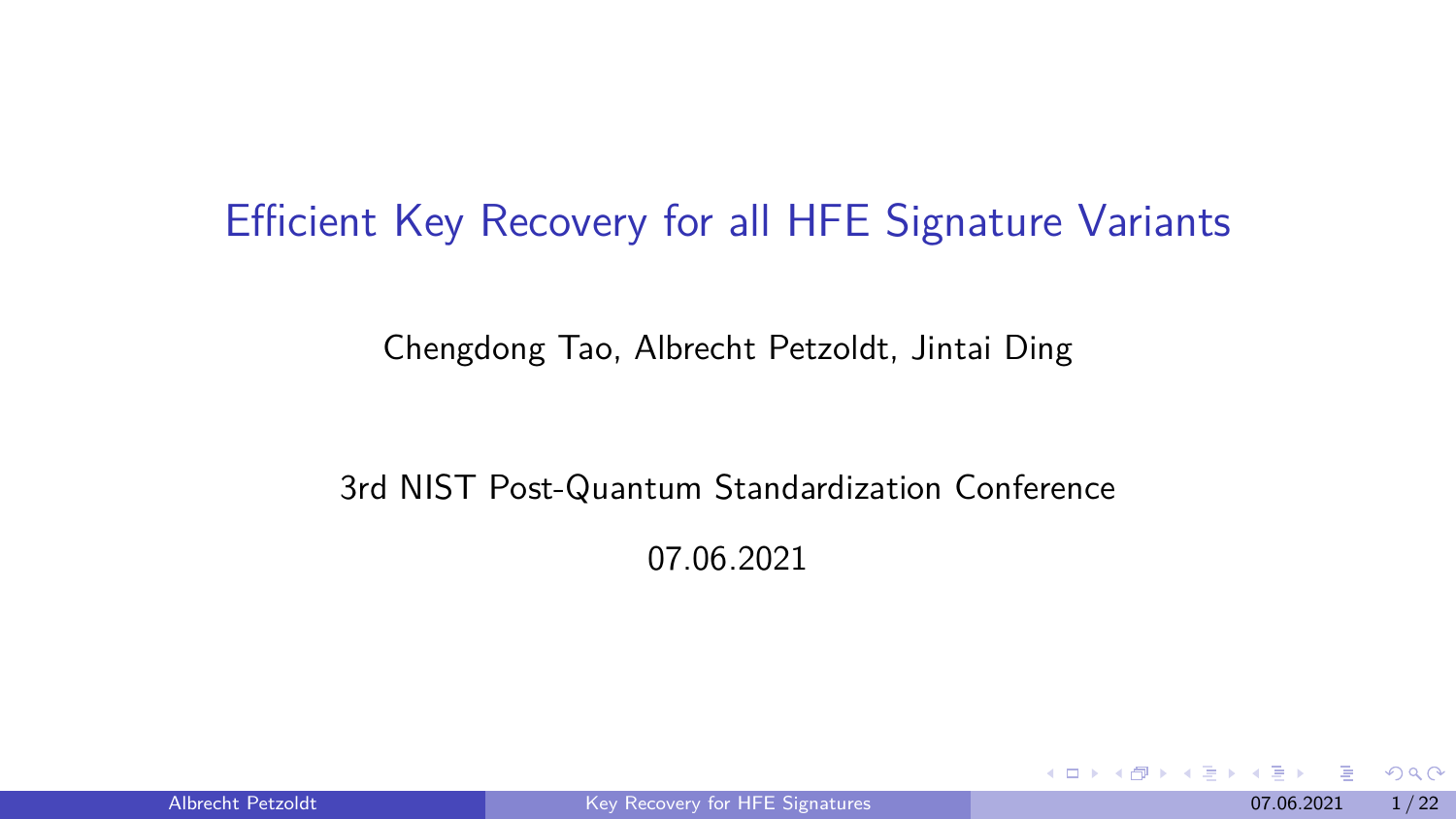### Multivariate Cryptography

 $i=1$  j=i

Public Key: System of multivariate quadratic polynomials

$$
p^{(1)}(x_1, \ldots, x_n) = \sum_{i=1}^n \sum_{j=i}^n p_{ij}^{(1)} \cdot x_i x_j + \sum_{i=1}^n p_i^{(1)} \cdot x_i + p_0^{(1)}
$$
  

$$
p^{(2)}(x_1, \ldots, x_n) = \sum_{i=1}^n \sum_{j=i}^n p_{ij}^{(2)} \cdot x_i x_j + \sum_{i=1}^n p_i^{(2)} \cdot x_i + p_0^{(2)}
$$
  

$$
\vdots
$$
  

$$
p^{(m)}(x_1, \ldots, x_n) = \sum_{i=1}^n \sum_{j=i}^n p_{ij}^{(m)} \cdot x_i x_j + \sum_{i=1}^n p_i^{(m)} \cdot x_i + p_0^{(m)}
$$

 $i=1$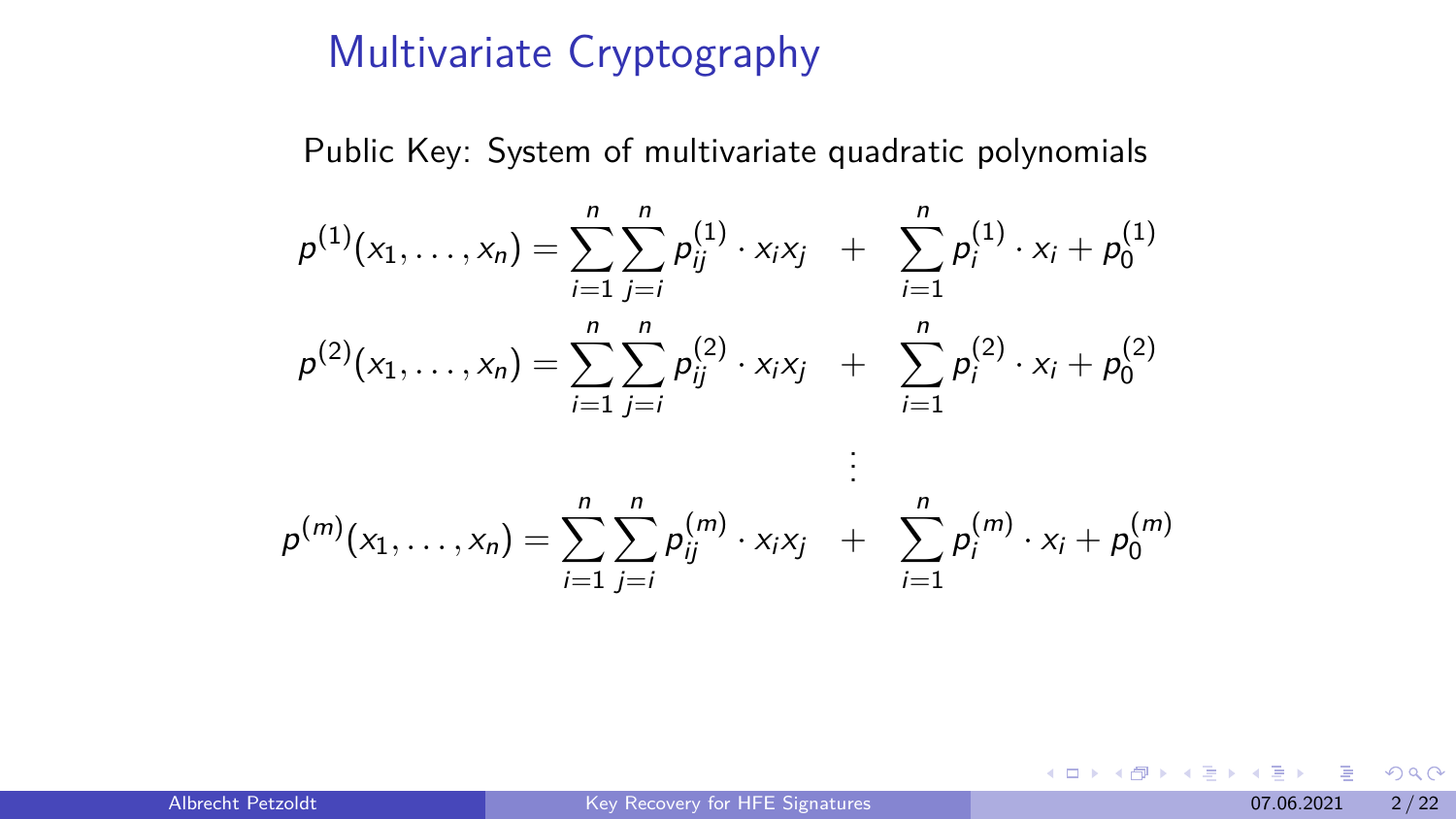### Multivariate Cryptography

Public Key: System of multivariate quadratic polynomials

$$
p^{(1)}(x_1, \ldots, x_n) = \sum_{i=1}^n \sum_{j=i}^n p_{ij}^{(1)} \cdot x_i x_j + \sum_{i=1}^n p_i^{(1)} \cdot x_i + p_0^{(1)}
$$
  

$$
p^{(2)}(x_1, \ldots, x_n) = \sum_{i=1}^n \sum_{j=i}^n p_{ij}^{(2)} \cdot x_i x_j + \sum_{i=1}^n p_i^{(2)} \cdot x_i + p_0^{(2)}
$$
  

$$
\vdots
$$
  

$$
p^{(m)}(x_1, \ldots, x_n) = \sum_{i=1}^n \sum_{j=i}^n p_{ij}^{(m)} \cdot x_i x_j + \sum_{i=1}^n p_i^{(m)} \cdot x_i + p_0^{(m)}
$$

Security based on the

**Problem MQ**: Given m multivariate quadratic polynomials  $p^{(1)}(\mathbf{x}), \ldots, p^{(m)}(\mathbf{x})$ , find a vector  $\bar{\mathbf{x}} = (\bar{x}_1, \ldots, \bar{x}_n)$  such that  $p^{(1)}(\bar{\mathbf{x}}) = \ldots = p^{(m)}(\bar{\mathbf{x}}) = 0.$  $299$ Albrecht Petzoldt [Key Recovery for HFE Signatures](#page-0-0) 07.06.2021 2 / 22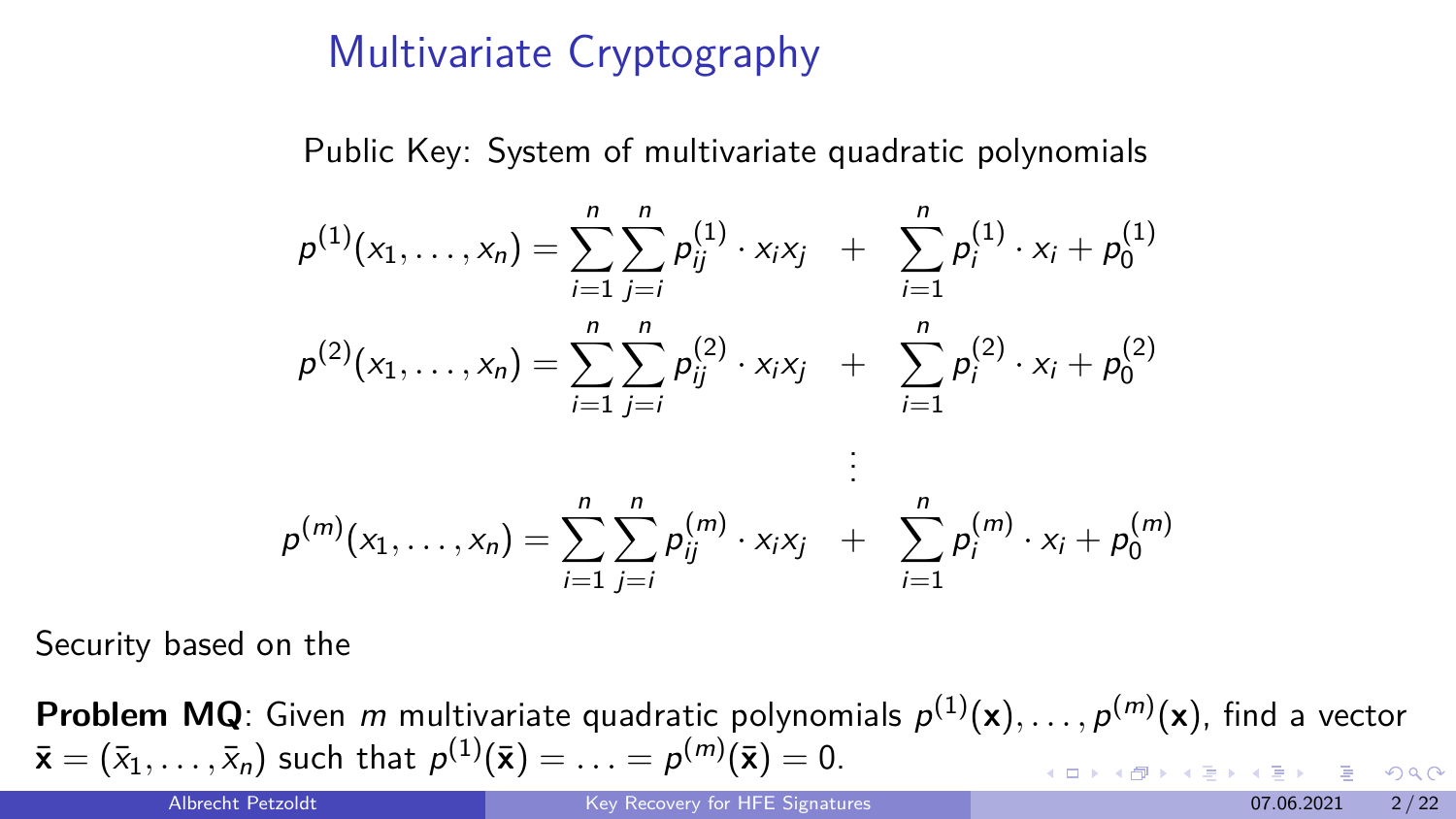isomorphism  $\Phi: \mathbb{F}_q^n \to \mathbb{F}_{q^n}$ 

イロト 不倒 トイ君 トイ君 造  $299$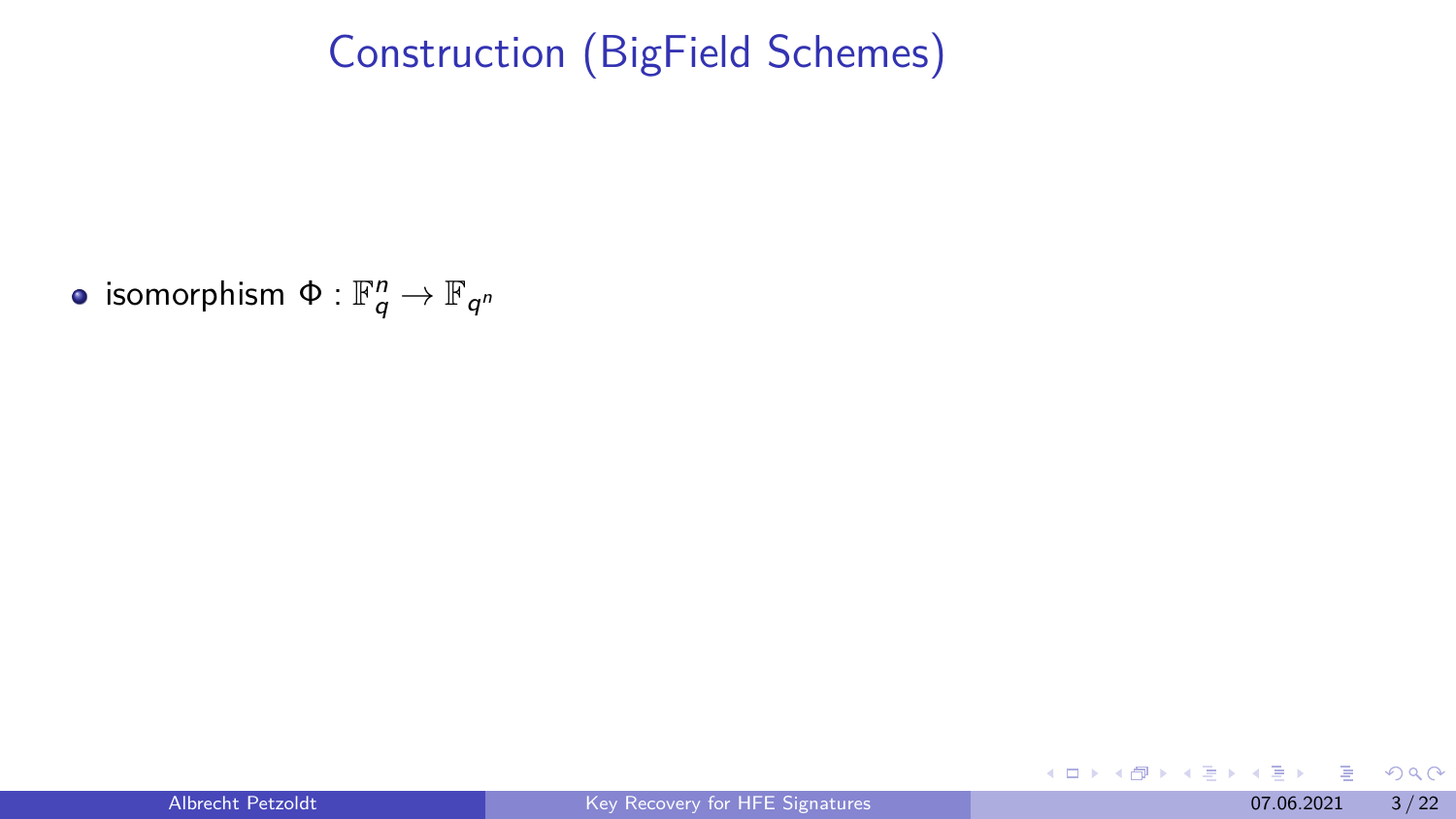- isomorphism  $\Phi: \mathbb{F}_q^n \to \mathbb{F}_{q^n}$
- Easily invertible quadratic map  $\mathcal{F}:\mathbb{F}_{q^n}\rightarrow\mathbb{F}_{q^n}$  $\Rightarrow\bar{\mathcal{F}}=\Phi^{-1}\circ\mathcal{F}\circ\Phi:\mathbb{F}_q^n\to\mathbb{F}_q^n$  is quadratic

어서 동에서 동

4 0 F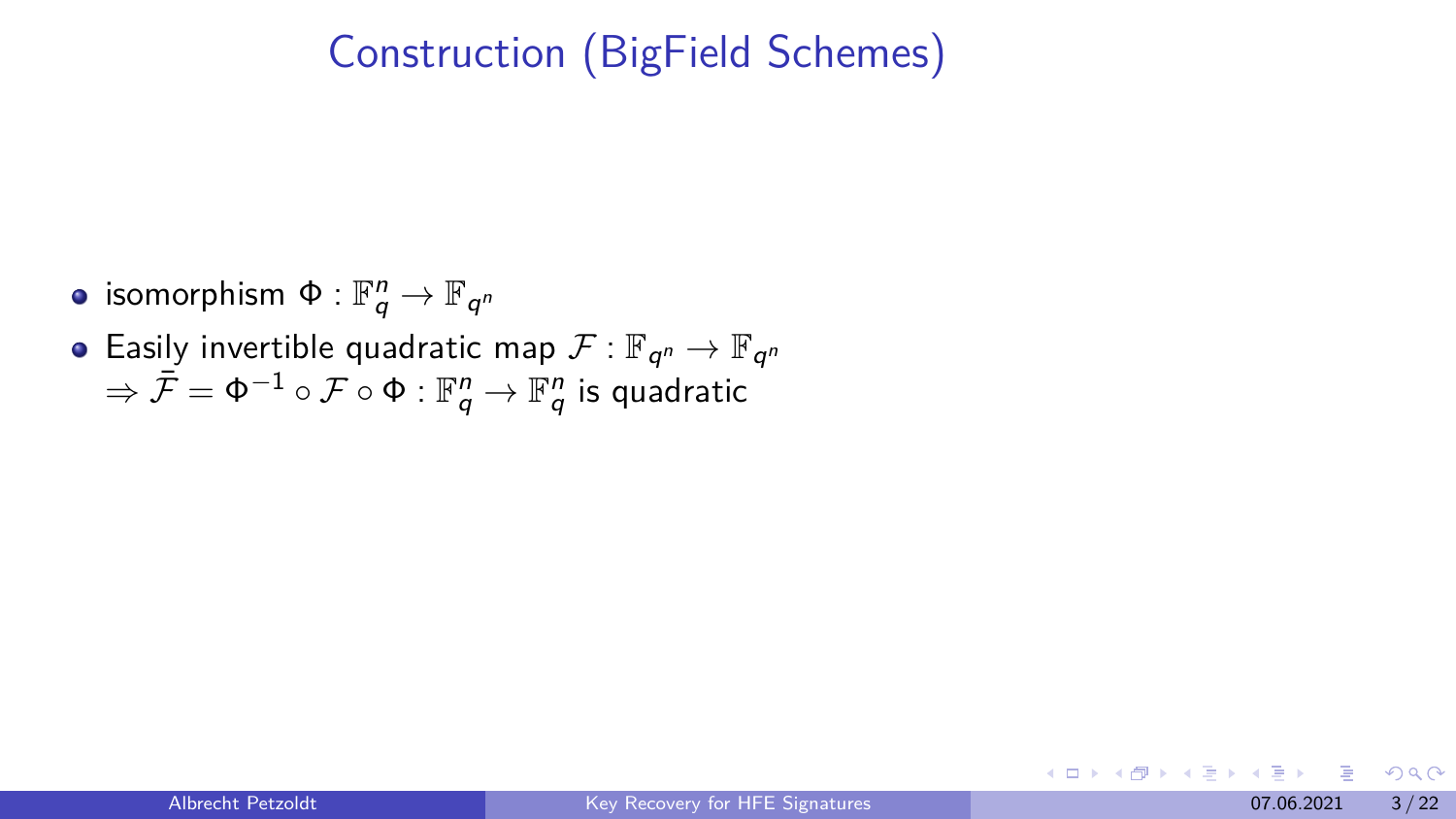- isomorphism  $\Phi: \mathbb{F}_q^n \to \mathbb{F}_{q^n}$
- Easily invertible quadratic map  $\mathcal{F}:\mathbb{F}_{q^n}\rightarrow\mathbb{F}_{q^n}$  $\Rightarrow\bar{\mathcal{F}}=\Phi^{-1}\circ\mathcal{F}\circ\Phi:\mathbb{F}_q^n\to\mathbb{F}_q^n$  is quadratic
- Two invertible linear maps  $\mathcal{T}:\mathbb{F}_q^n \to \mathbb{F}_q^n$  and  $\mathcal{S}: \mathbb{F}_q^n \to \mathbb{F}_q^n$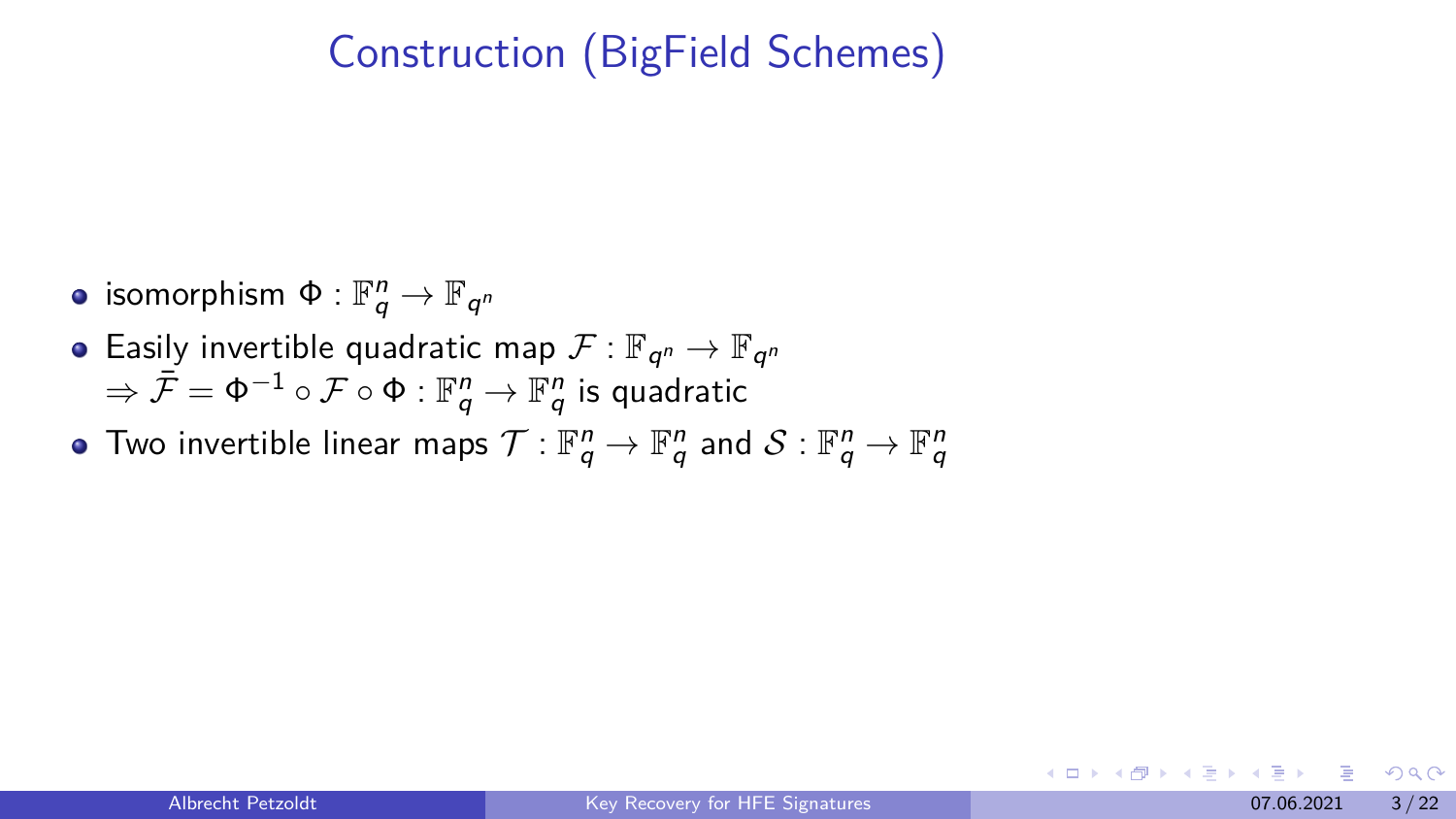- isomorphism  $\Phi: \mathbb{F}_q^n \to \mathbb{F}_{q^n}$
- Easily invertible quadratic map  $\mathcal{F}:\mathbb{F}_{q^n}\rightarrow\mathbb{F}_{q^n}$  $\Rightarrow\bar{\mathcal{F}}=\Phi^{-1}\circ\mathcal{F}\circ\Phi:\mathbb{F}_q^n\to\mathbb{F}_q^n$  is quadratic
- Two invertible linear maps  $\mathcal{T}:\mathbb{F}_q^n \to \mathbb{F}_q^n$  and  $\mathcal{S}: \mathbb{F}_q^n \to \mathbb{F}_q^n$
- Public key:  $P = T \circ F \circ S$  supposed to look like a random system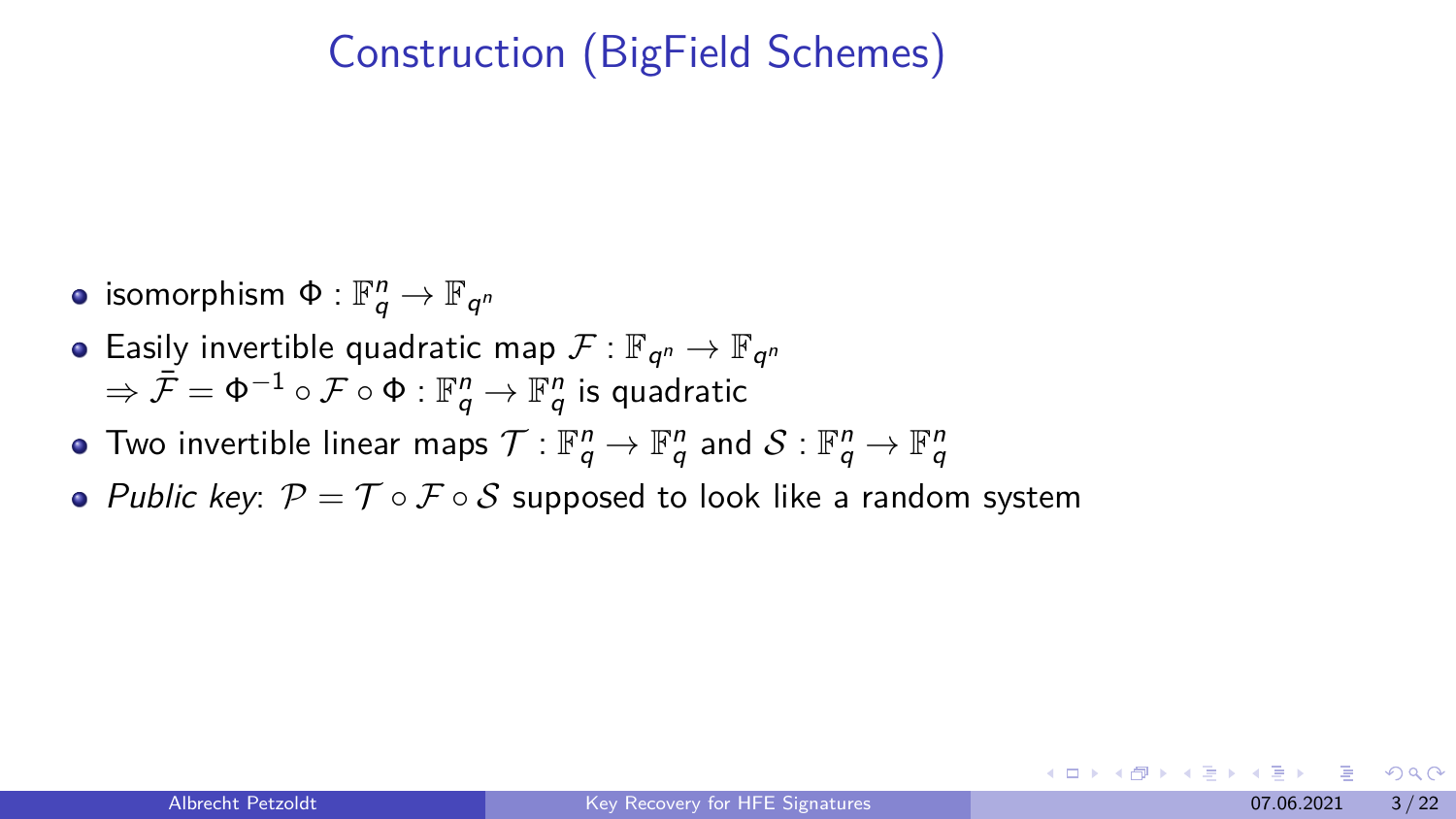- isomorphism  $\Phi: \mathbb{F}_q^n \to \mathbb{F}_{q^n}$
- Easily invertible quadratic map  $\mathcal{F}:\mathbb{F}_{q^n}\rightarrow\mathbb{F}_{q^n}$  $\Rightarrow\bar{\mathcal{F}}=\Phi^{-1}\circ\mathcal{F}\circ\Phi:\mathbb{F}_q^n\to\mathbb{F}_q^n$  is quadratic
- Two invertible linear maps  $\mathcal{T}:\mathbb{F}_q^n \to \mathbb{F}_q^n$  and  $\mathcal{S}: \mathbb{F}_q^n \to \mathbb{F}_q^n$
- Public key:  $P = T \circ F \circ S$  supposed to look like a random system
- Private key:  $\mathcal{T}, \mathcal{F}, \mathcal{S}$  allows to invert the public key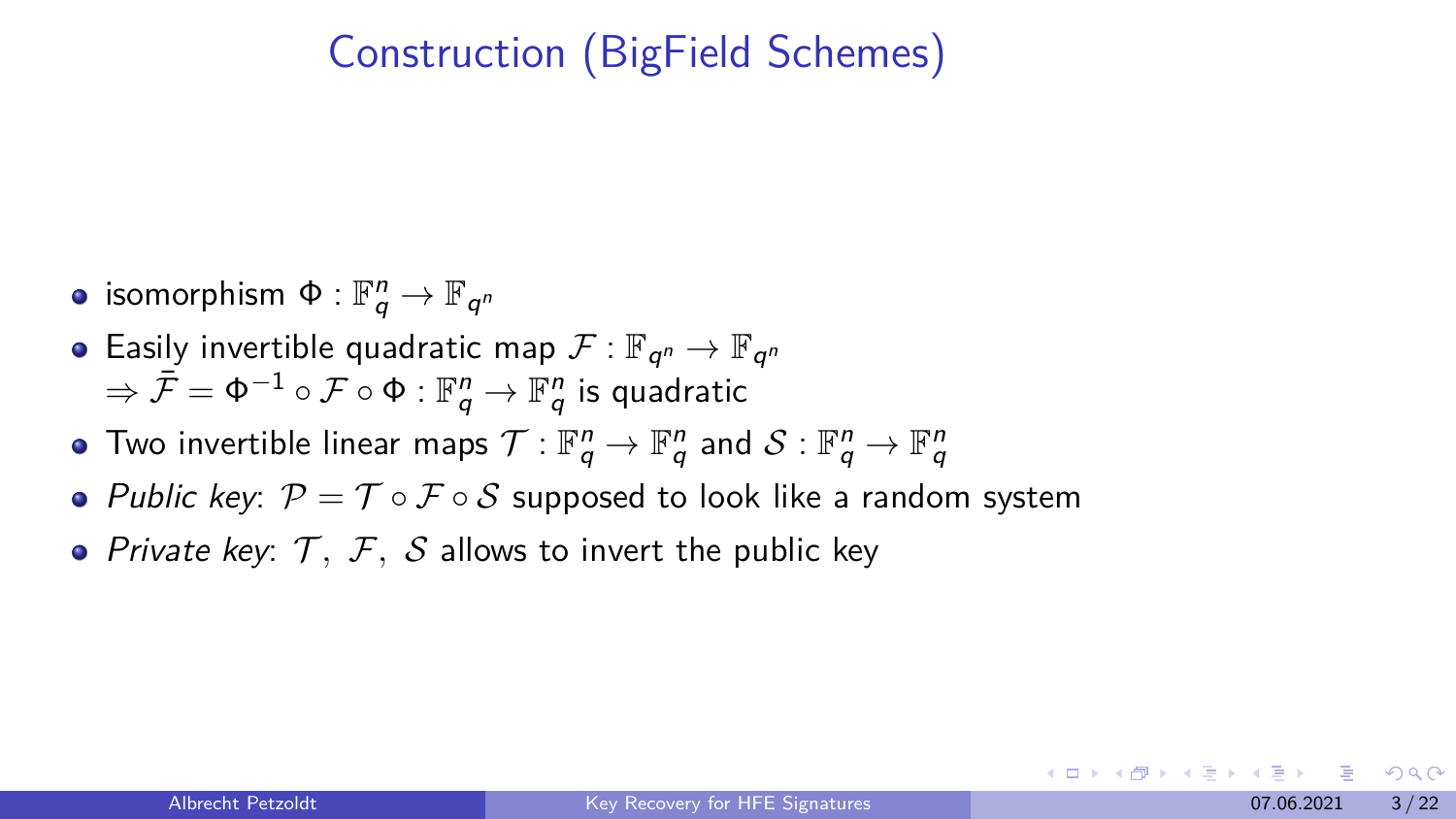# BigField Signature Schemes



**Signature Verification**

つへへ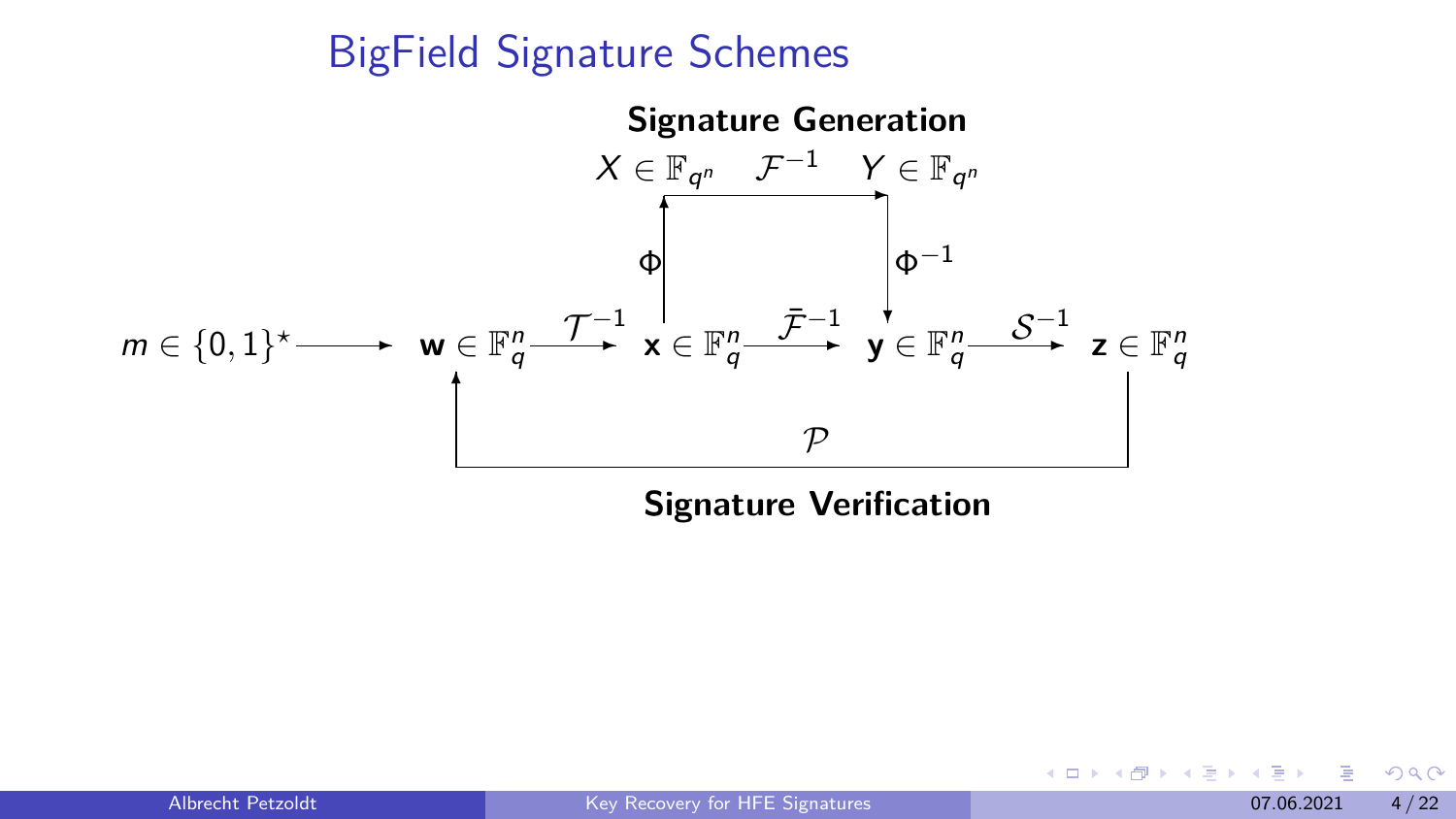# BigField Signature Schemes



#### **Signature Verification**

**Signature Generation**: Given: message  $m \in \{0,1\}^\star$ , private key  $\mathcal{T}, \mathcal{F}, \mathcal{S}$ compute recursively  ${\sf w}=\mathcal{H}(m)$ ,  ${\sf x}=\mathcal{T}^{-1}({\sf w})$ ,  $X=\Phi({\sf x})$ ,  $\,Y=\mathcal{F}^{-1}(X)$ ,  ${\sf y}=\Phi^{-1}(Y)$  and  $\mathsf{z} = \mathcal{S}^{-1}(\mathsf{y})$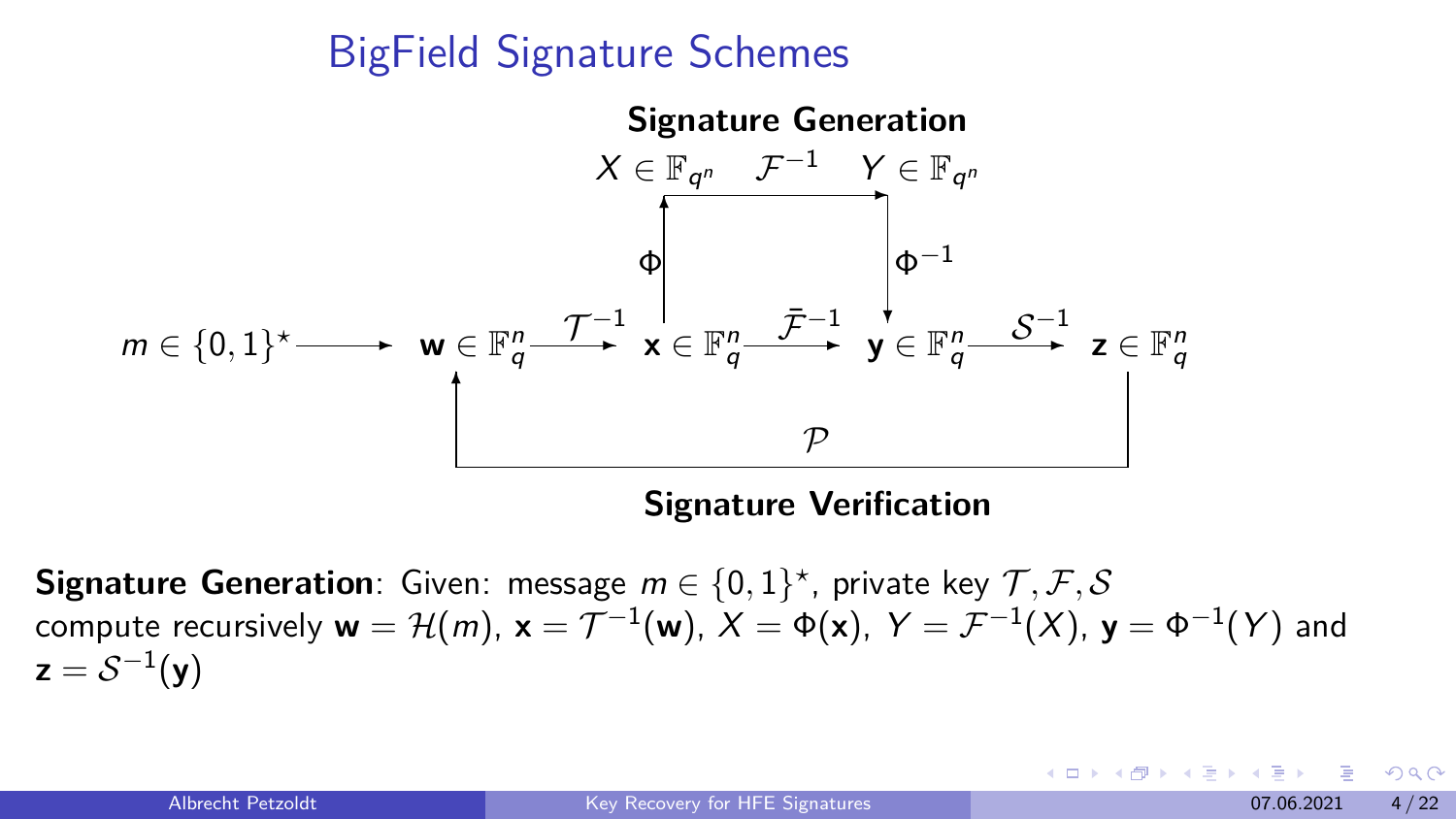# BigField Signature Schemes



#### **Signature Verification**

**Signature Generation**: Given: message  $m \in \{0,1\}^\star$ , private key  $\mathcal{T}, \mathcal{F}, \mathcal{S}$ compute recursively  ${\sf w}=\mathcal{H}(m)$ ,  ${\sf x}=\mathcal{T}^{-1}({\sf w})$ ,  $X=\Phi({\sf x})$ ,  $\,Y=\mathcal{F}^{-1}(X)$ ,  ${\sf y}=\Phi^{-1}(Y)$  and  $\mathsf{z} = \mathcal{S}^{-1}(\mathsf{y})$  ${\sf Signature\,\,Verification}$ : Given: message  $m \in \{0,1\}^\star$ , signature  ${\sf z} \in \mathbb{F}_q^n$ , public key  ${\mathcal P}$ check if  $P(z) = H(m)$ 

つひつ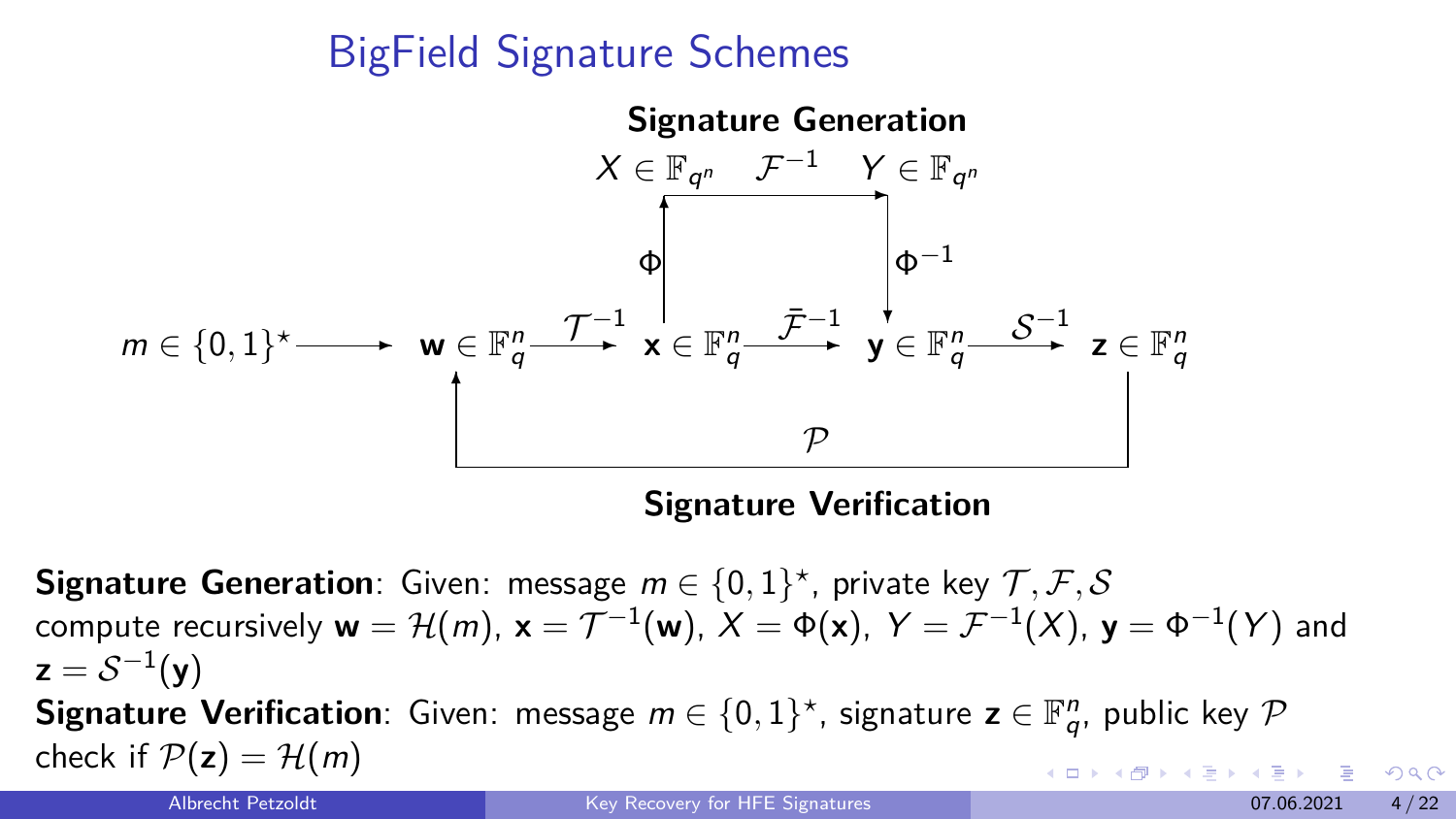• BigField + Minus Modification + Vinegar Variation

 $299$ 

**K ロ ▶ K 御 ▶ K 君 ▶ K 君**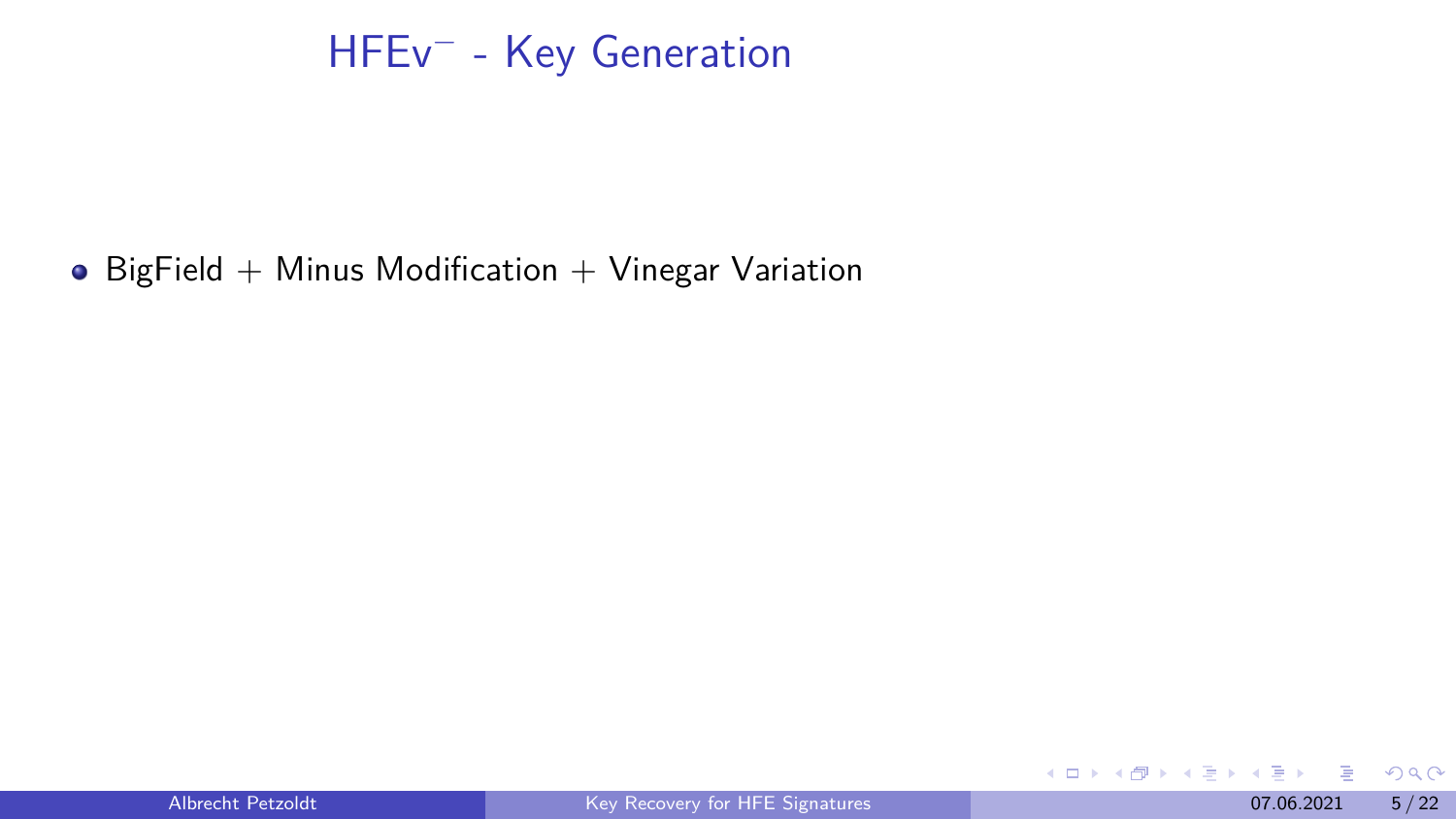- $\bullet$  BigField + Minus Modification + Vinegar Variation
- central map  $\mathcal{F}:\mathbb{F}_{q}^{\mathsf{v}}\times\mathbb{F}_{q^n}\rightarrow\mathbb{F}_{q^n},$

$$
\mathcal{F}(X) = \sum_{0 \leq i \leq j}^{q^i + q^j \leq D} \alpha_{ij} X^{q^i + q^j} + \sum_{i=0}^{q^i \leq D} \beta_i(v_1, \ldots, v_v) \cdot X^{q^i} + \gamma(v_1, \ldots, v_v)
$$

 $\Rightarrow\bar{\cal F}=\Phi^{-1}\circ{\cal F}\circ\Phi$  quadratic map from  $\mathbb{F}_q^n$  to  $\mathbb{F}_q^n$ 

→ 何 ▶ → ヨ ▶ → ヨ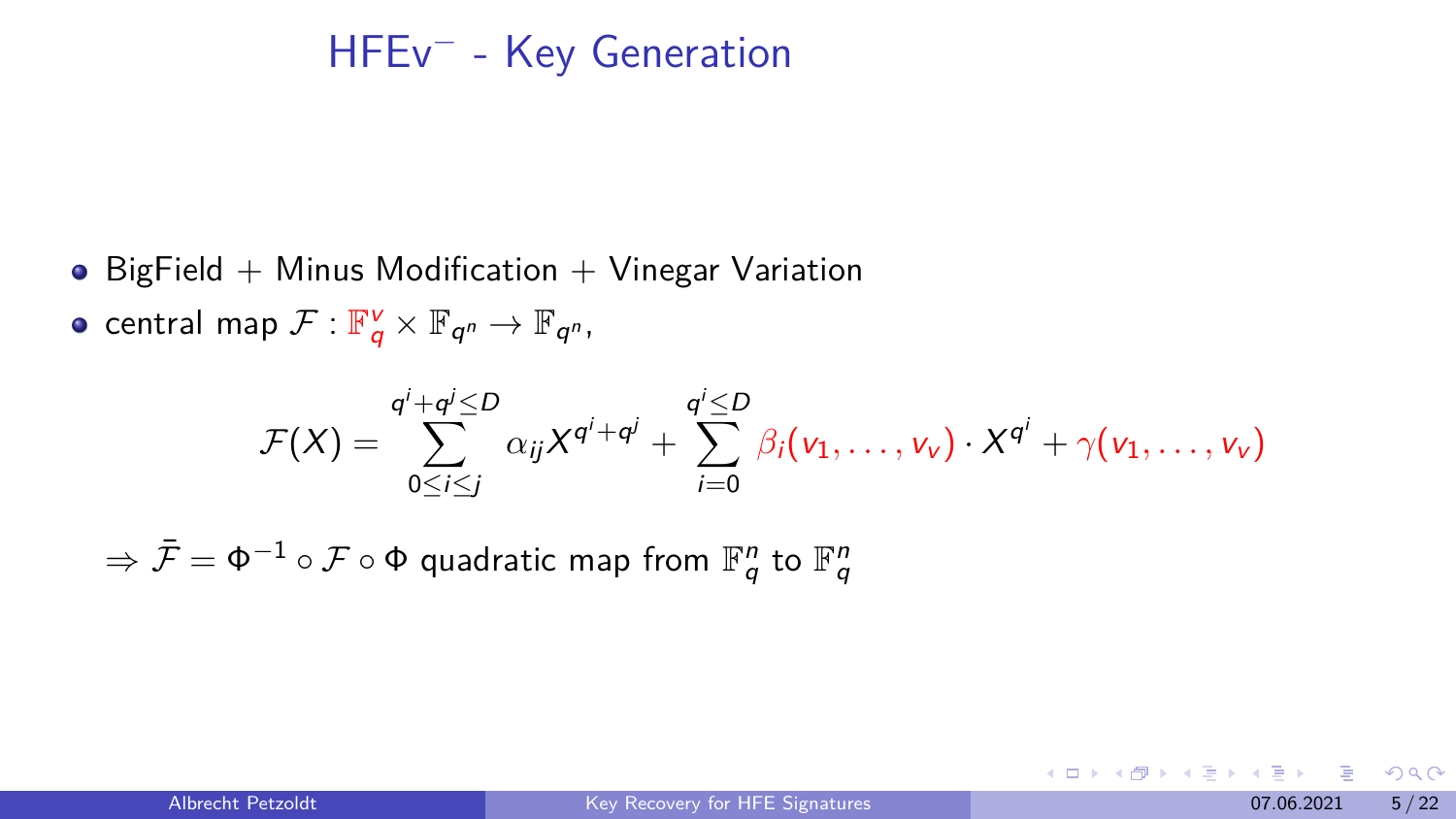- $\bullet$  BigField + Minus Modification + Vinegar Variation
- central map  $\mathcal{F}:\mathbb{F}_{q}^{\mathsf{v}}\times\mathbb{F}_{q^n}\rightarrow\mathbb{F}_{q^n},$

$$
\mathcal{F}(X) = \sum_{0 \leq i \leq j}^{q^i + q^j \leq D} \alpha_{ij} X^{q^i + q^j} + \sum_{i=0}^{q^i \leq D} \beta_i (v_1, \ldots, v_v) \cdot X^{q^i} + \gamma(v_1, \ldots, v_v)
$$

 $\Rightarrow\bar{\cal F}=\Phi^{-1}\circ{\cal F}\circ\Phi$  quadratic map from  $\mathbb{F}_q^n$  to  $\mathbb{F}_q^n$ linear maps  $\mathcal{T}:\mathbb{F}_q^n\to\mathbb{F}_q^{n-a}$  and  $\mathcal{S}:\mathbb{F}_q^{n+\nu}\to\mathbb{F}_q^{n+\nu}$  of maximal rank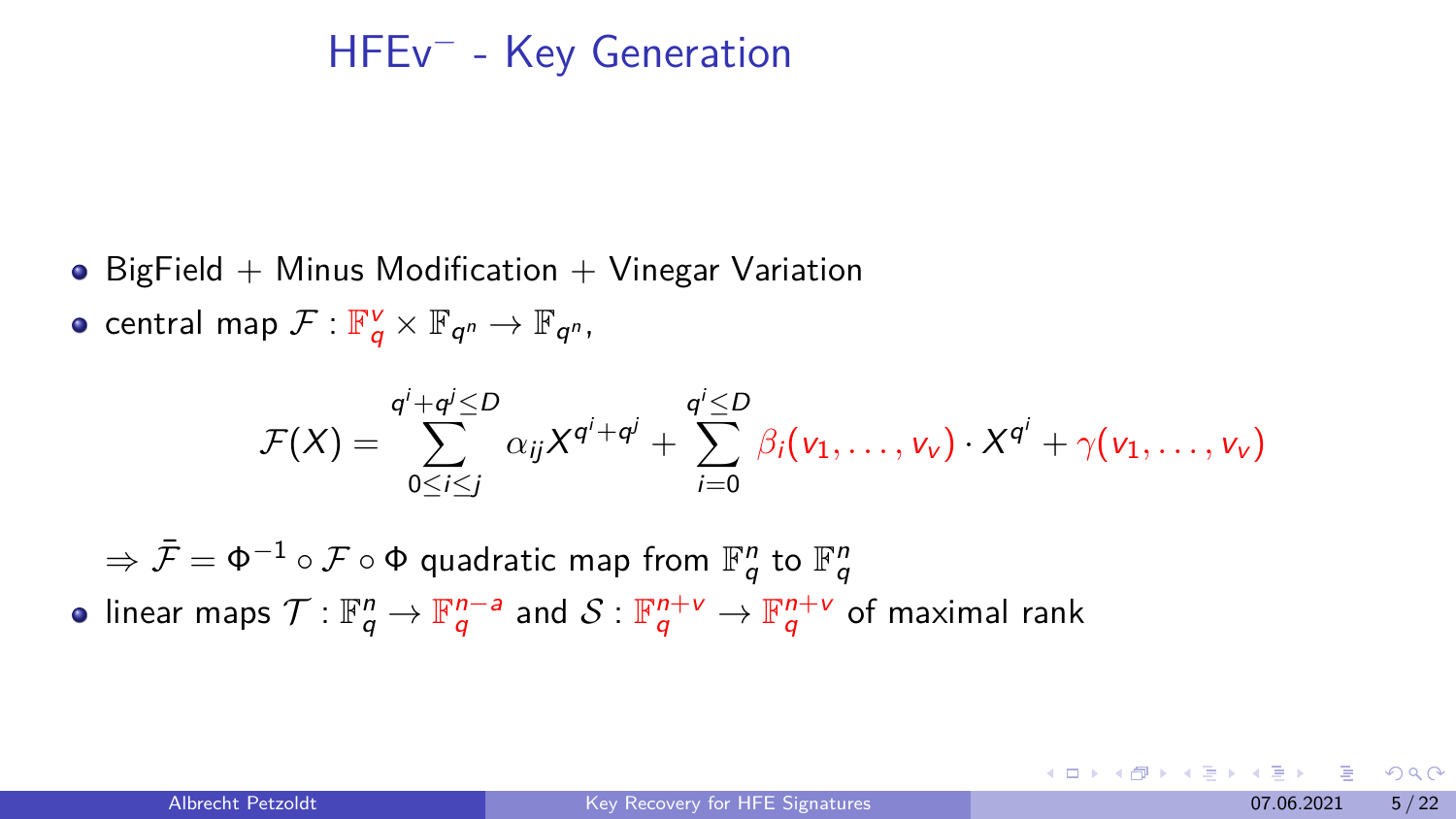- $\bullet$  BigField + Minus Modification + Vinegar Variation
- central map  $\mathcal{F}:\mathbb{F}_{q}^{\mathsf{v}}\times\mathbb{F}_{q^n}\rightarrow\mathbb{F}_{q^n},$

$$
\mathcal{F}(X) = \sum_{0 \leq i \leq j}^{q^i + q^j \leq D} \alpha_{ij} X^{q^i + q^j} + \sum_{i=0}^{q^i \leq D} \beta_i(v_1, \ldots, v_v) \cdot X^{q^i} + \gamma(v_1, \ldots, v_v)
$$

 $\Rightarrow\bar{\cal F}=\Phi^{-1}\circ{\cal F}\circ\Phi$  quadratic map from  $\mathbb{F}_q^n$  to  $\mathbb{F}_q^n$ 

- linear maps  $\mathcal{T}:\mathbb{F}_q^n\to\mathbb{F}_q^{n-a}$  and  $\mathcal{S}:\mathbb{F}_q^{n+\nu}\to\mathbb{F}_q^{n+\nu}$  of maximal rank
- ${\sf Public\; key} \colon \mathcal{P} = \mathcal{T} \circ \bar{\mathcal{F}} \circ \mathcal{S} : \mathbb{F}_q^{n+\nu} \to \mathbb{F}_q^{n-a}$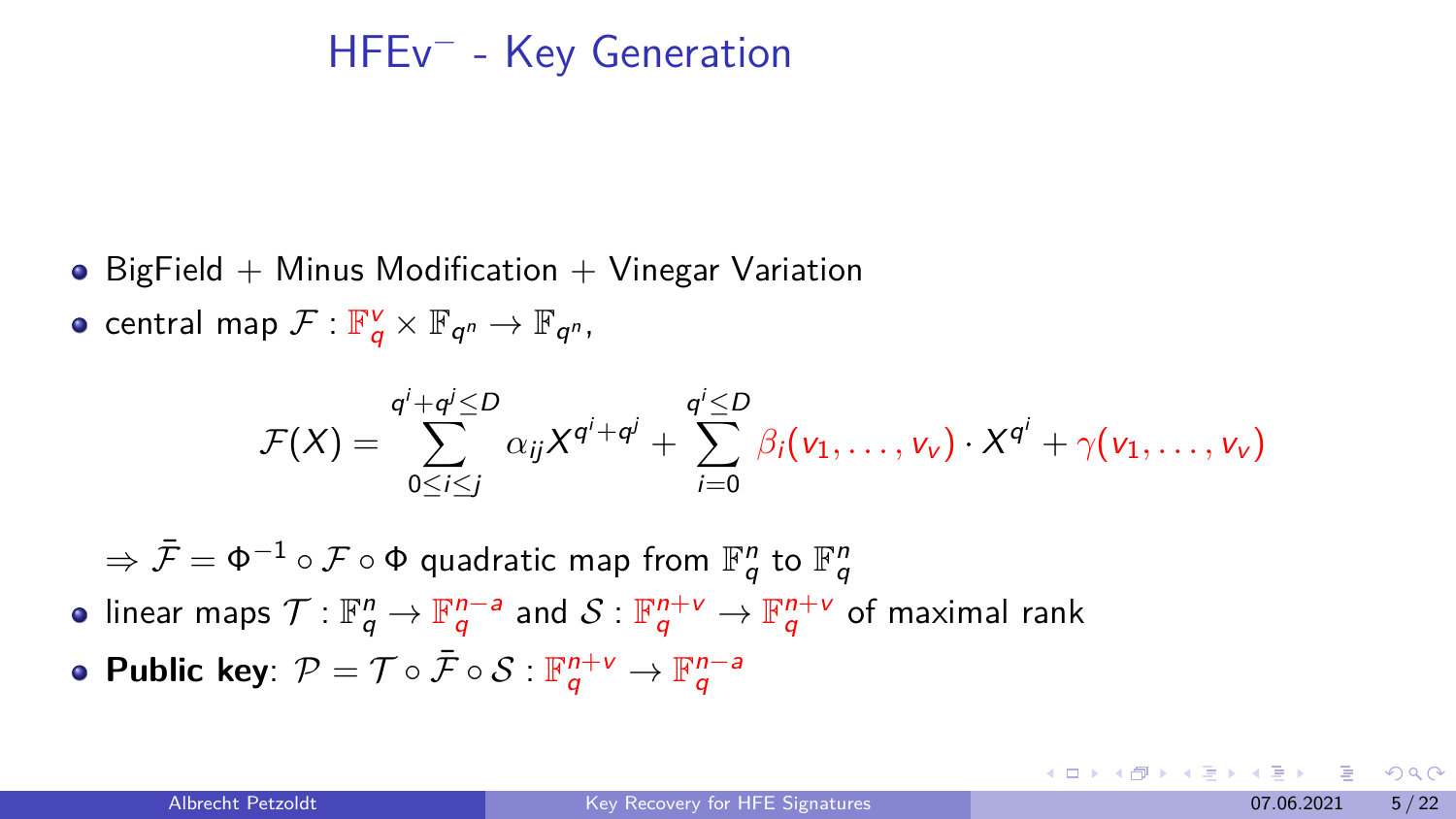- $\bullet$  BigField + Minus Modification + Vinegar Variation
- central map  $\mathcal{F}:\mathbb{F}_{q}^{\mathsf{v}}\times\mathbb{F}_{q^n}\rightarrow\mathbb{F}_{q^n},$

$$
\mathcal{F}(X) = \sum_{0 \leq i \leq j}^{q^i + q^j \leq D} \alpha_{ij} X^{q^i + q^j} + \sum_{i=0}^{q^i \leq D} \beta_i(v_1, \ldots, v_v) \cdot X^{q^i} + \gamma(v_1, \ldots, v_v)
$$

 $\Rightarrow\bar{\cal F}=\Phi^{-1}\circ{\cal F}\circ\Phi$  quadratic map from  $\mathbb{F}_q^n$  to  $\mathbb{F}_q^n$ 

- linear maps  $\mathcal{T}:\mathbb{F}_q^n\to\mathbb{F}_q^{n-a}$  and  $\mathcal{S}:\mathbb{F}_q^{n+\nu}\to\mathbb{F}_q^{n+\nu}$  of maximal rank
- ${\sf Public\; key} \colon \mathcal{P} = \mathcal{T} \circ \bar{\mathcal{F}} \circ \mathcal{S} : \mathbb{F}_q^{n+\nu} \to \mathbb{F}_q^{n-a}$
- **Private key:**  $\mathcal{T}, \mathcal{F}, \mathcal{S}$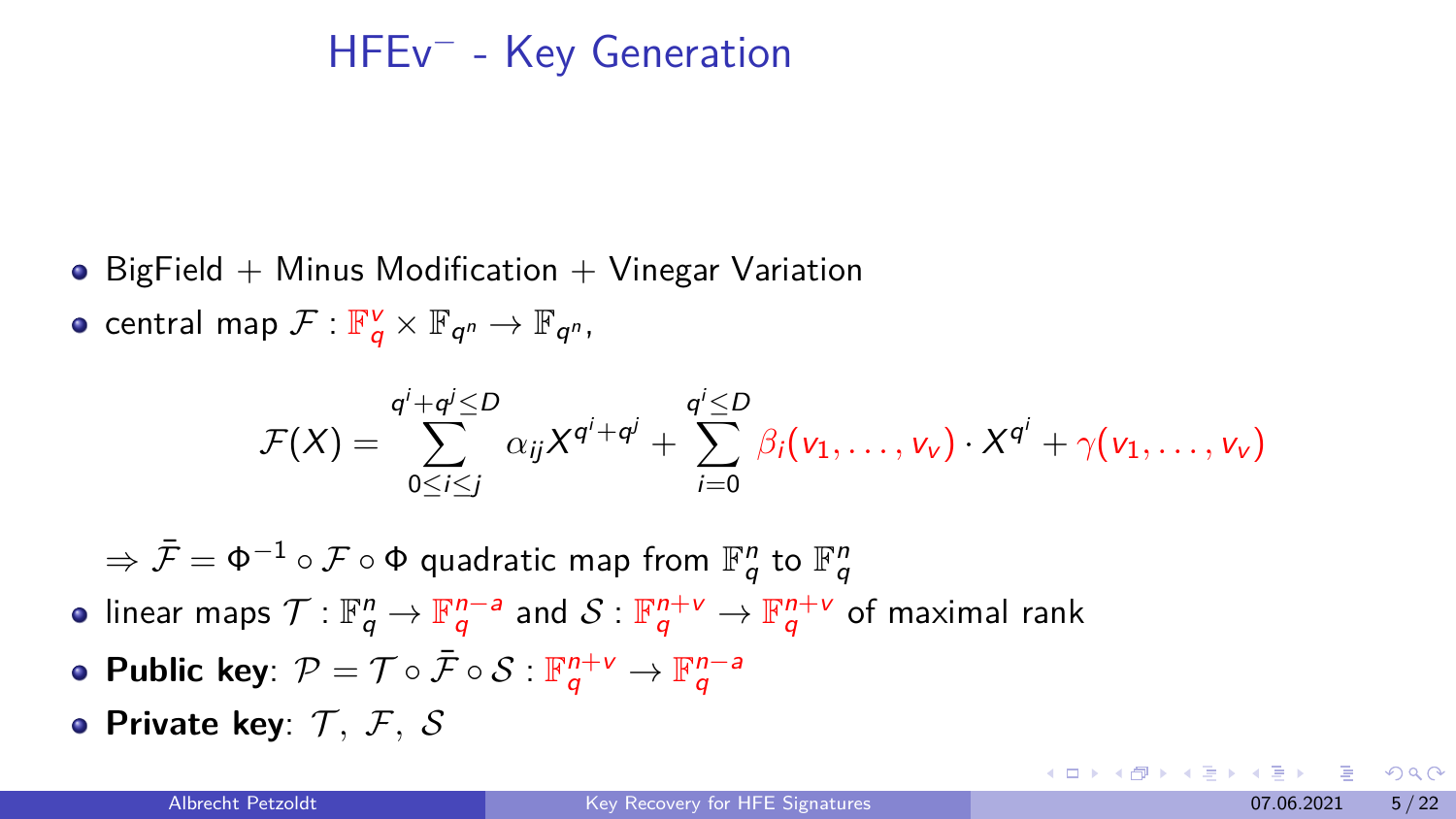Given: message  $m \in \{0,1\}^\star$ , private key  $\mathcal{T}, \mathcal{F}, \mathcal{S}$ 

 $299$ 

**K ロ ▶ K 御 ▶ K 君 ▶ K 君**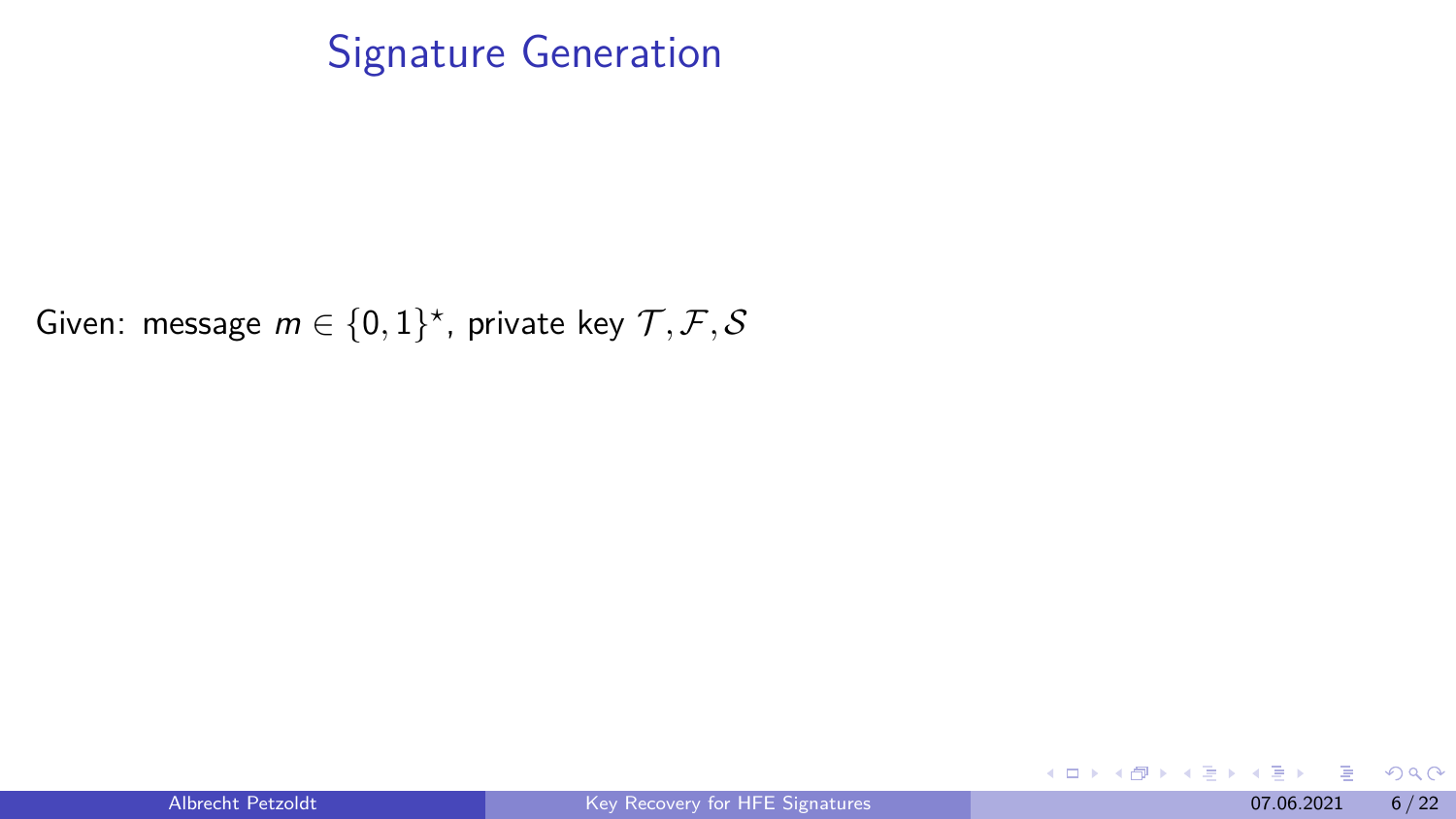Given: message  $m \in \{0,1\}^\star$ , private key  $\mathcal{T}, \mathcal{F}, \mathcal{S}$  $\blacksquare$  Compute the hash value  $\mathsf{w} = \mathcal{H}(m) \in \mathbb{F}_q^{n-a}$ 

 $\leftarrow$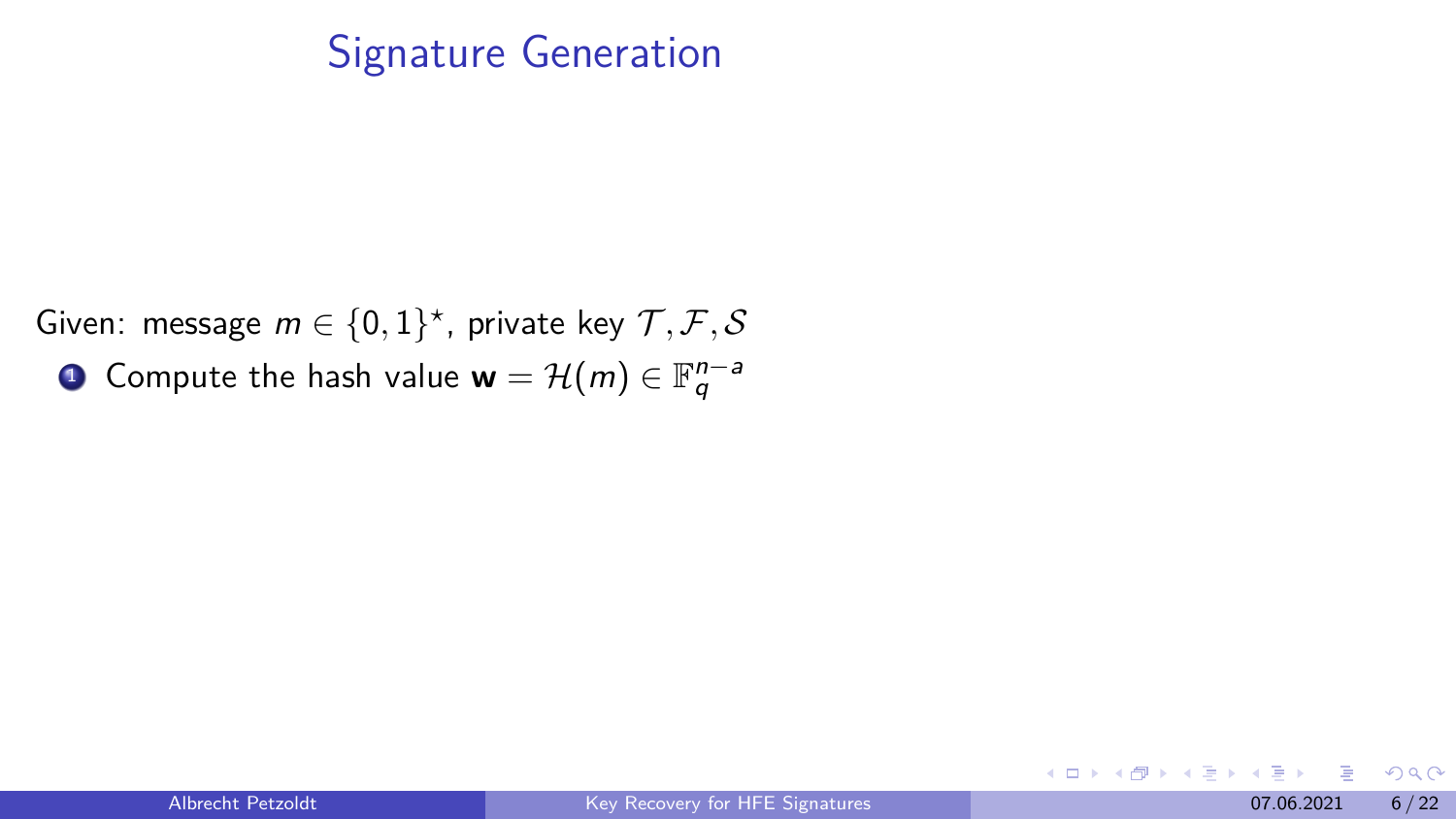Given: message  $m \in \{0,1\}^\star$ , private key  $\mathcal{T}, \mathcal{F}, \mathcal{S}$ 

 $\blacksquare$  Compute the hash value  $\mathsf{w} = \mathcal{H}(m) \in \mathbb{F}_q^{n-a}$ 

• Compute 
$$
\mathbf{x} = \mathcal{T}^{-1}(\mathbf{w}) \in \mathbb{F}_q^n
$$
 and  $X = \Phi(\mathbf{x}) \in \mathbb{F}_{q^n}$ 

 $\leftarrow$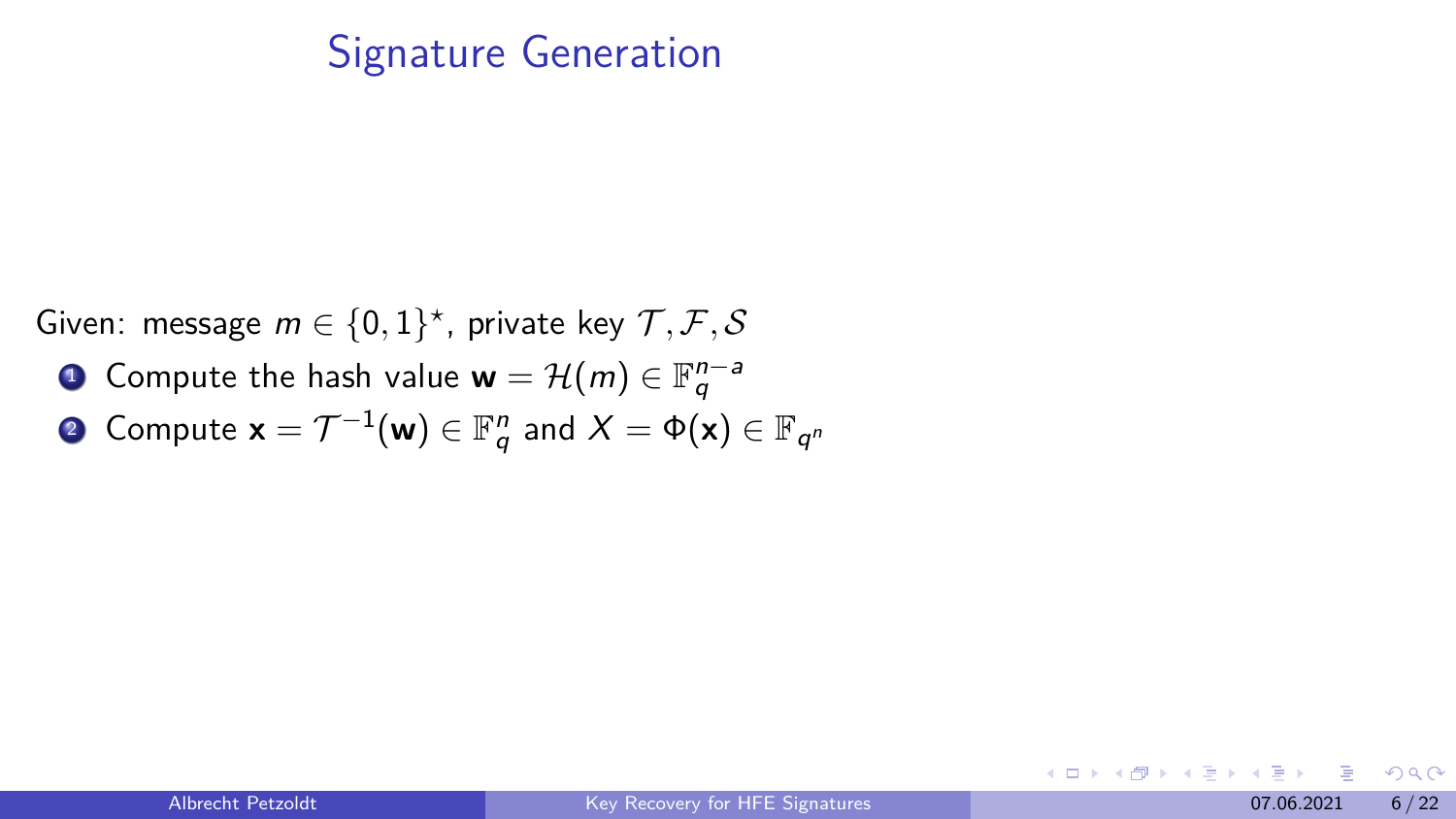Given: message  $m \in \{0,1\}^\star$ , private key  $\mathcal{T}, \mathcal{F}, \mathcal{S}$ 

- $\blacksquare$  Compute the hash value  $\mathsf{w} = \mathcal{H}(m) \in \mathbb{F}_q^{n-a}$
- $\bullet$  Compute  $\mathsf{x} = \mathcal{T}^{-1}(\mathsf{w}) \in \mathbb{F}_q^n$  and  $X = \Phi(\mathsf{x}) \in \mathbb{F}_{q^n}$
- **3** Choose random values for the vinegar variables  $v_1, \ldots, v_v$

つへへ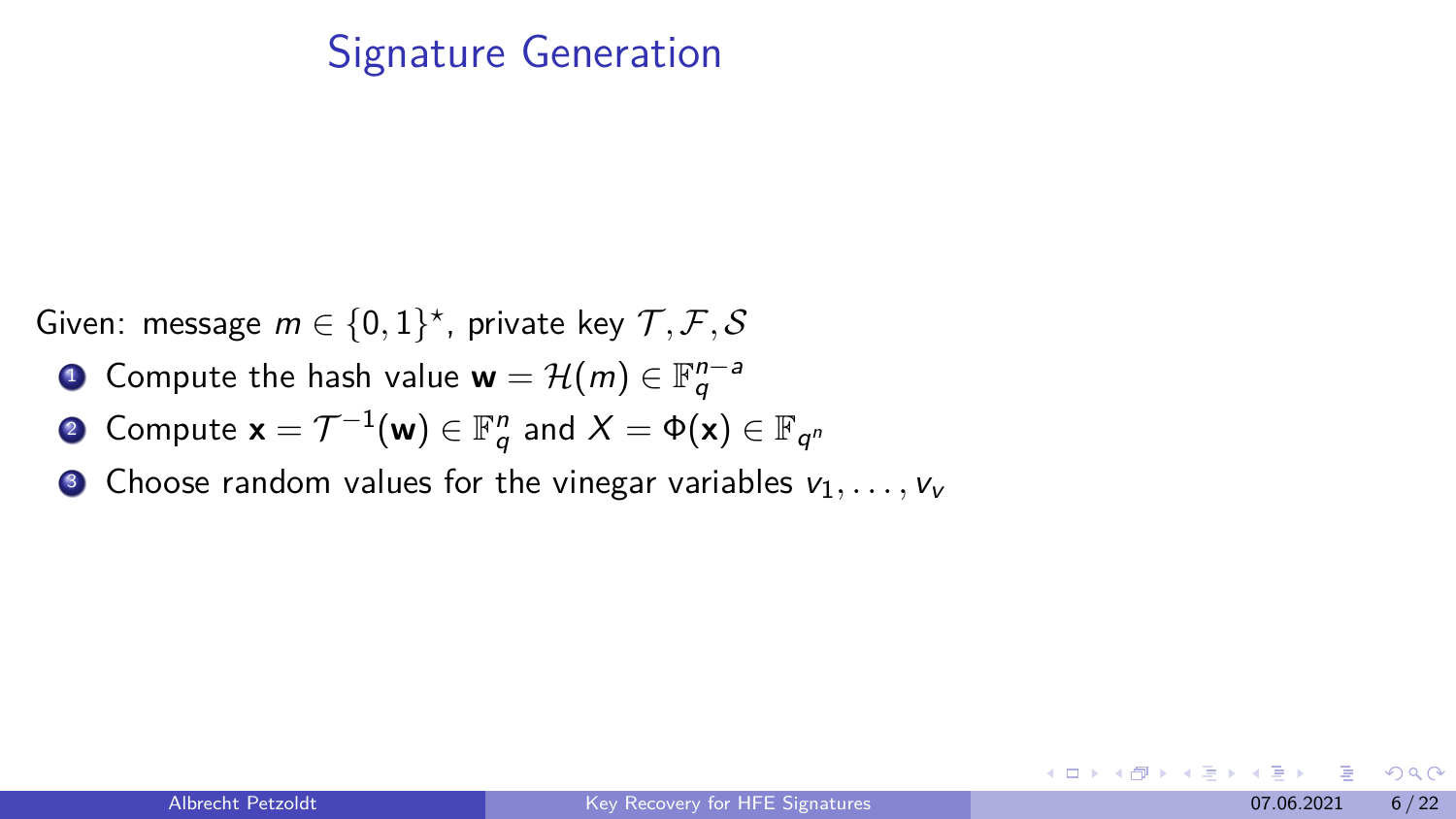Given: message  $m \in \{0,1\}^\star$ , private key  $\mathcal{T}, \mathcal{F}, \mathcal{S}$ 

- $\blacksquare$  Compute the hash value  $\mathsf{w} = \mathcal{H}(m) \in \mathbb{F}_q^{n-a}$
- $\bullet$  Compute  $\mathsf{x} = \mathcal{T}^{-1}(\mathsf{w}) \in \mathbb{F}_q^n$  and  $X = \Phi(\mathsf{x}) \in \mathbb{F}_{q^n}$
- **3** Choose random values for the vinegar variables  $v_1, \ldots, v_v$ Solve  $\mathcal{F}_{\mathsf{v}_1,...,\mathsf{v}_\mathsf{v}}(\mathsf{Y}) = X$  over  $\mathbb{F}_{q^n}$  via Berlekamps algorithm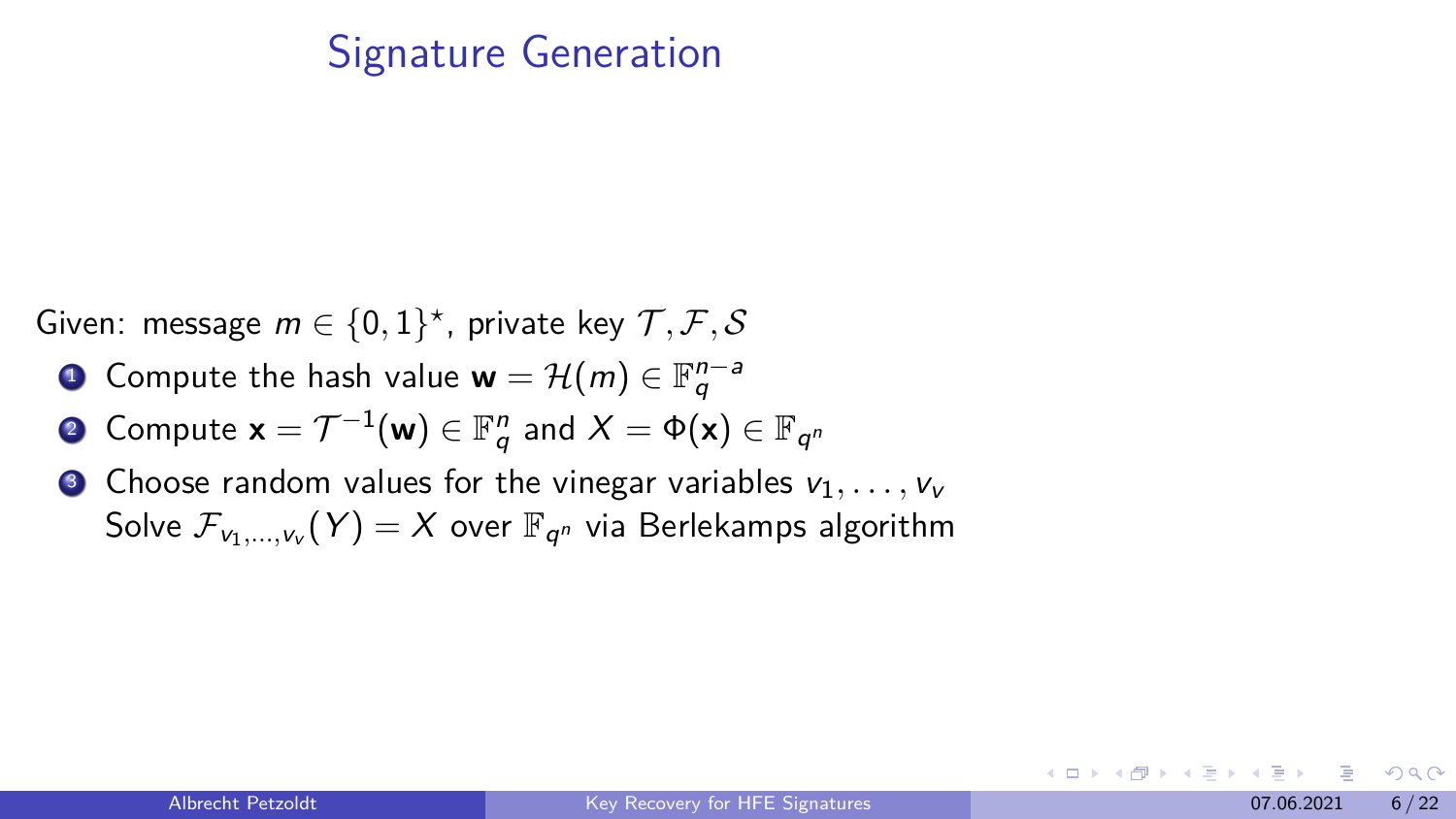Given: message  $m \in \{0,1\}^\star$ , private key  $\mathcal{T}, \mathcal{F}, \mathcal{S}$ 

• Compute the hash value 
$$
\mathbf{w} = \mathcal{H}(m) \in \mathbb{F}_q^{n-a}
$$

• Compute 
$$
\mathbf{x} = \mathcal{T}^{-1}(\mathbf{w}) \in \mathbb{F}_q^n
$$
 and  $X = \Phi(\mathbf{x}) \in \mathbb{F}_{q^n}$ 

\n- Choose random values for the vinegar variables 
$$
v_1, \ldots, v_v
$$
 Solve  $\mathcal{F}_{v_1, \ldots, v_v}(Y) = X$  over  $\mathbb{F}_{q^n}$  via Berlekamps algorithm
\n

• Compute 
$$
\mathbf{y} = \Phi^{-1}(Y) \in \mathbb{F}_q^n
$$
 and  $\mathbf{z} = \mathcal{S}^{-1}(\mathbf{y} \vert \vert v_1 \vert \vert \ldots \vert \vert v_v)$ 

重

 $299$ 

**K ロ ▶ K 御 ▶ K 君 ▶ K 君**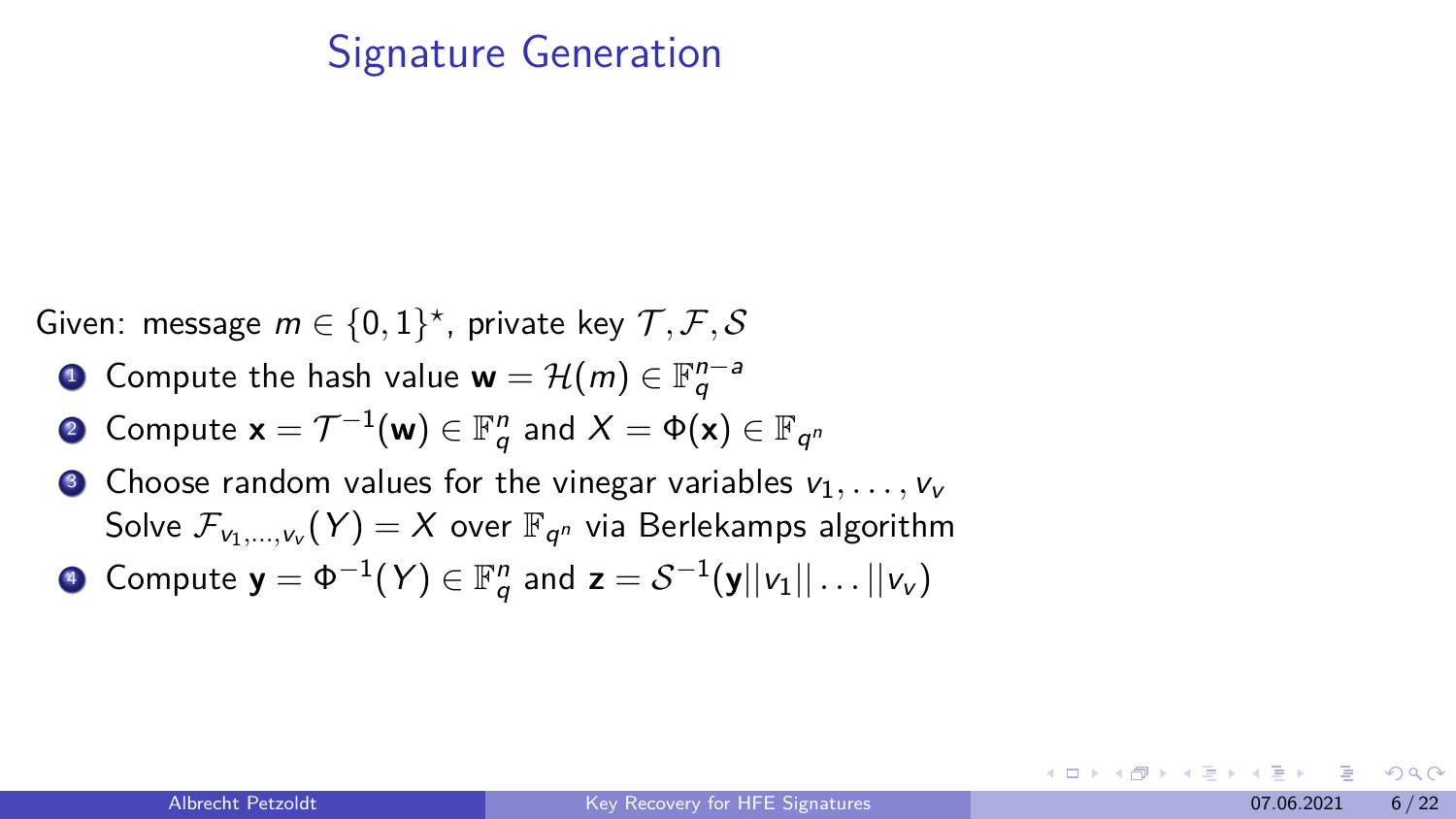Given: message  $m \in \{0,1\}^\star$ , private key  $\mathcal{T}, \mathcal{F}, \mathcal{S}$ 

• Compute the hash value 
$$
\mathbf{w} = \mathcal{H}(m) \in \mathbb{F}_q^{n-a}
$$

• Compute 
$$
\mathbf{x} = \mathcal{T}^{-1}(\mathbf{w}) \in \mathbb{F}_q^n
$$
 and  $X = \Phi(\mathbf{x}) \in \mathbb{F}_{q^n}$ 

**3** Choose random values for the vinegar variables  $v_1, \ldots, v_v$ Solve  $\mathcal{F}_{\mathsf{v}_1,...,\mathsf{v}_\mathsf{v}}(\mathsf{Y}) = X$  over  $\mathbb{F}_{q^n}$  via Berlekamps algorithm  $\bullet$  Compute  $\mathbf{y} = \Phi^{-1}(Y) \in \mathbb{F}_q^n$  and  $\mathbf{z} = \mathcal{S}^{-1}(\mathbf{y}||v_1|| \ldots ||v_\mathcal{V})$ 

Signature:  $\mathbf{z} \in \mathbb{F}_q^{n+\nu}$ .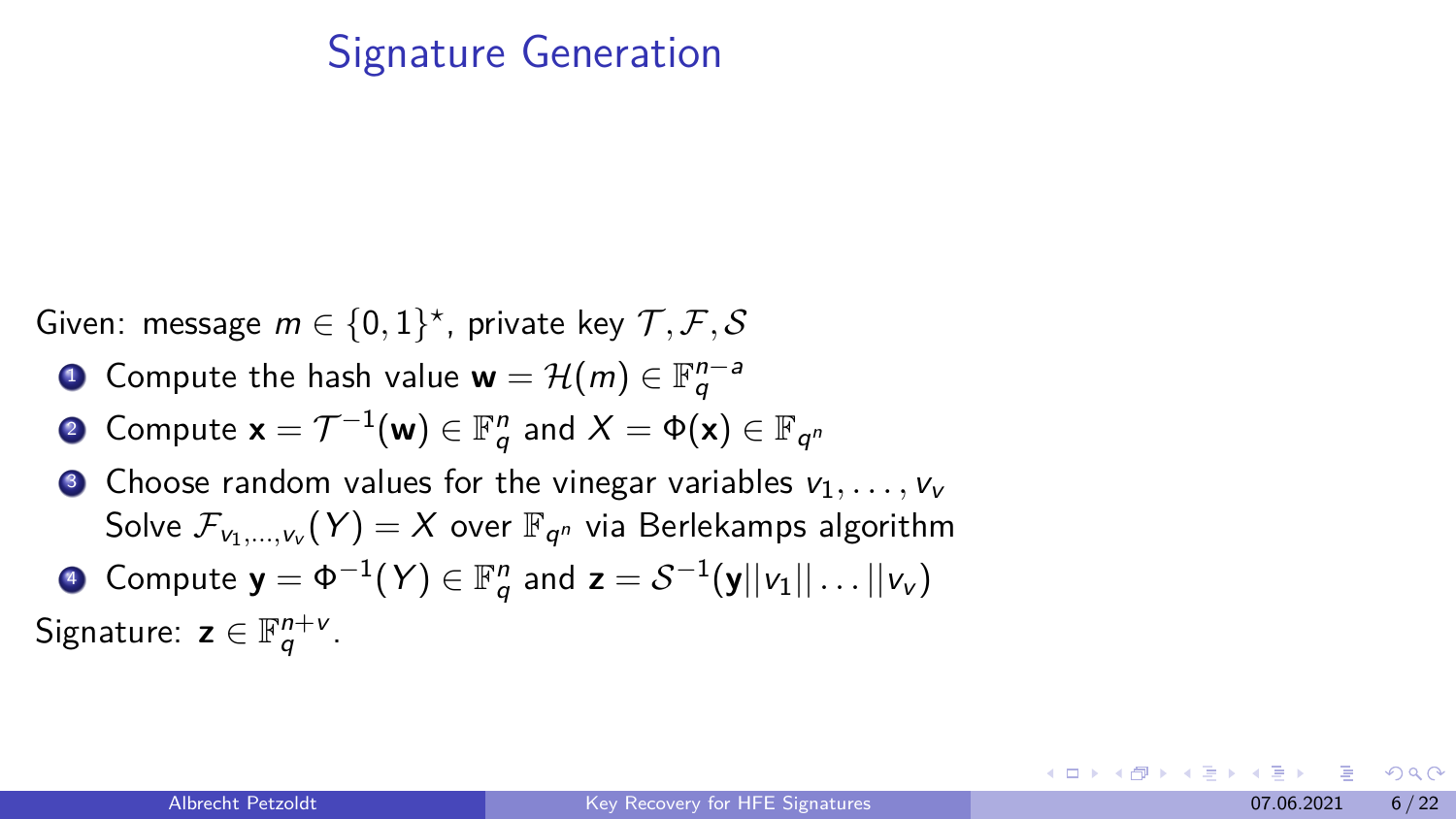Given: signature  $\mathsf{z} \in \mathbb{F}_q^{n+\nu}$ , document  $m \in \{0,1\}^\star$ 

 $299$ 

4 0 8

→ 御きす者をす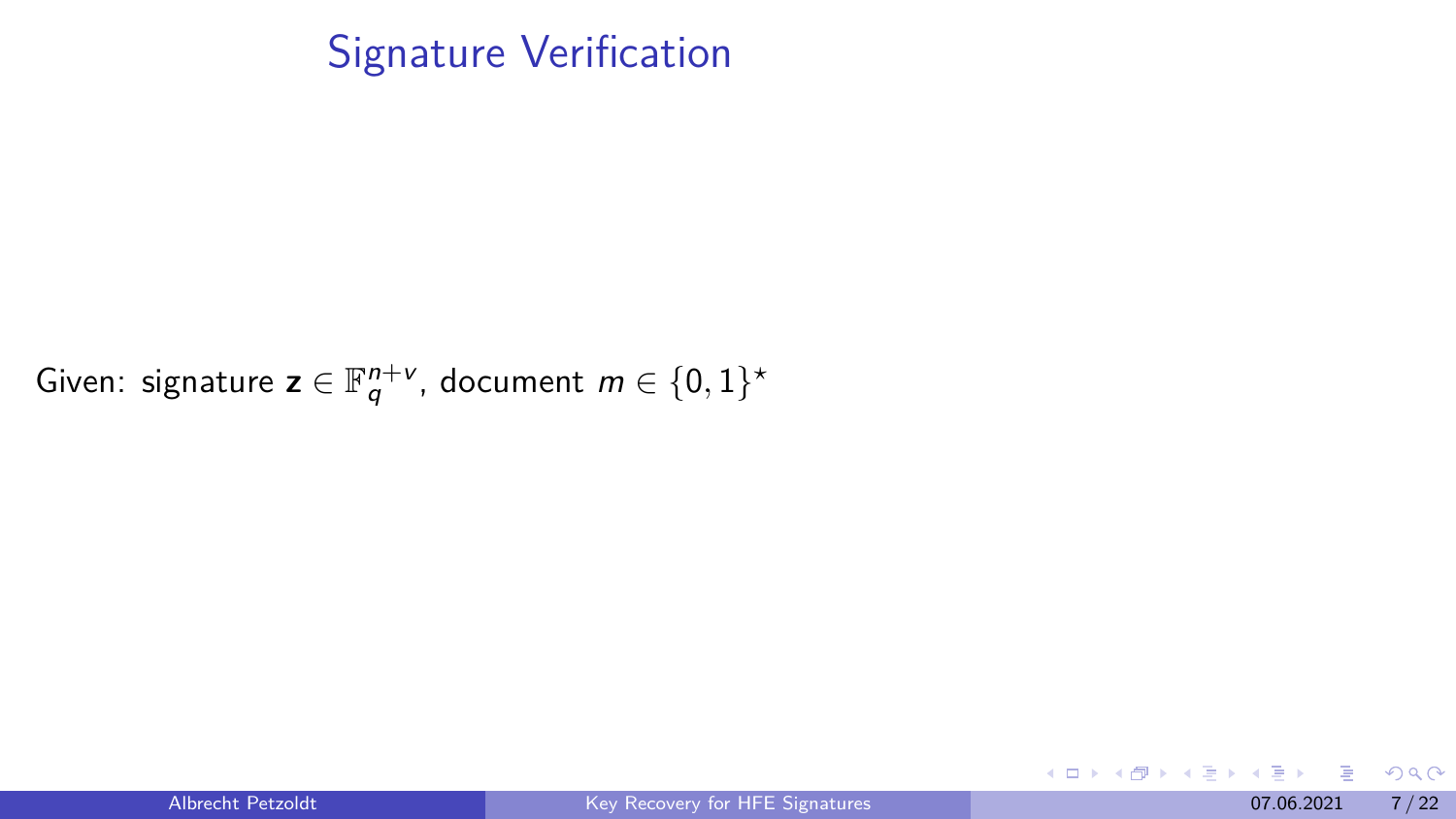Given: signature  $\mathsf{z} \in \mathbb{F}_q^{n+\nu}$ , document  $m \in \{0,1\}^\star$ 

Compute the hash value  $\mathbf{w} = \mathcal{H}(d) \in \mathbb{F}_q^{n-a}$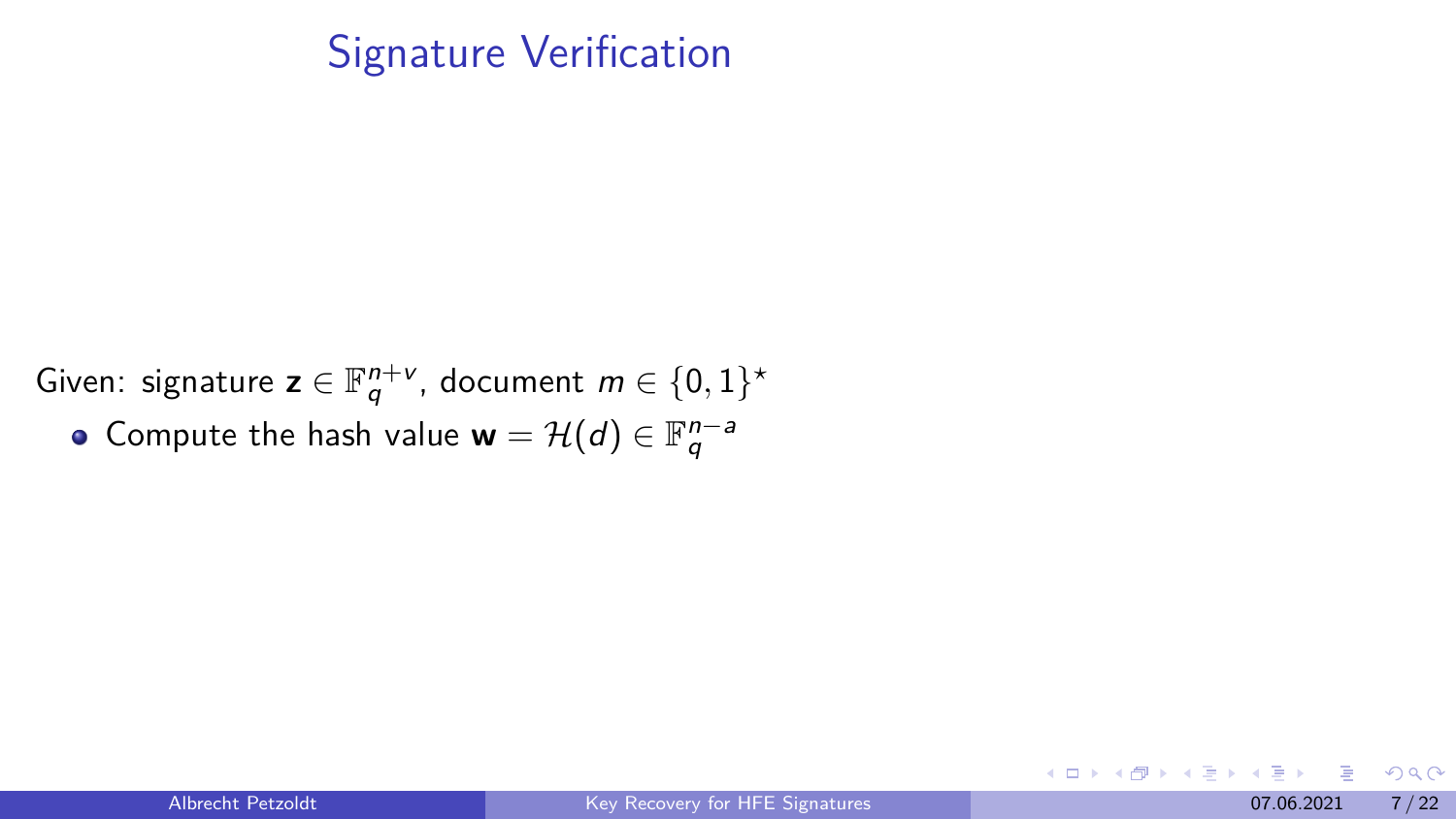Given: signature  $\mathsf{z} \in \mathbb{F}_q^{n+\nu}$ , document  $m \in \{0,1\}^\star$ 

- Compute the hash value  $\mathbf{w} = \mathcal{H}(d) \in \mathbb{F}_q^{n-a}$
- Compute  $\mathbf{w}' = \mathcal{P}(\mathbf{z}) \in \mathbb{F}_q^{n-a}$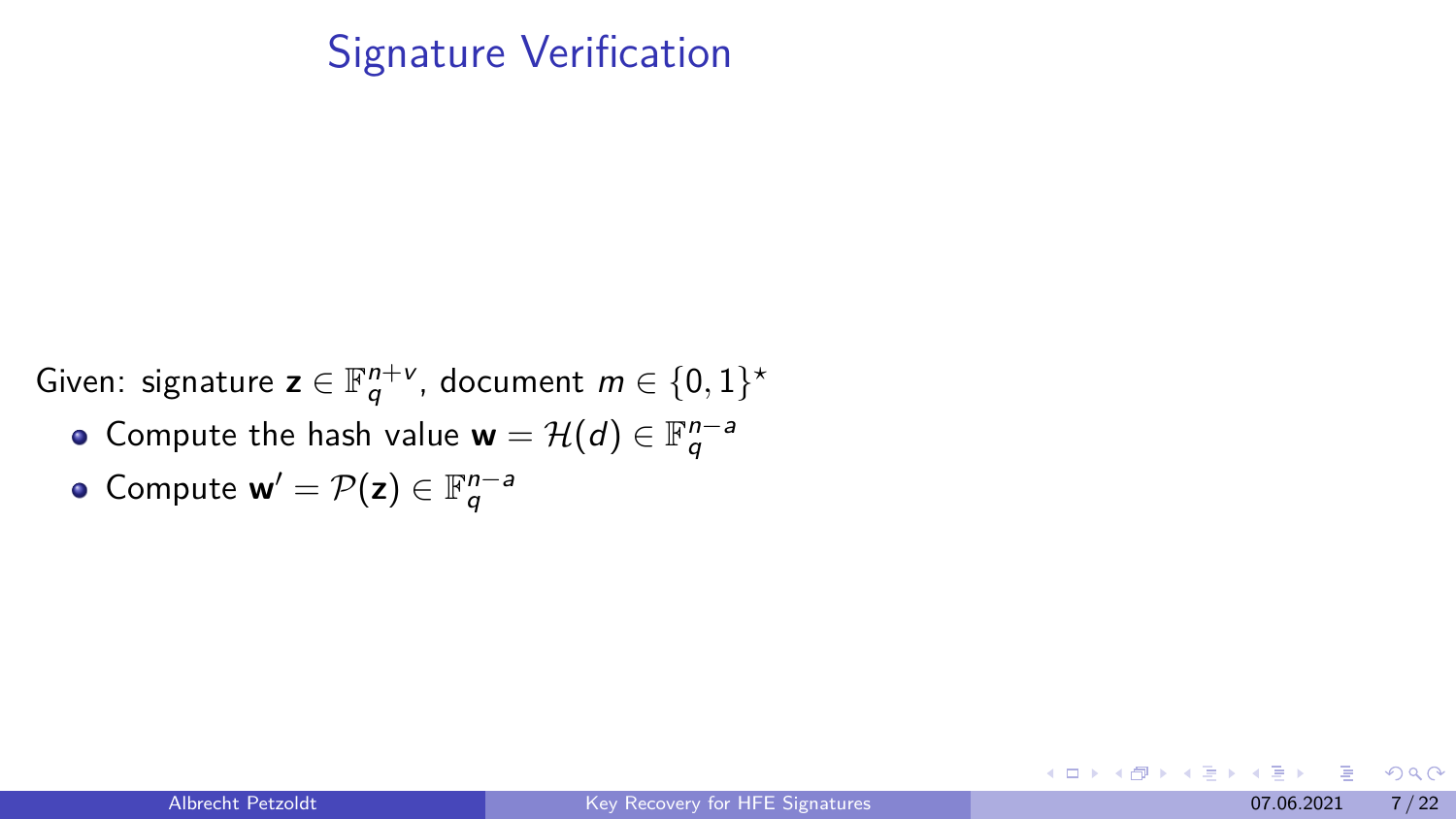Given: signature  $\mathsf{z} \in \mathbb{F}_q^{n+\nu}$ , document  $m \in \{0,1\}^\star$ 

- Compute the hash value  $\mathbf{w} = \mathcal{H}(d) \in \mathbb{F}_q^{n-a}$
- Compute  $\mathbf{w}' = \mathcal{P}(\mathbf{z}) \in \mathbb{F}_q^{n-a}$
- Accept the signature  $z \Leftrightarrow w' = w$ .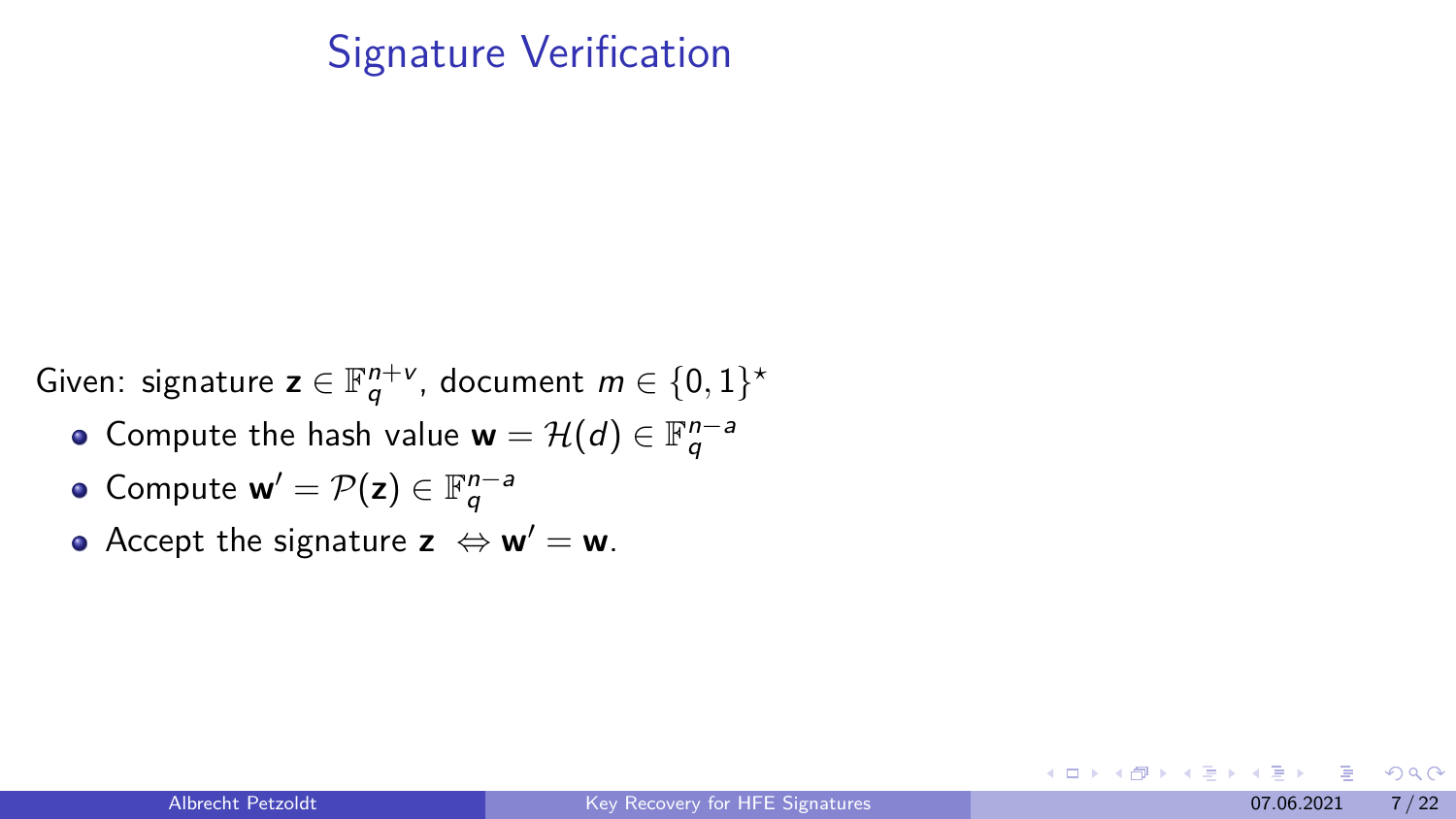• direct attack (signature forgery) degree of regularity is bounded by

$$
\begin{cases}\n\frac{(q-1)(d+v+a-1)}{2} + 2 & \text{if } q \text{ is even and } d+a \text{ is odd,} \\
\frac{(q-1)(d+v+a)}{2} + 2 & \text{otherwise.} \n\end{cases}\n\quad (d = \lfloor \log_q D \rfloor)
$$

←□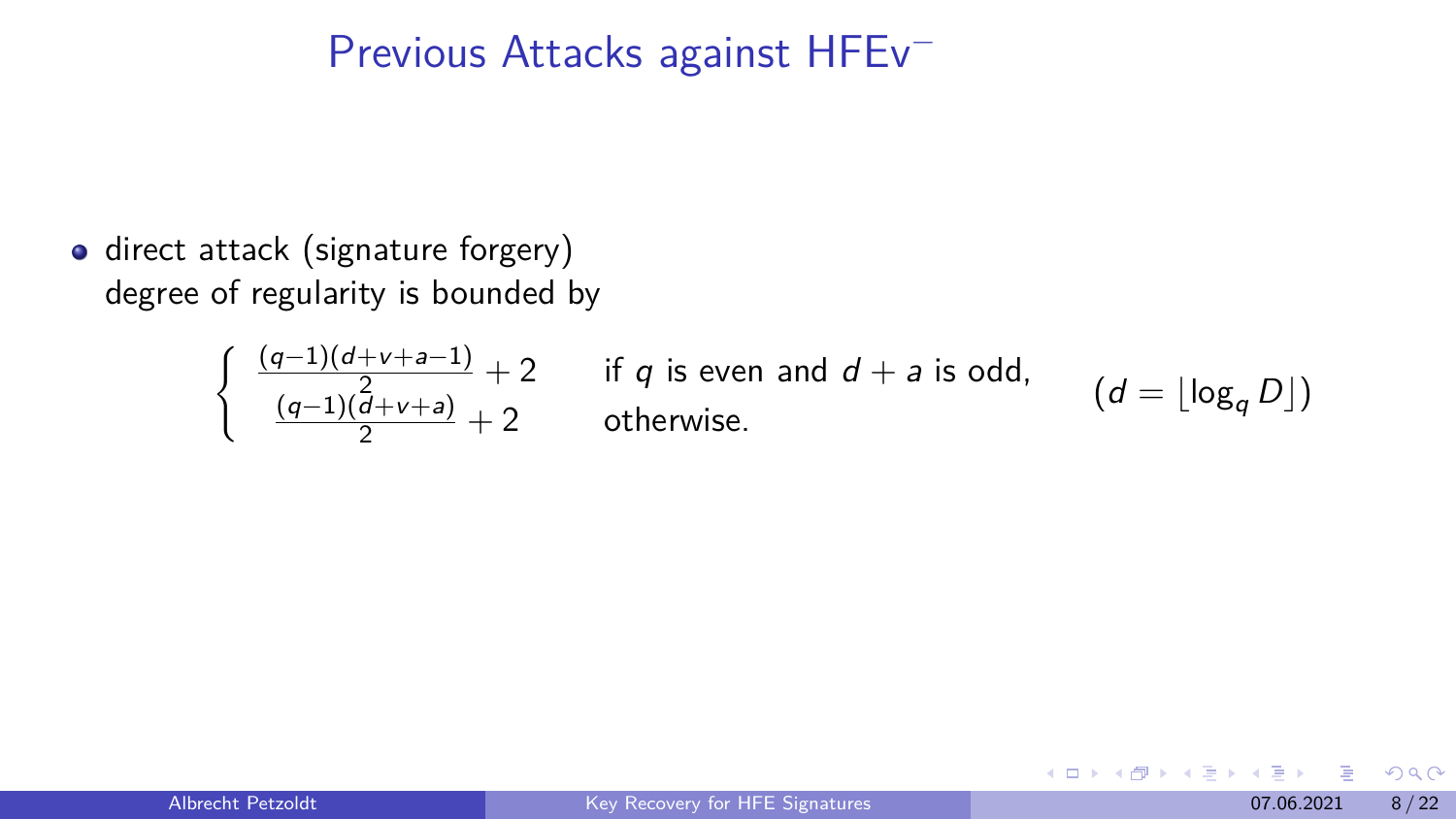• direct attack (signature forgery) degree of regularity is bounded by

$$
\begin{cases}\n\frac{(q-1)(d+v+a-1)}{2} + 2 & \text{if } q \text{ is even and } d+a \text{ is odd,} \\
\frac{(q-1)(d+v+a)}{2} + 2 & \text{otherwise.} \n\end{cases}\n\quad (d = \lfloor \log_q D \rfloor)
$$

• MinRank attack (key recovery) min-Q-rank: degree of the public key as a quadratic form over the extension field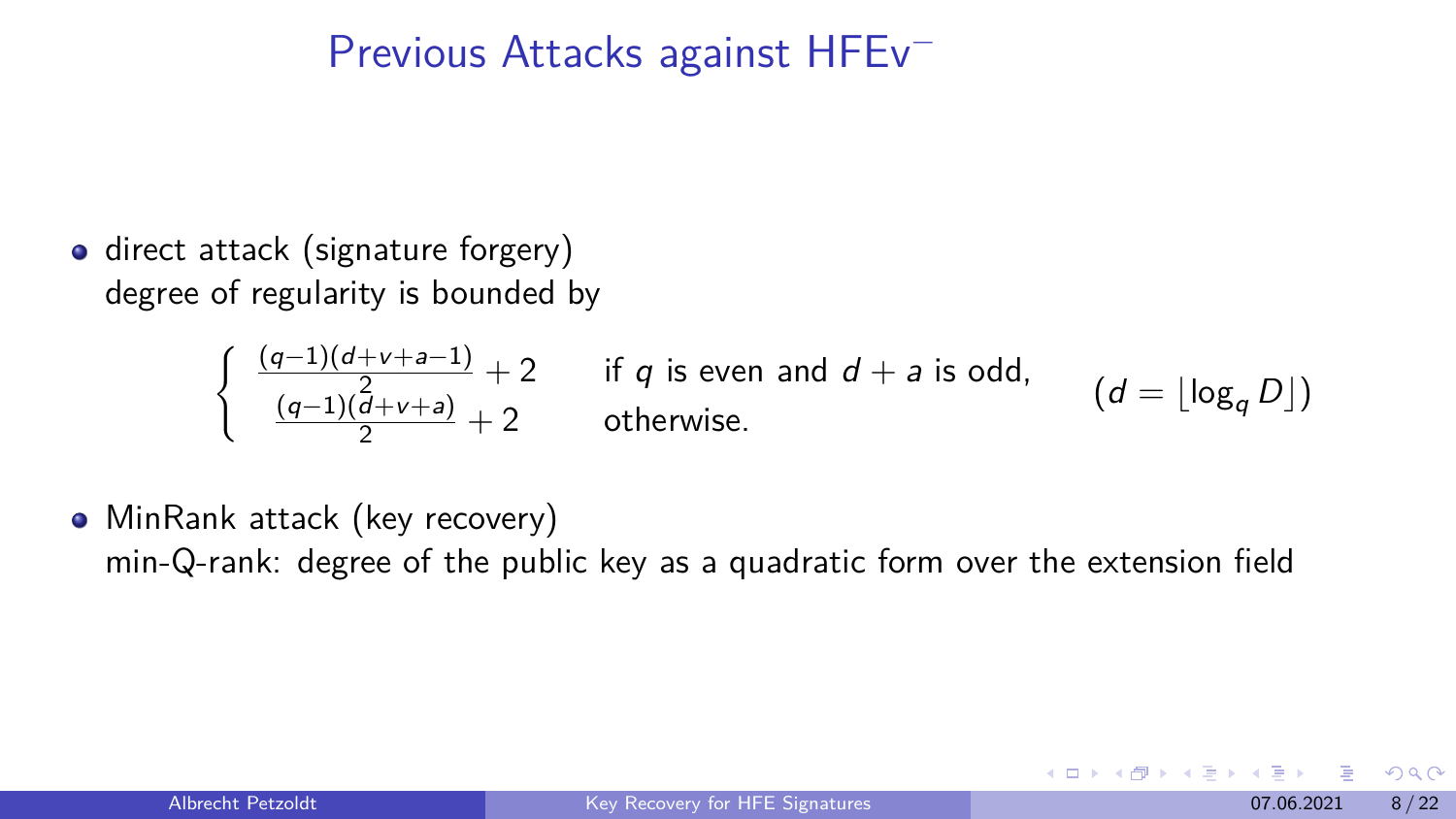• direct attack (signature forgery) degree of regularity is bounded by

$$
\begin{cases}\n\frac{(q-1)(d+v+a-1)}{2} + 2 & \text{if } q \text{ is even and } d+a \text{ is odd,} \\
\frac{(q-1)(d+v+a)}{2} + 2 & \text{otherwise.} \n\end{cases}\n\quad (d = \lfloor \log_q D \rfloor)
$$

• MinRank attack (key recovery) min-Q-rank: degree of the public key as a quadratic form over the extension field min-Q-rank is bounded by  $d + a + v$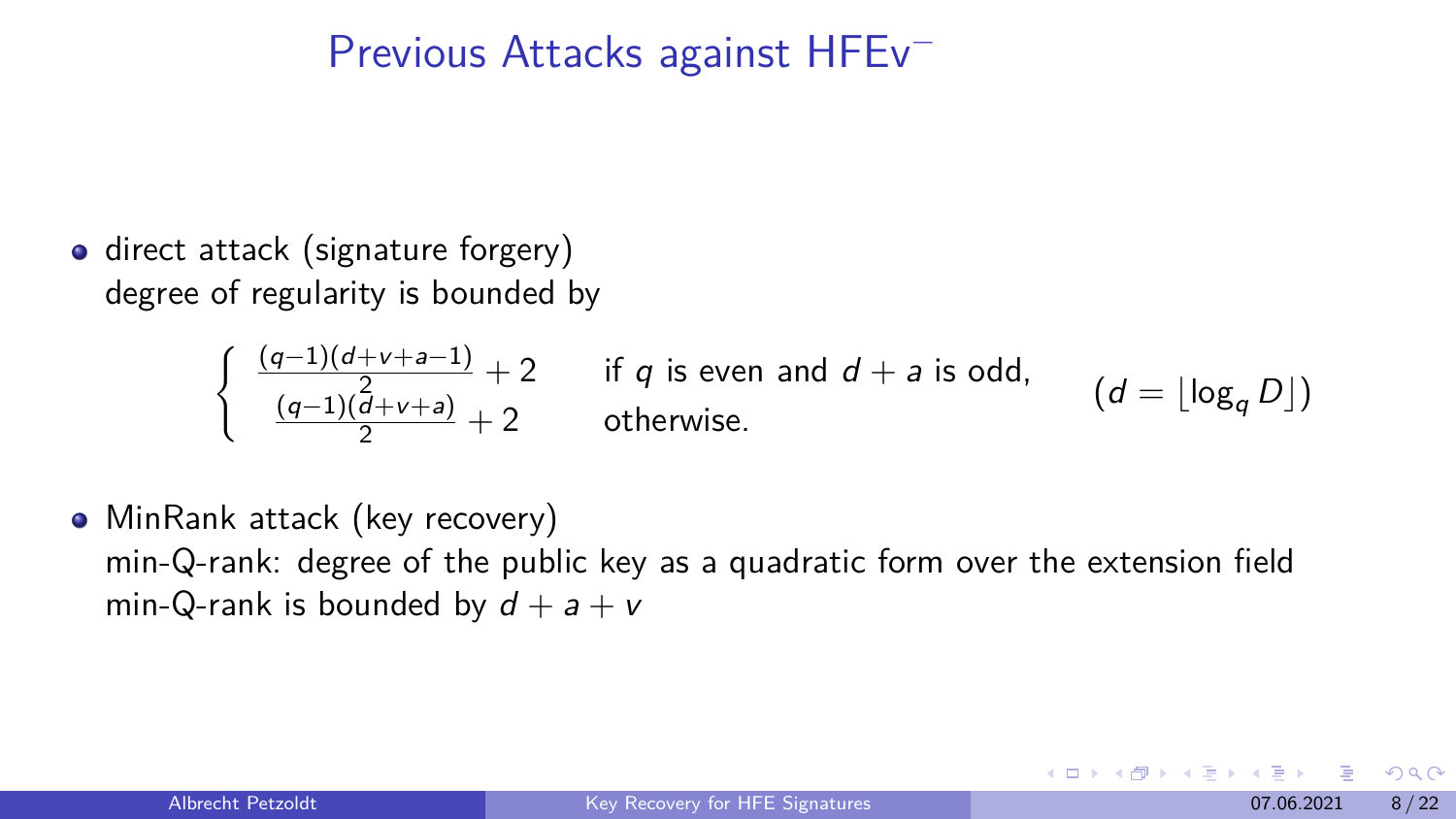• direct attack (signature forgery) degree of regularity is bounded by

$$
\begin{cases}\n\frac{(q-1)(d+v+a-1)}{2} + 2 & \text{if } q \text{ is even and } d+a \text{ is odd,} \\
\frac{(q-1)(d+v+a)}{2} + 2 & \text{otherwise.} \n\end{cases}\n\quad (d = \lfloor \log_q D \rfloor)
$$

• MinRank attack (key recovery) min-Q-rank: degree of the public key as a quadratic form over the extension field min-Q-rank is bounded by  $d + a + v$ 

$$
\mathcal{O}\left(\binom{n+d+a+\nu+1}{d+a+\nu+1}^{\omega}\right),\,
$$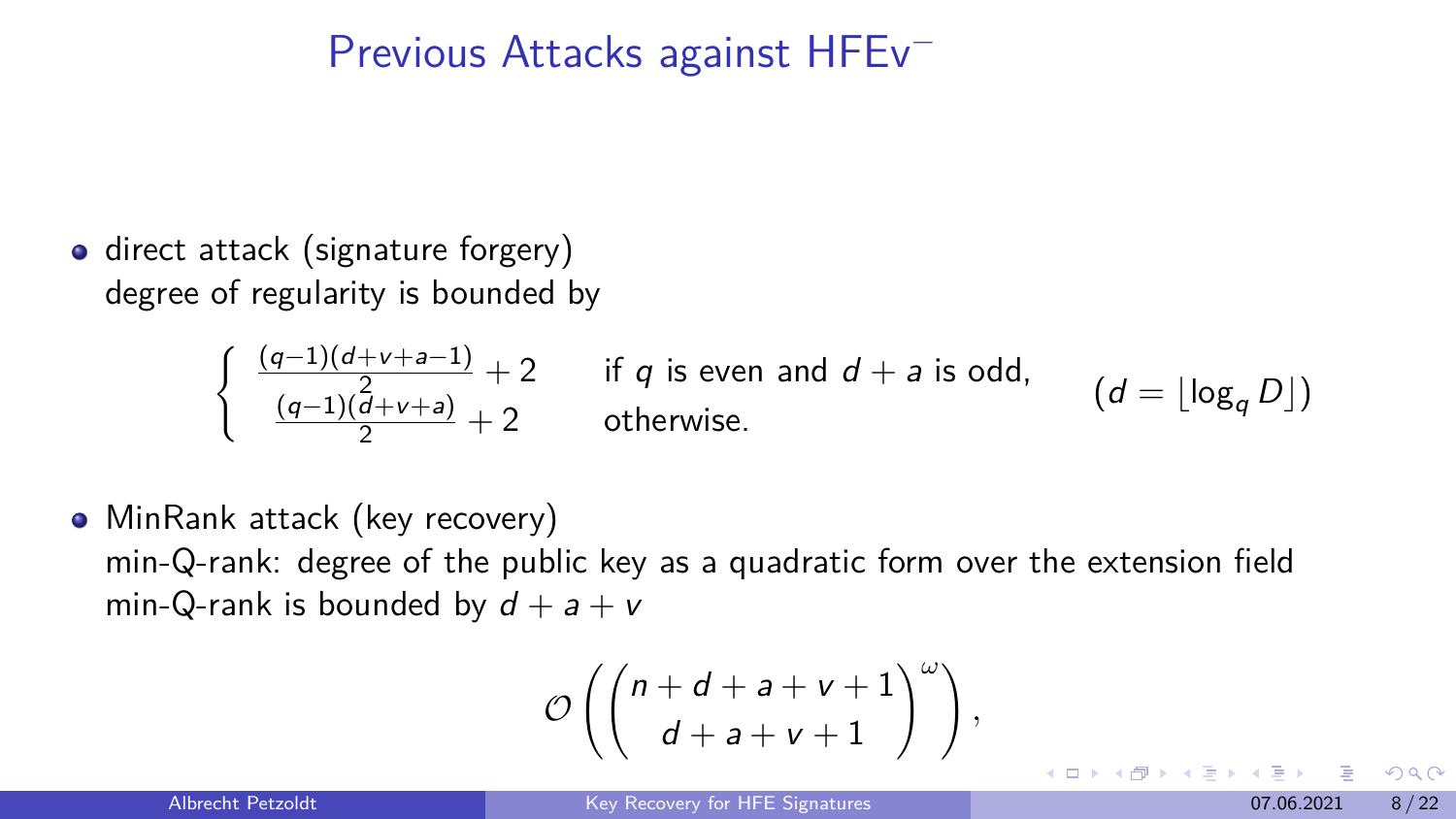### Our Result

We propose a MinRank style attack against all HFE signature variants. The complexity of our attack is

$$
\mathcal{O}\left(\binom{n+d+v+1}{d+1}^{\omega}\right)
$$

 $299$ 

4 0 8 → 母 - 4 E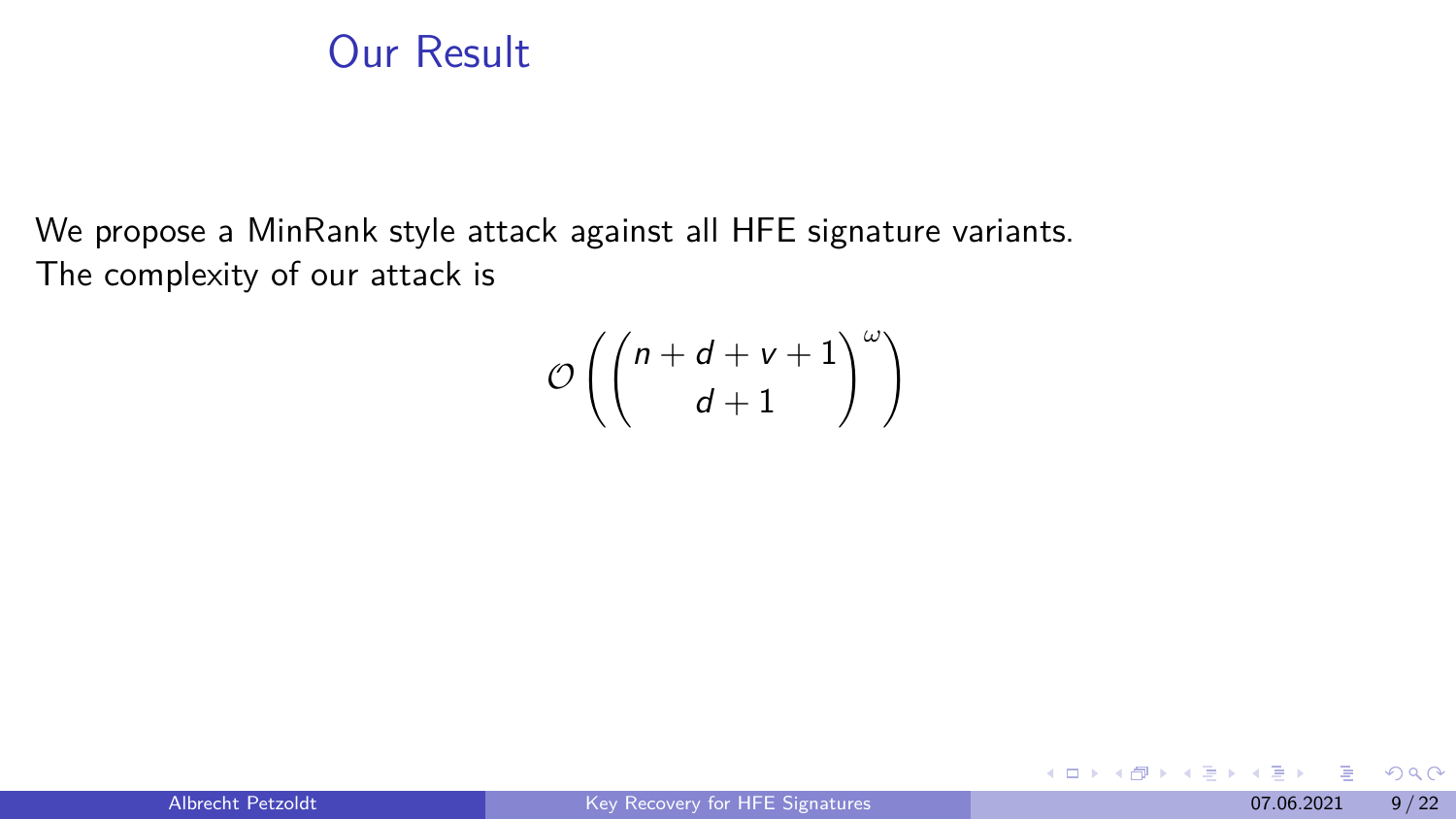### Our Result

We propose a MinRank style attack against all HFE signature variants. The complexity of our attack is

$$
\mathcal{O}\left(\binom{n+d+v+1}{d+1}^{\omega}\right)
$$

 $\bullet$  independent of  $a$ 

 $299$ 

4 0 8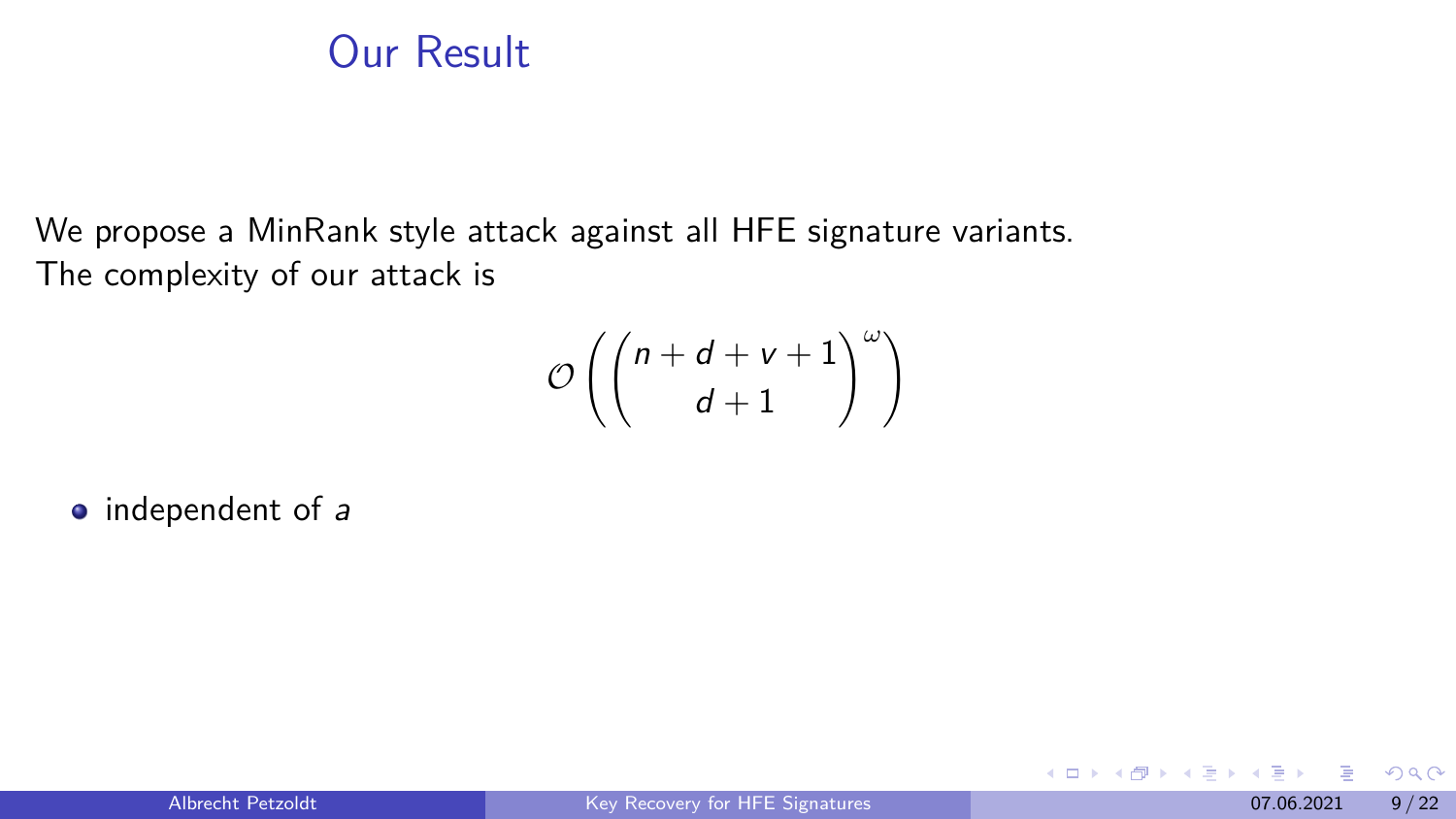### Our Result

<span id="page-33-0"></span>We propose a MinRank style attack against all HFE signature variants. The complexity of our attack is

$$
\mathcal{O}\left(\binom{n+d+v+1}{d+1}^{\omega}\right)
$$

- $\bullet$  independent of  $a$
- polynomial in v

←□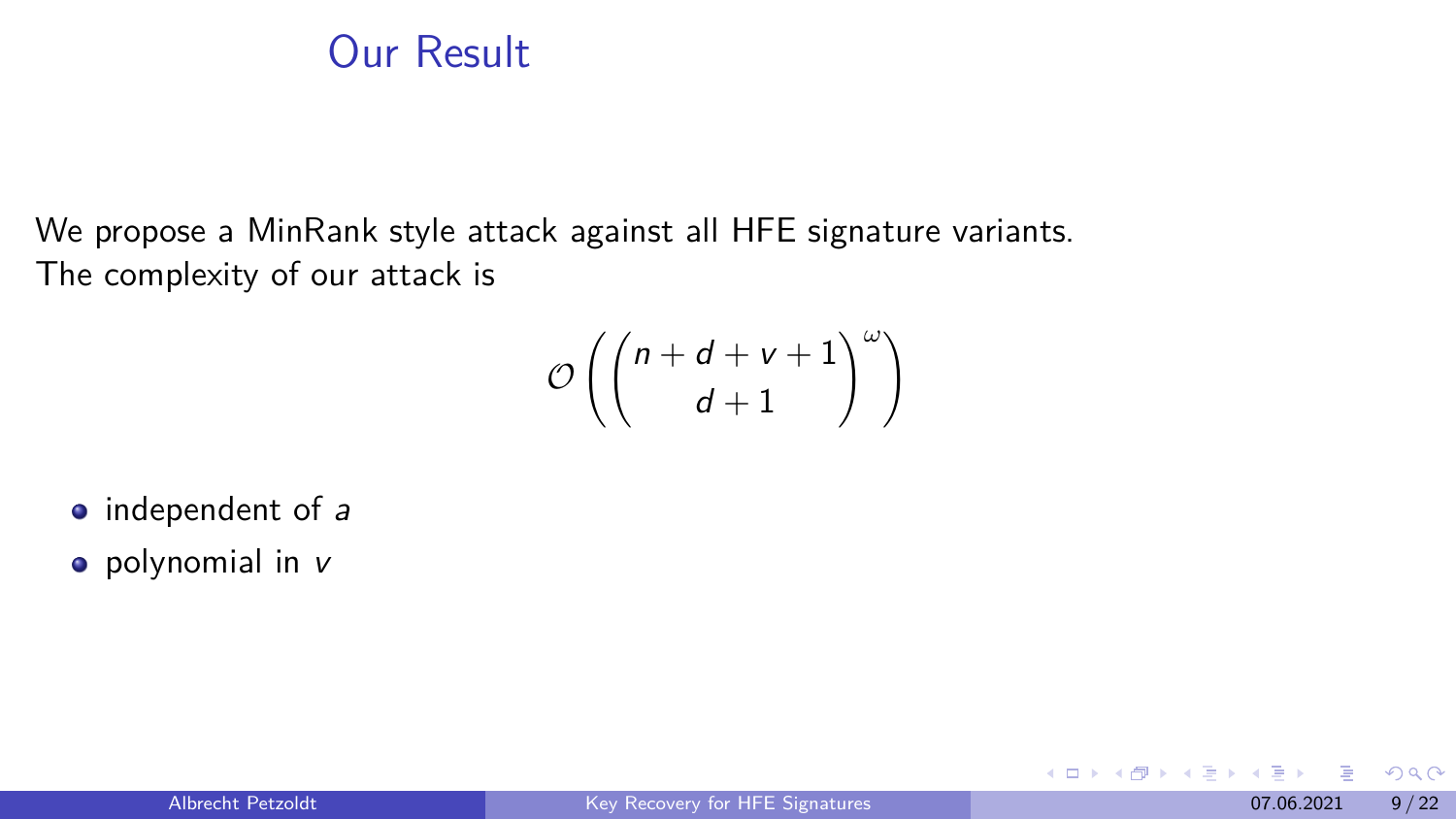### **Preliminaries**

<span id="page-34-0"></span>We use the matrix representation of the HFE central map, i.e.

$$
\mathcal{F}(X, x_1, \ldots, x_v) = (X, X^q, \ldots, X^{q^{n-1}}, x_1, \ldots, x_v) \mathcal{F}^{*0}(X, X^q, \ldots, X^{q^{n-1}}, x_1, \ldots, x_v)^t \text{ with}
$$
\n
$$
\mathcal{F}^{*0} = \begin{pmatrix}\n\alpha_{00} & \alpha_{01} & \cdots & \alpha_{0,n-1} & \gamma_{00} & \gamma_{01} & \cdots & \gamma_{0,v-1} \\
\alpha_{10} & \alpha_{11} & \cdots & \alpha_{1,n-1} & \gamma_{10} & \gamma_{11} & \cdots & \gamma_{1,v-1} \\
\vdots & \vdots & \ddots & \vdots & \vdots & \vdots & \ddots & \vdots \\
\alpha_{n-1,0} & \alpha_{n-1,1} & \cdots & \alpha_{n-1,n-1} & \gamma_{n-1,0} & \gamma_{n-1,1} & \cdots & \gamma_{n-1,v-1} \\
\beta_{00} & \beta_{01} & \cdots & \beta_{0,n-1} & \delta_{00} & \delta_{01} & \cdots & \delta_{0,v-1} \\
\beta_{10} & \beta_{11} & \cdots & \beta_{1,n-1} & \delta_{10} & \delta_{11} & \cdots & \delta_{1,v-1} \\
\vdots & \vdots & \ddots & \vdots & \vdots & \vdots & \ddots & \vdots \\
\beta_{v-1,0} & \beta_{v-1,1} & \cdots & \beta_{v-1,n-1} & \delta_{v-1,0} & \delta_{v-1,1} & \cdots & \delta_{v-1,v-1}\n\end{pmatrix}
$$

 $299$ 

イロト イ御 トイミトイ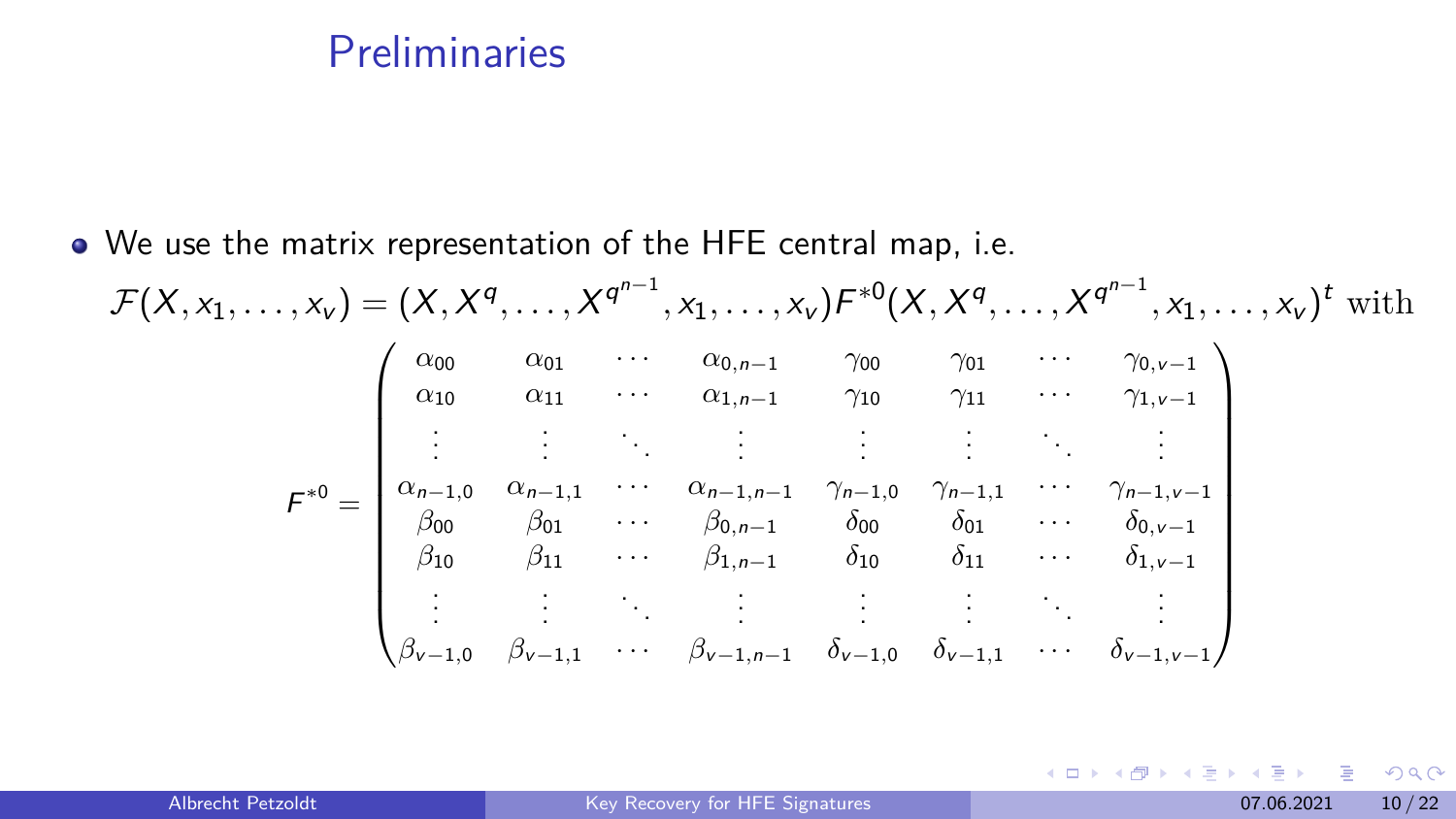### **Preliminaries**

<span id="page-35-0"></span>We use the matrix representation of the HFE central map, i.e.

$$
\mathcal{F}(X, x_1, \ldots, x_v) = (X, X^q, \ldots, X^{q^{n-1}}, x_1, \ldots, x_v) F^{*0}(X, X^q, \ldots, X^{q^{n-1}}, x_1, \ldots, x_v)^t \text{ with}
$$
\n
$$
F^{*0} = \begin{pmatrix}\n\alpha_{00} & \alpha_{01} & \cdots & \alpha_{0,n-1} & \gamma_{00} & \gamma_{01} & \cdots & \gamma_{0,v-1} \\
\alpha_{10} & \alpha_{11} & \cdots & \alpha_{1,n-1} & \gamma_{10} & \gamma_{11} & \cdots & \gamma_{1,v-1} \\
\vdots & \vdots & \vdots & \vdots & \vdots & \vdots & \vdots \\
\alpha_{n-1,0} & \alpha_{n-1,1} & \cdots & \alpha_{n-1,n-1} & \gamma_{n-1,0} & \gamma_{n-1,1} & \cdots & \gamma_{n-1,v-1} \\
\beta_{00} & \beta_{01} & \cdots & \beta_{0,n-1} & \delta_{00} & \delta_{01} & \cdots & \delta_{0,v-1} \\
\beta_{10} & \beta_{11} & \cdots & \beta_{1,n-1} & \delta_{10} & \delta_{11} & \cdots & \delta_{1,v-1} \\
\vdots & \vdots & \vdots & \vdots & \vdots & \vdots & \vdots \\
\beta_{v-1,0} & \beta_{v-1,1} & \cdots & \beta_{v-1,n-1} & \delta_{v-1,0} & \delta_{v-1,1} & \cdots & \delta_{v-1,v-1}\n\end{pmatrix}
$$
\n
$$
\Rightarrow \text{We get}
$$
\n
$$
\mathcal{F}^{q^k}(X, x_1, \ldots, x_v) = (X, X^q, \ldots, X^{q^{n-1}}, x_1, \ldots, x_v) F^{*k}(X, X^q, \ldots, X^{q^{n-1}}, x_1, \ldots, x_v)
$$
\n
$$
\xrightarrow{\text{Albert Petzoldt}} \text{Key recovery for HFE Simatures}
$$
\n
$$
\text{Ailbrecht Petzoldt}
$$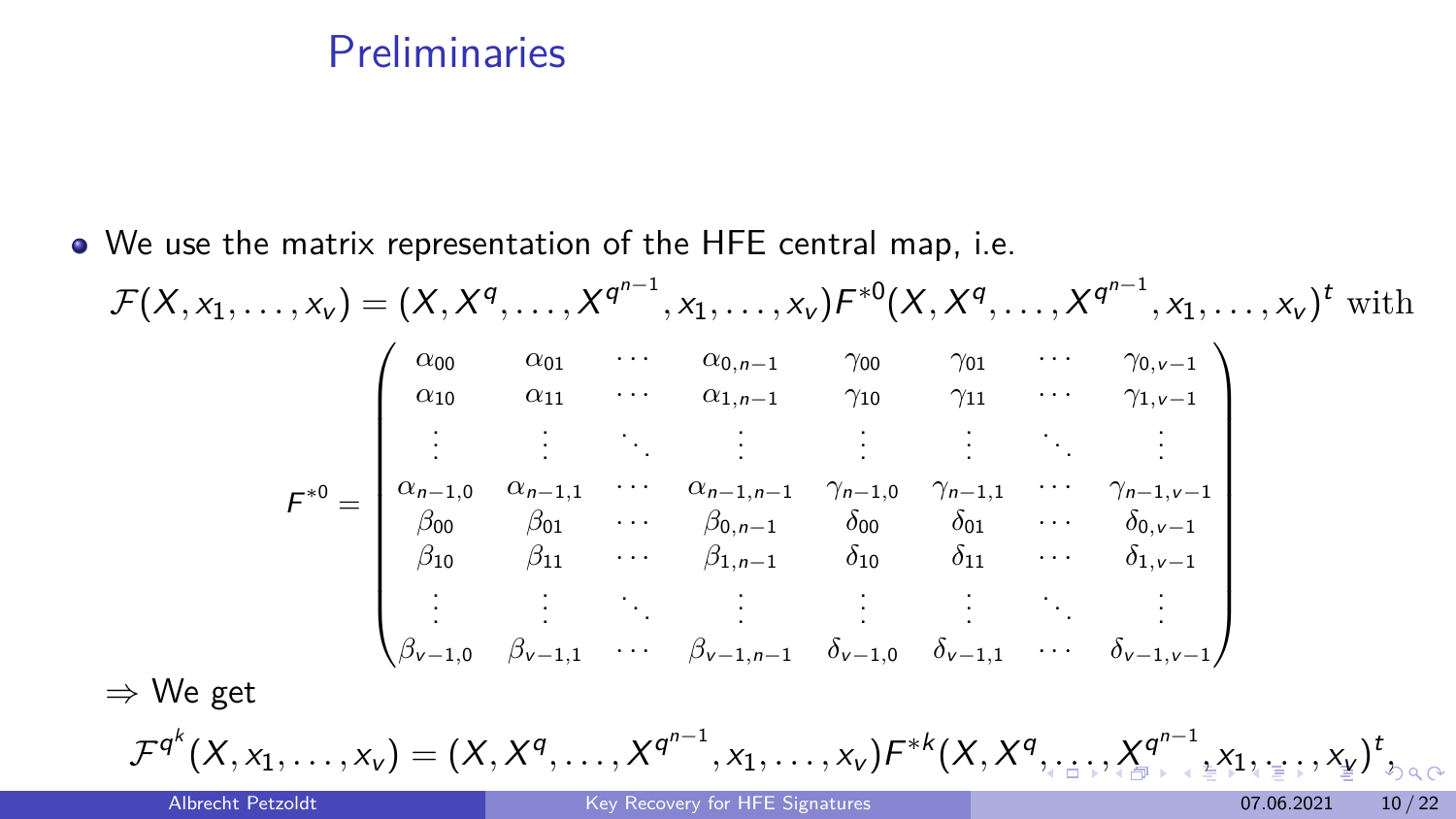<span id="page-36-0"></span>We use a morphism  $\mathsf{\Phi}:\mathbb{F}_{q^n}\rightarrow\mathbb{F}_q^n$  given by the matrix

$$
M = \begin{pmatrix} 1 & 1 & \cdots & 1 \\ \theta & \theta^{q} & \cdots & \theta^{q^{n-1}} \\ \vdots & \vdots & \ddots & \vdots \\ \theta^{n-1} & (\theta^{n-1})^{q} & \cdots & (\theta^{n-1})^{q^{n-1}} \end{pmatrix},
$$
(1)

 $(\theta$  is a generator of  $\mathbb{F}_{q^n})$ 

 $\leftarrow$ 

 $\rightarrow$   $\rightarrow$   $\rightarrow$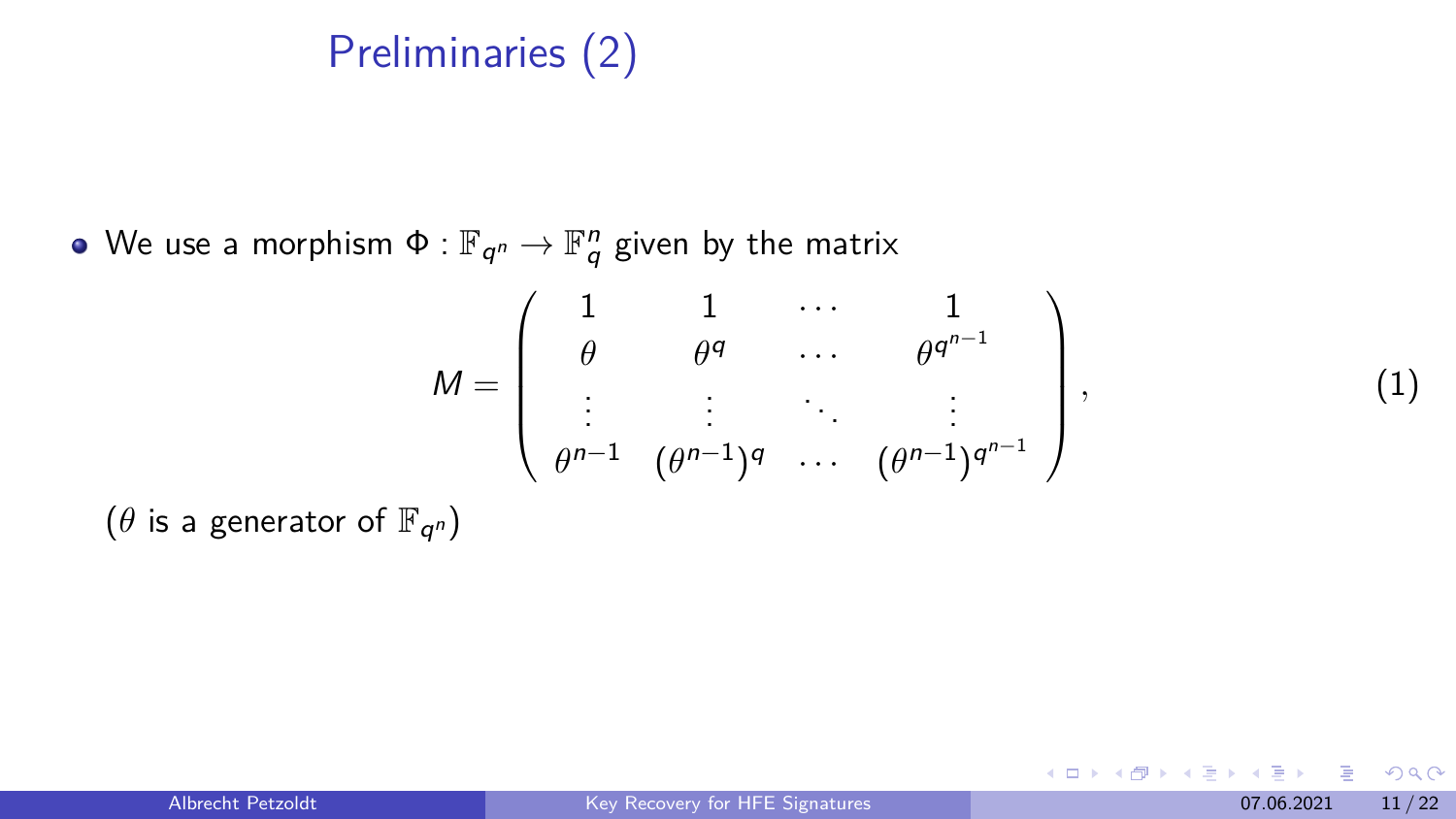We use a morphism  $\mathsf{\Phi}:\mathbb{F}_{q^n}\rightarrow\mathbb{F}_q^n$  given by the matrix

$$
M = \left(\begin{array}{ccccc} 1 & 1 & \cdots & 1 \\ \theta & \theta^q & \cdots & \theta^{q^{n-1}} \\ \vdots & \vdots & \ddots & \vdots \\ \theta^{n-1} & (\theta^{n-1})^q & \cdots & (\theta^{n-1})^{q^{n-1}} \end{array}\right)
$$

 $(\theta$  is a generator of  $\mathbb{F}_{q^n})$ 

We get  $\Phi(V)=(V,V^{q},\ldots,V^{q^{n-1}})\cdot M^{-1}=:(\nu_{1},\ldots,\nu_{n})$  and  $\Phi^{-1}(\nu_1,\ldots,\nu_n) = \text{ first component of } (\nu_1,\ldots,\nu_n) \cdot M$ 

 $2040$ 

*,* (1)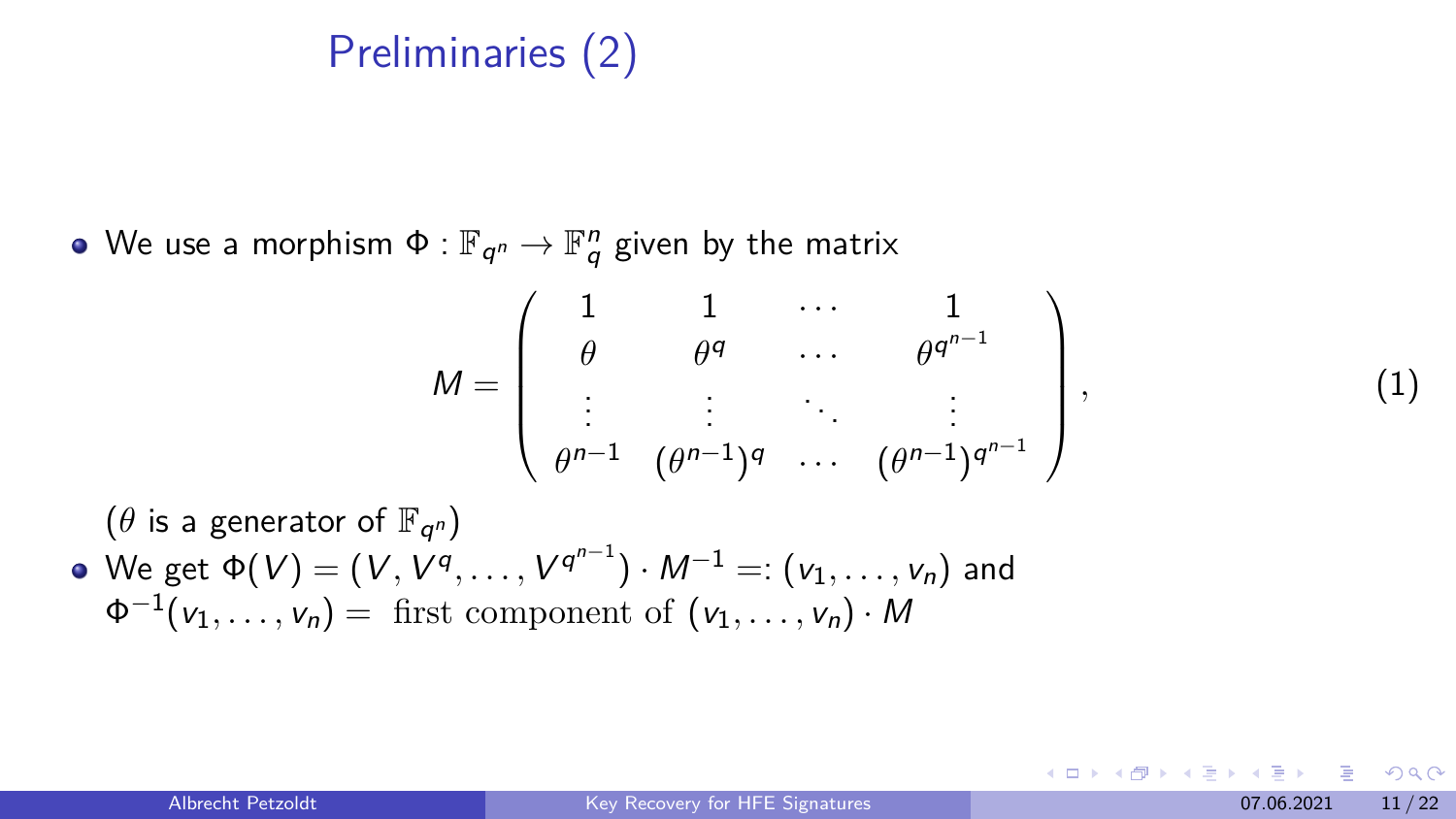<span id="page-38-0"></span>We use a morphism  $\mathsf{\Phi}:\mathbb{F}_{q^n}\rightarrow\mathbb{F}_q^n$  given by the matrix

$$
M = \left(\begin{array}{ccccc} 1 & 1 & \cdots & 1 \\ \theta & \theta^q & \cdots & \theta^{q^{n-1}} \\ \vdots & \vdots & \ddots & \vdots \\ \theta^{n-1} & (\theta^{n-1})^q & \cdots & (\theta^{n-1})^{q^{n-1}} \end{array}\right)
$$

 $(\theta$  is a generator of  $\mathbb{F}_{q^n})$ 

- We get  $\Phi(V)=(V,V^{q},\ldots,V^{q^{n-1}})\cdot M^{-1}=:(\nu_{1},\ldots,\nu_{n})$  and  $\Phi^{-1}(\nu_1,\ldots,\nu_n) = \text{ first component of } (\nu_1,\ldots,\nu_n) \cdot M$
- In order to cover the Vinegar variables, we define

$$
\widetilde{M} = \left(\begin{array}{cc} M & 0 \\ 0 & I_v \end{array}\right)
$$

*,* (1)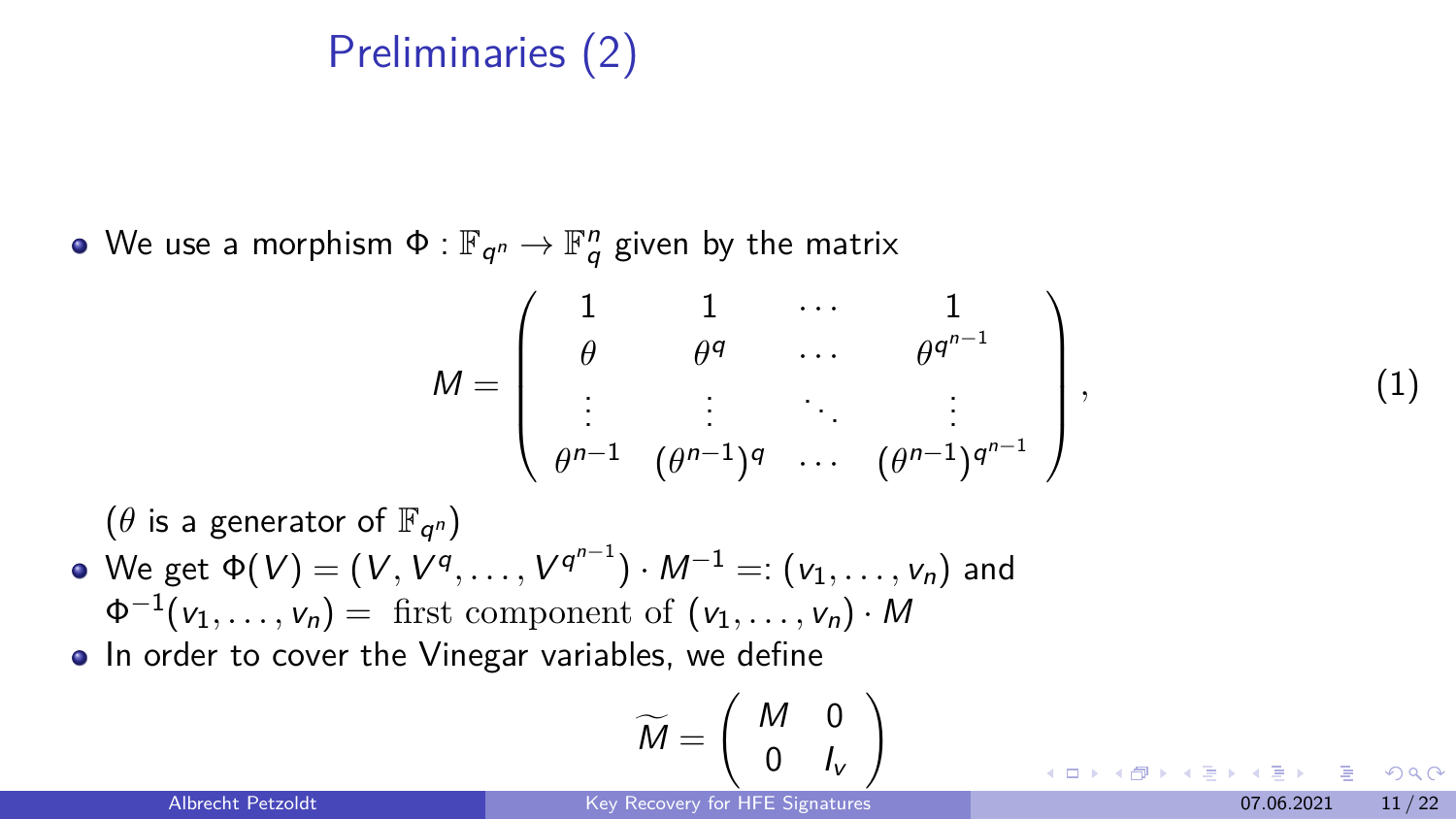#### <span id="page-39-0"></span>We get

$$
(\nu_1,\nu_2,\cdots,\nu_n,x_1,\cdots,x_v)\cdot \widetilde{M}=(V,V^q,\cdots,V^{q^{n-1}},x_1,\cdots,x_v),
$$

**II** 

イロト 不倒 トイ君 トイ君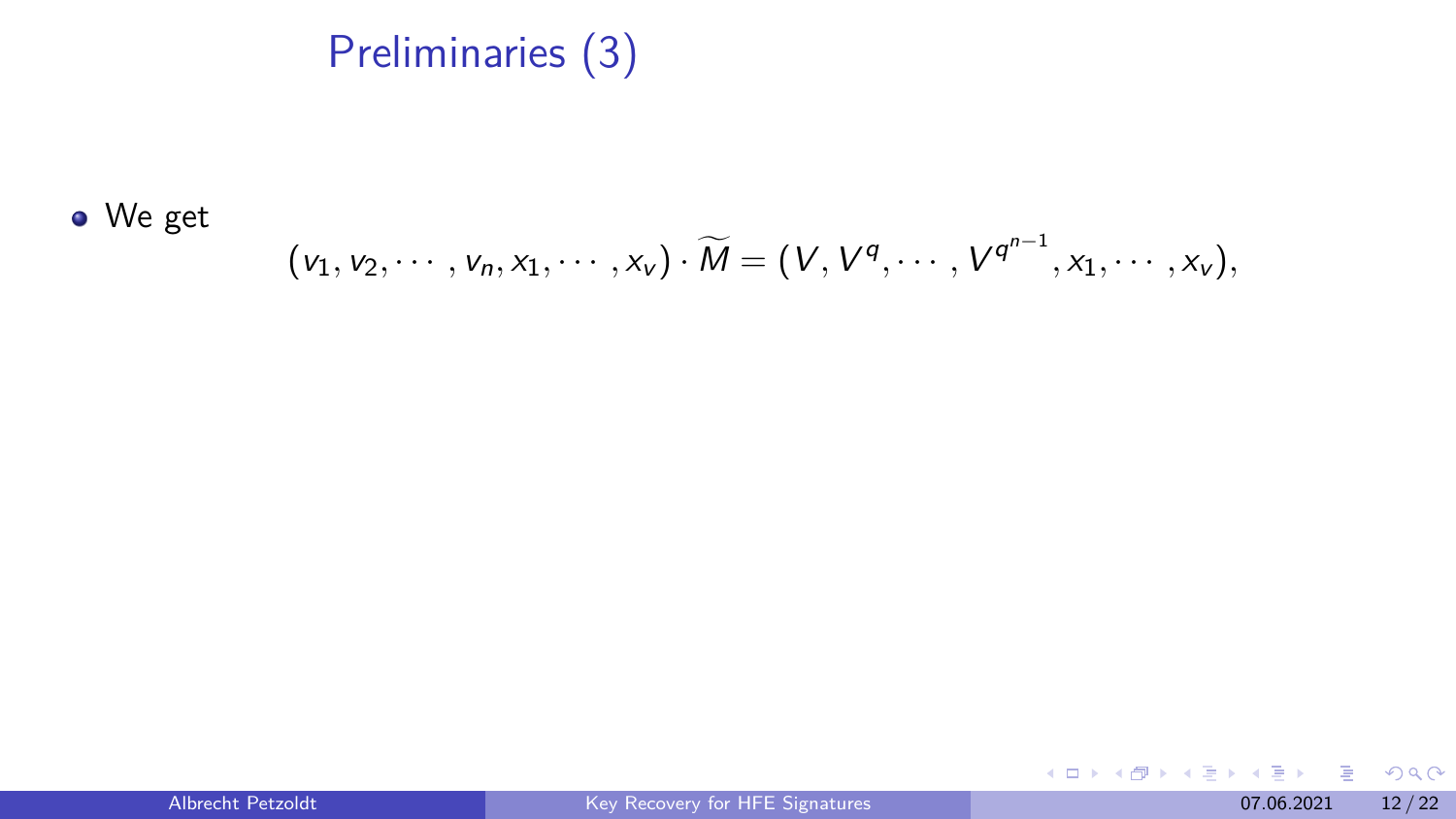#### <span id="page-40-0"></span>• We get

$$
(v_1,v_2,\cdots,v_n,x_1,\cdots,x_v)\cdot \widetilde{M}=(V,V^q,\cdots,V^{q^{n-1}},x_1,\cdots,x_v),
$$

# • Let S and T be the matrices representing the linear parts of S and T. From  $\mathcal{F}=(X,X^q,\cdots,X^{q^{n-1}},x_1,\cdots,x_{\nu})\digamma^{*0}(X,X^q,\cdots,X^{q^{n-1}},x_1,\cdots,x_{\nu})^t,$ we find

$$
\begin{aligned}\n&\left(\widetilde{M}^{-1}S^{-1}P_0(S^{-1})^t(\widetilde{M}^{-1})^t,\cdots,\widetilde{M}^{-1}S^{-1}P_{n-a-1}(S^{-1})^t(\widetilde{M}^{-1})^t\right)\\
&=\,\,\left(F^{*0},\cdots,F^{*n-1}\right)M^{-1}T\n\end{aligned}
$$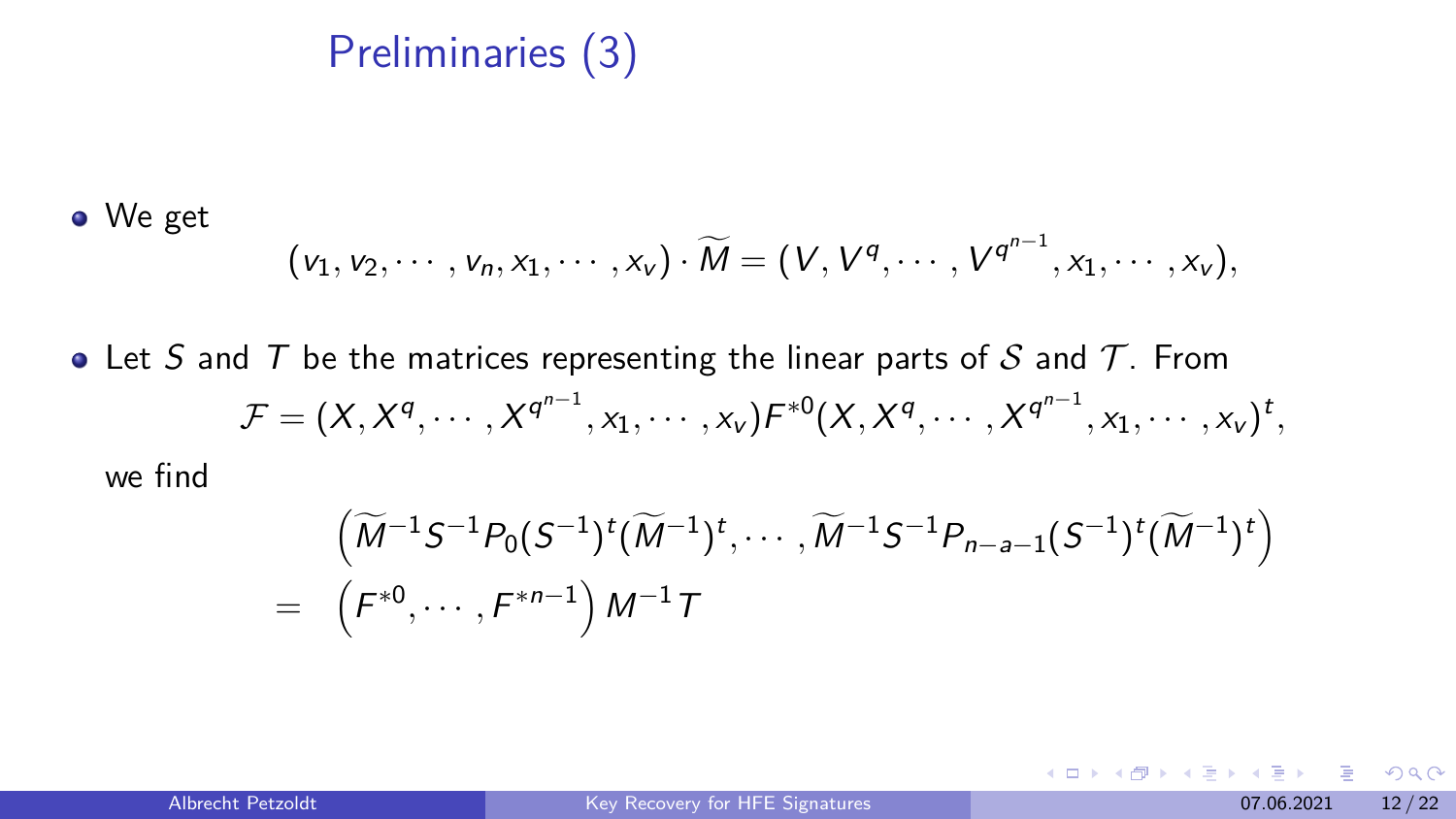#### <span id="page-41-0"></span>• We get

$$
(v_1,v_2,\cdots,v_n,x_1,\cdots,x_v)\cdot \widetilde{M}=(V,V^q,\cdots,V^{q^{n-1}},x_1,\cdots,x_v),
$$

# • Let S and T be the matrices representing the linear parts of S and T. From  $\mathcal{F}=(X,X^q,\cdots,X^{q^{n-1}},x_1,\cdots,x_{\nu})\digamma^{*0}(X,X^q,\cdots,X^{q^{n-1}},x_1,\cdots,x_{\nu})^t,$ we find

$$
\begin{aligned}\n&\left(\widetilde{M}^{-1}S^{-1}P_0(S^{-1})^t(\widetilde{M}^{-1})^t,\cdots,\widetilde{M}^{-1}S^{-1}P_{n-a-1}(S^{-1})^t(\widetilde{M}^{-1})^t\right)\\
&=\left(F^{*0},\cdots,F^{*n-1}\right)M^{-1}T\n\end{aligned}
$$

Denoting  $U = \widetilde{M}^{-1}S^{-1}$  and  $W = M^{-1}T$  yields  $(UP_0U^t, \cdots, UP_{n-a-1}U^t) = (F^{*0}, \cdots, F^{*n-1})W$  $(UP_0U^t, \cdots, UP_{n-a-1}U^t) = (F^{*0}, \cdots, F^{*n-1})W$  $(UP_0U^t, \cdots, UP_{n-a-1}U^t) = (F^{*0}, \cdots, F^{*n-1})W$  $(UP_0U^t, \cdots, UP_{n-a-1}U^t) = (F^{*0}, \cdots, F^{*n-1})W$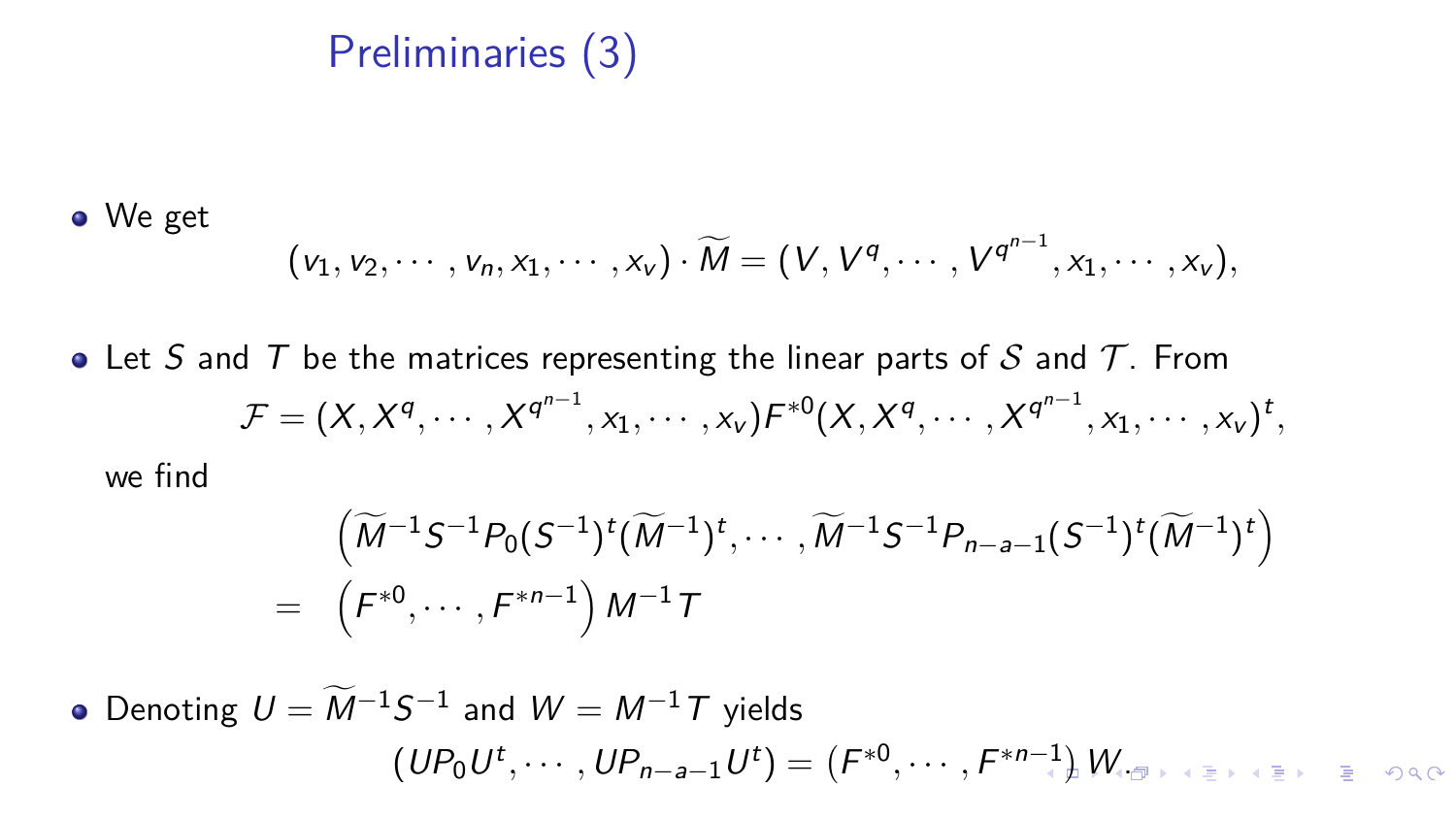#### <span id="page-42-0"></span>• We get

$$
(v_1,v_2,\cdots,v_n,x_1,\cdots,x_v)\cdot \widetilde{M}=(V,V^q,\cdots,V^{q^{n-1}},x_1,\cdots,x_v),
$$

• Let S and T be the matrices representing the linear parts of S and T. From  $\mathcal{F}=(X,X^q,\cdots,X^{q^{n-1}},x_1,\cdots,x_{\nu})\digamma^{*0}(X,X^q,\cdots,X^{q^{n-1}},x_1,\cdots,x_{\nu})^t,$ we find

$$
\begin{aligned}\n&\left(\widetilde{M}^{-1}S^{-1}P_0(S^{-1})^t(\widetilde{M}^{-1})^t,\cdots,\widetilde{M}^{-1}S^{-1}P_{n-a-1}(S^{-1})^t(\widetilde{M}^{-1})^t\right)\\
&=\left(F^{*0},\cdots,F^{*n-1}\right)M^{-1}T\n\end{aligned}
$$

Denoting  $U = \widetilde{M}^{-1}S^{-1}$  and  $W = M^{-1}T$  yields

$$
(UP_0U^t,\cdots,UP_{n-a-1}U^t)=(F^{*0},\cdots,F^{*n-1})_!W_{\mathbb{C}^n\times\mathbb{R}^n\times\mathbb{R}^n\times\mathbb{R}^n\times\mathbb{R}^n\times\mathbb{R}^n\times\mathbb{R}^n\times\mathbb{R}^n\times\mathbb{R}^n\times\mathbb{R}^n\times\mathbb{R}^n\times\mathbb{R}^n\times\mathbb{R}^n\times\mathbb{R}^n\times\mathbb{R}^n\times\mathbb{R}^n\times\mathbb{R}^n\times\mathbb{R}^n\times\mathbb{R}^n\times\mathbb{R}^n\times\mathbb{R}^n\times\mathbb{R}^n\times\mathbb{R}^n\times\mathbb{R}^n\times\mathbb{R}^n\times\mathbb{R}^n\times\mathbb{R}^n\times\mathbb{R}^n\times\mathbb{R}^n\times\mathbb{R}^n\times\mathbb{R}^n\times\mathbb{R}^n\times\mathbb{R}^n\times\mathbb{R}^n\times\mathbb{R}^n\times\mathbb{R}^n\times\mathbb{R}^n\times\mathbb{R}^n\times\mathbb{R}^n\times\mathbb{R}^n\times\mathbb{R}^n\times\mathbb{R}^n\times\mathbb{R}^n\times\mathbb{R}^n\times\mathbb{R}^n\times\mathbb{R}^n\times\mathbb{R}^n\times\mathbb{R}^n\times\mathbb{R}^n\times\mathbb{R}^n\times\mathbb{R}^n\times\mathbb{R}^n\times\mathbb{R}^n\times\mathbb{R}^n\times\mathbb{R}^n\times\mathbb{R}^n\times\mathbb{R}^n\times\mathbb{R}^n\times\mathbb{R}^n\times\mathbb{R}^n\times\mathbb{R}^n\times\mathbb{R}^n\times\mathbb{R}^n\times\mathbb{R}^n\times\mathbb{R}^n\times\mathbb{R}^n\times\mathbb{R}^n\times\mathbb{R}^n\times\mathbb{R}^n\times\mathbb{R}^n\times\mathbb{R}^n\times\mathbb{R}^n\t
$$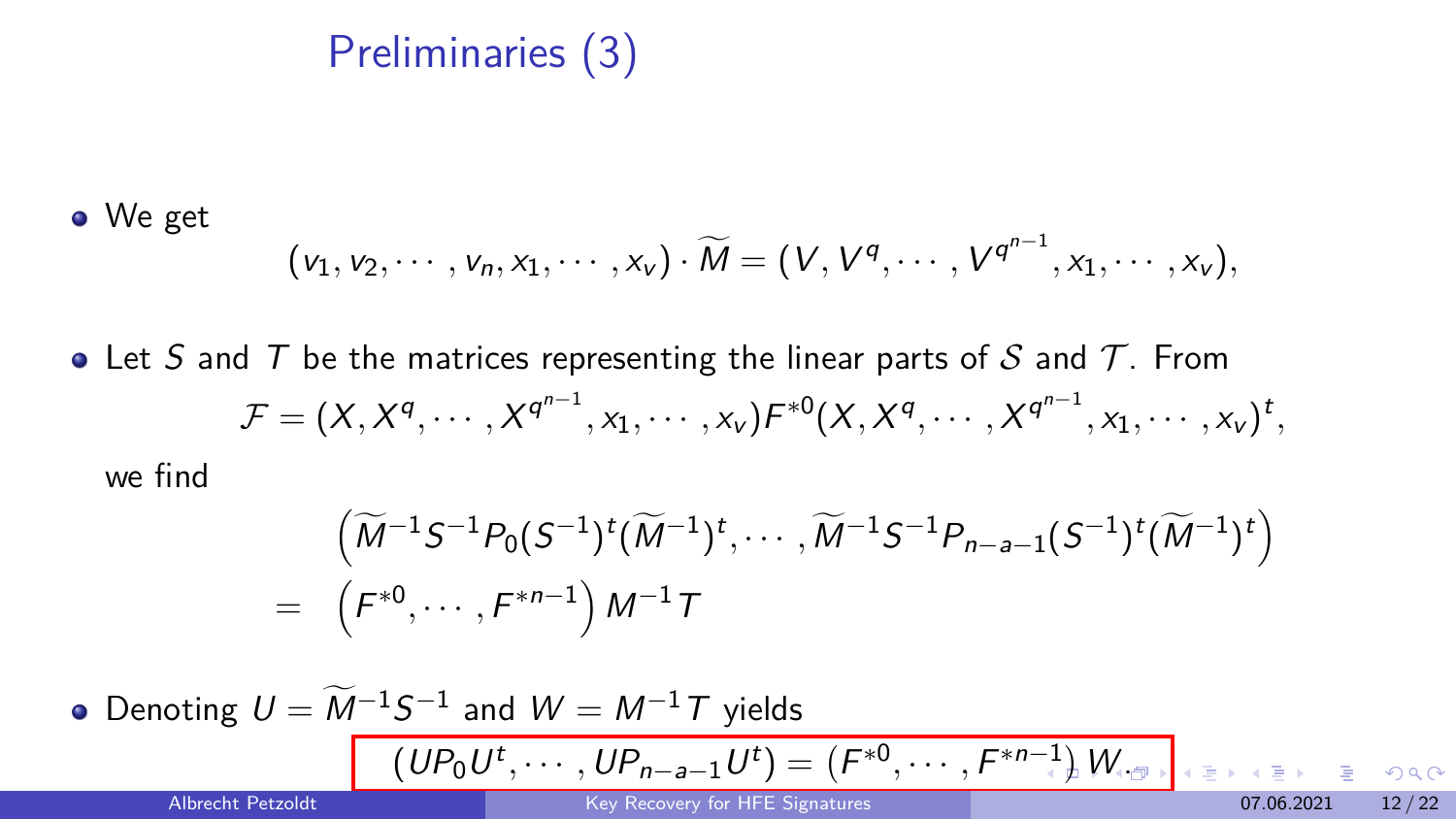

<span id="page-43-0"></span>Let  $a_i$  be the first row of the matrix  $F^{\star i}$   $(i = 1, \ldots, n-1)$ 

イロト 不倒 トイ君 トイ君  $299$ 

э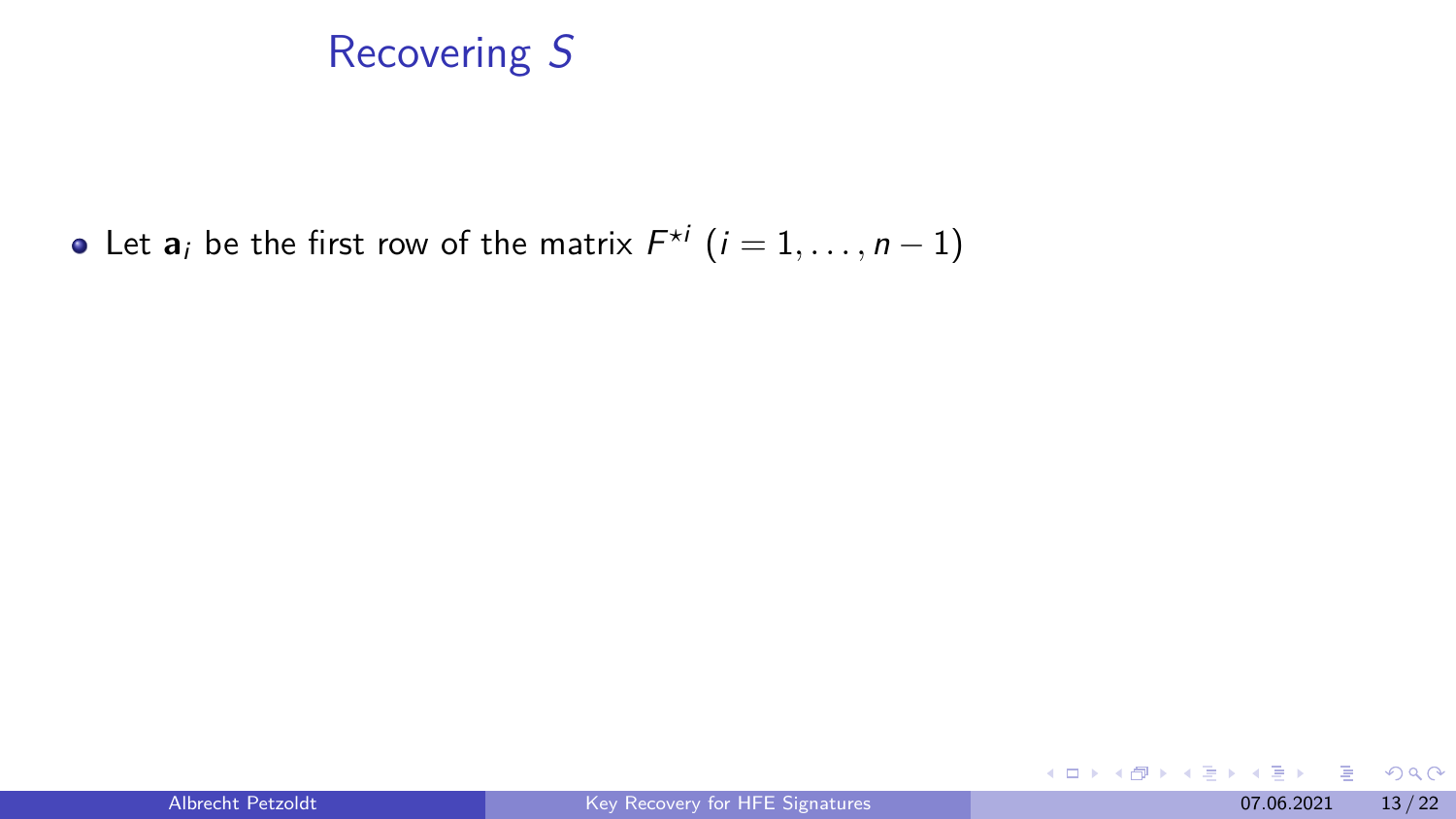## Recovering S

Let  $a_i$  be the first row of the matrix  $F^{\star i}$   $(i = 1, \ldots, n-1)$ • We can show

Lemma

The rank of the matrix 
$$
Q = W^t \cdot \begin{pmatrix} a_0 \\ \vdots \\ a_{n-1} \end{pmatrix}
$$
 is at most  $d = \lceil \log_q(D) \rceil$ .

 $\sqrt{ }$ 

 $\overline{\phantom{a}}$ 

In particular, we have

$$
\begin{pmatrix} \mathbf{a}_0 \\ \mathbf{a}_1 \\ \cdots \\ \mathbf{a}_{n-1} \end{pmatrix} = \begin{pmatrix} A_1 \\ 0 \\ A_2 \end{pmatrix},
$$

Albrecht Petzoldt **[Key Recovery for HFE Signatures](#page-0-0)** 1988 and 1999 12:000 12:000 13 / 22

 $299$ 

4 0 8

 $\mathcal{A} \oplus \mathcal{B}$   $\mathcal{B} \rightarrow \mathcal{A} \oplus \mathcal{B}$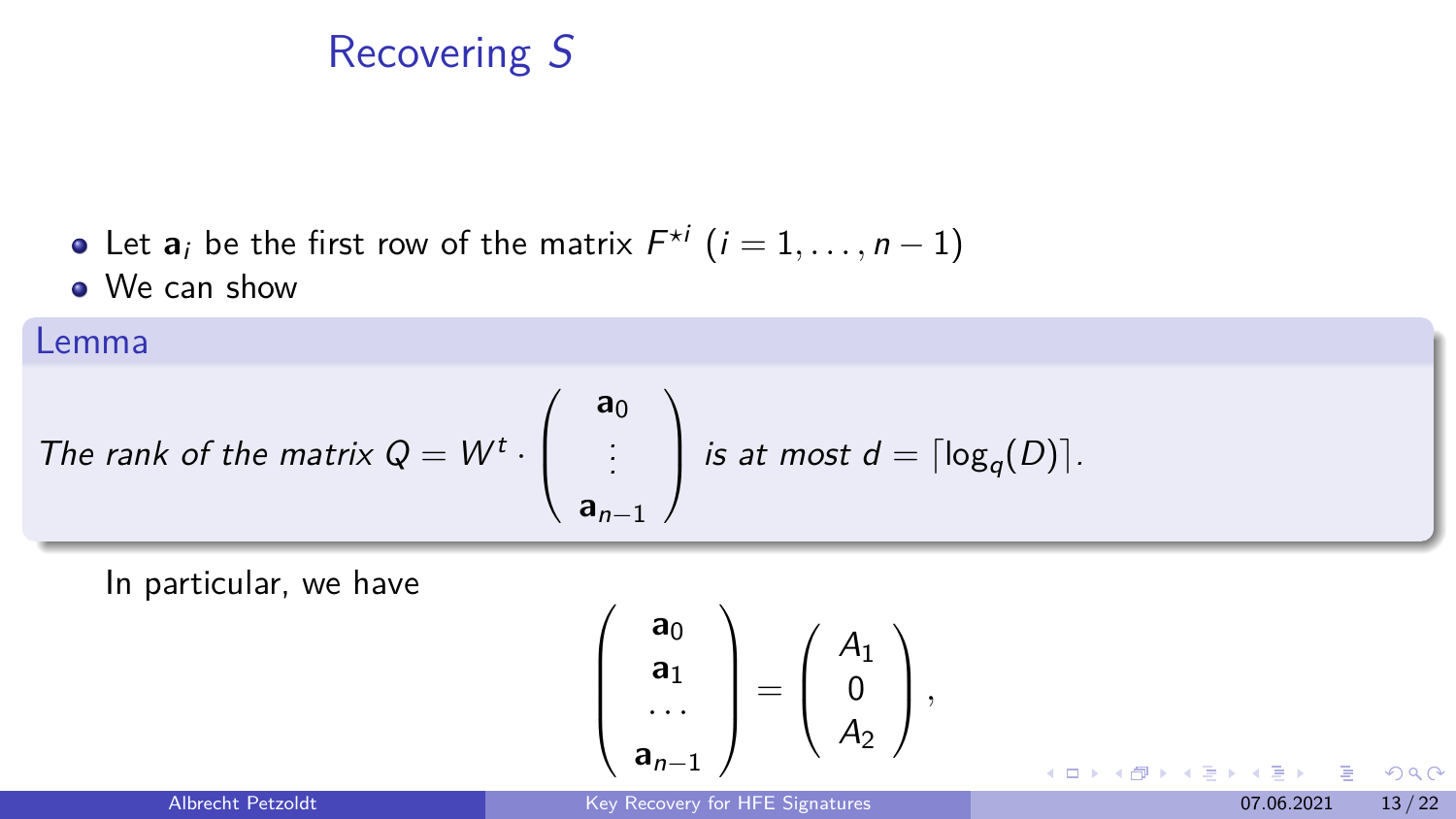# Recovering S (2)

#### • From the Lemma we directly follow

#### Theorem

Let  $\mathbf{u} = (u_0, u_1, \cdots, u_{n+v-1})$  be the first row of U and  $\mathbf{b}_i = (u_0, u_1, \ldots, u_{n+v-1})P_i$  $(i=0,1,\ldots,n-{\sf a}).$  Define  $Z\in\mathcal{M}_{(n-{\sf a})\times (n+\nu)}(\mathbb{F}_{q^n})$  as the matrix whose row vectors are the **b**i . Then the rank of Z is at most d.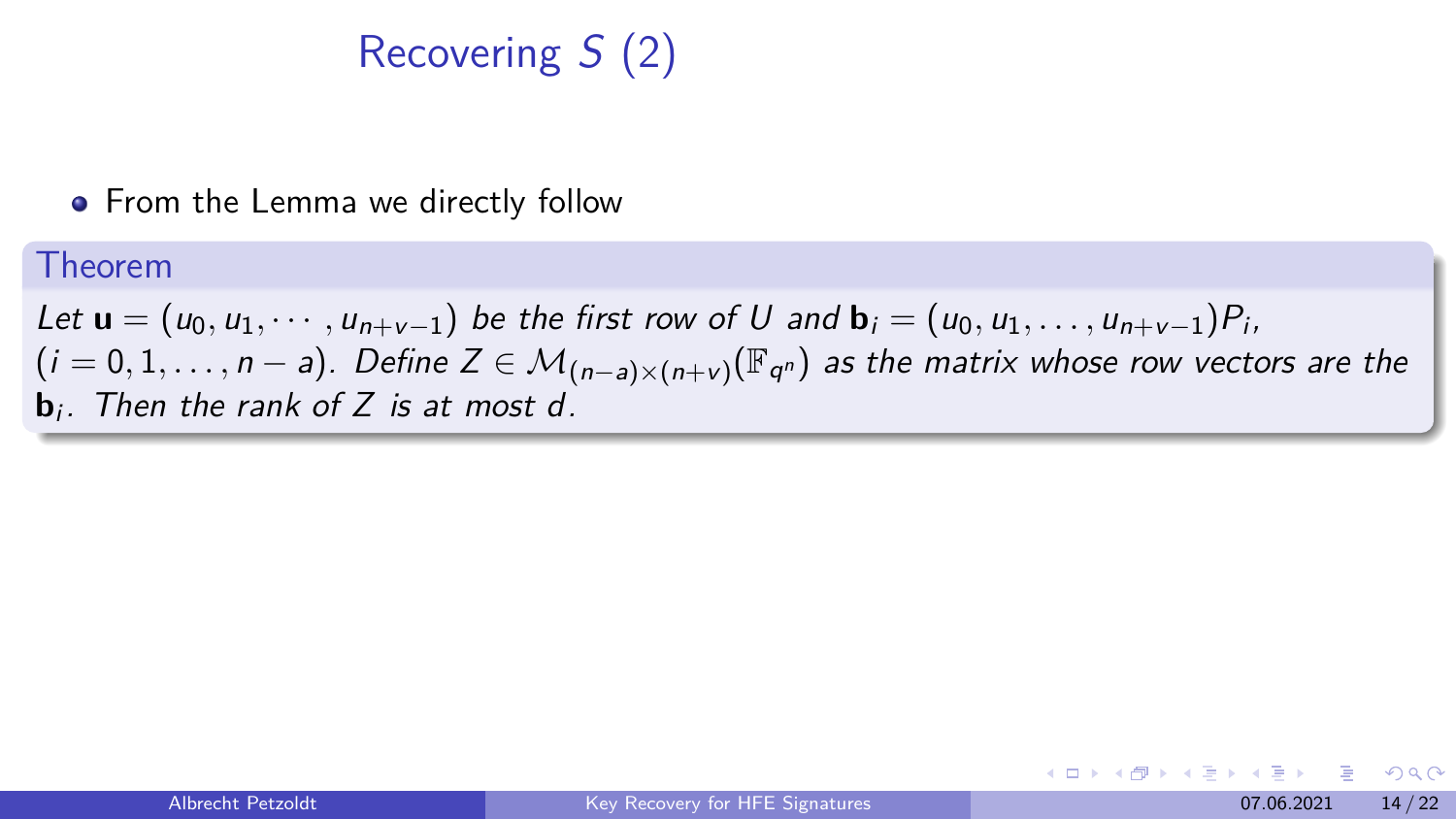# Recovering S (2)

#### • From the Lemma we directly follow

#### Theorem

Let  $\mathbf{u} = (u_0, u_1, \cdots, u_{n+v-1})$  be the first row of U and  $\mathbf{b}_i = (u_0, u_1, \ldots, u_{n+v-1})P_i$  $(i=0,1,\ldots,n-{\sf a}).$  Define  $Z\in\mathcal{M}_{(n-{\sf a})\times (n+\nu)}(\mathbb{F}_{q^n})$  as the matrix whose row vectors are the **b**i . Then the rank of Z is at most d.

• Furthermore we get

#### Lemma

Let A be an  $m \times n$  matrix over  $\mathbb{F}_q$  and  $B = [b_{ii}] = M^{-1}A$ . Then we have

$$
b_{ij} = b_{i-1,j}^q, \text{ for all } i,j, \text{ with } 0 \le i < n, 0 \le j < m.
$$

i.e. the matrix  $B$  is determined by its first row.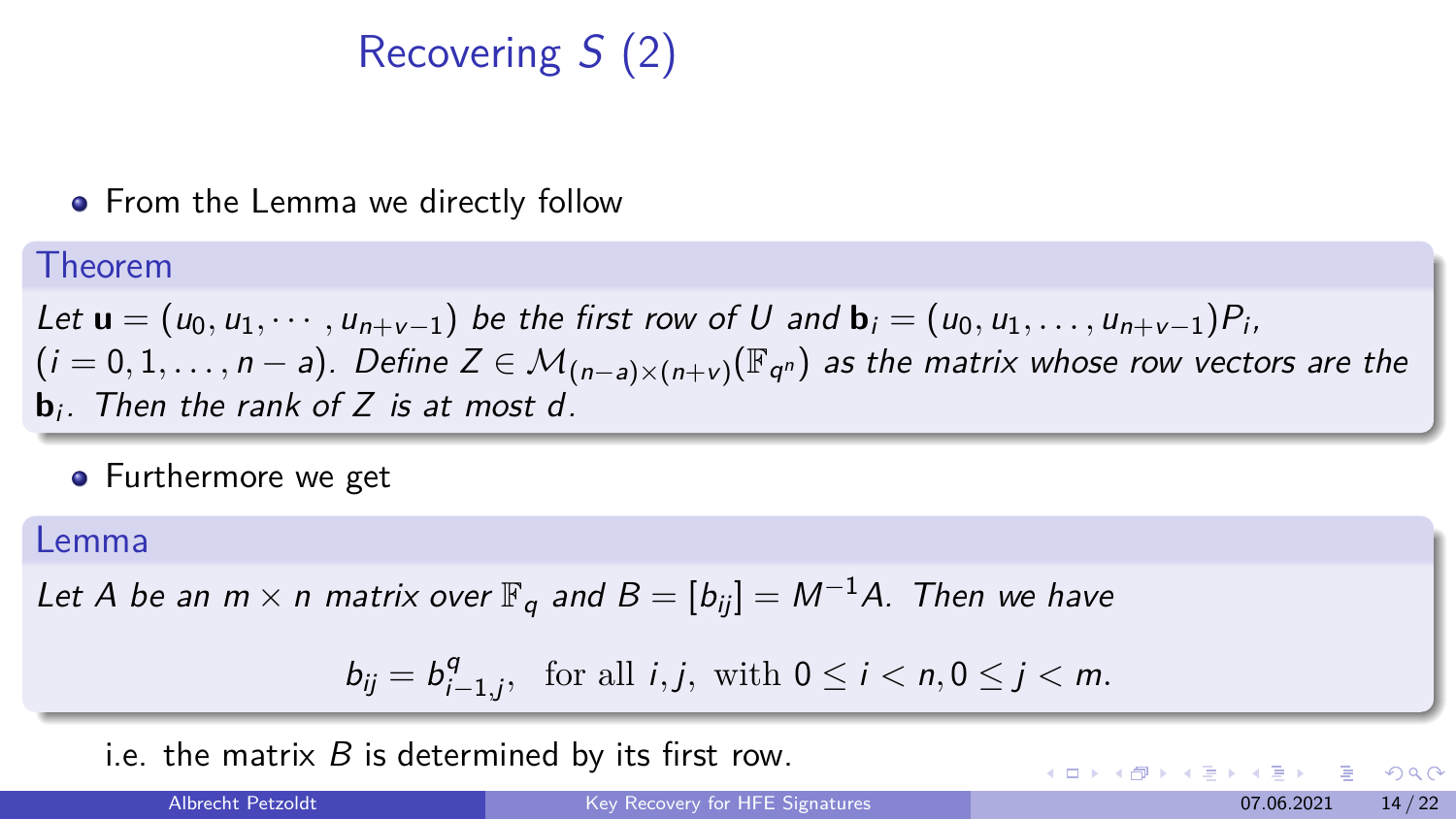Since we have  $U = M^{-1}S^{-1}$ , it's enough to find U.

э

 $299$ 

**∢ ロ ▶ - ∢ 何 ▶ - ∢ 三**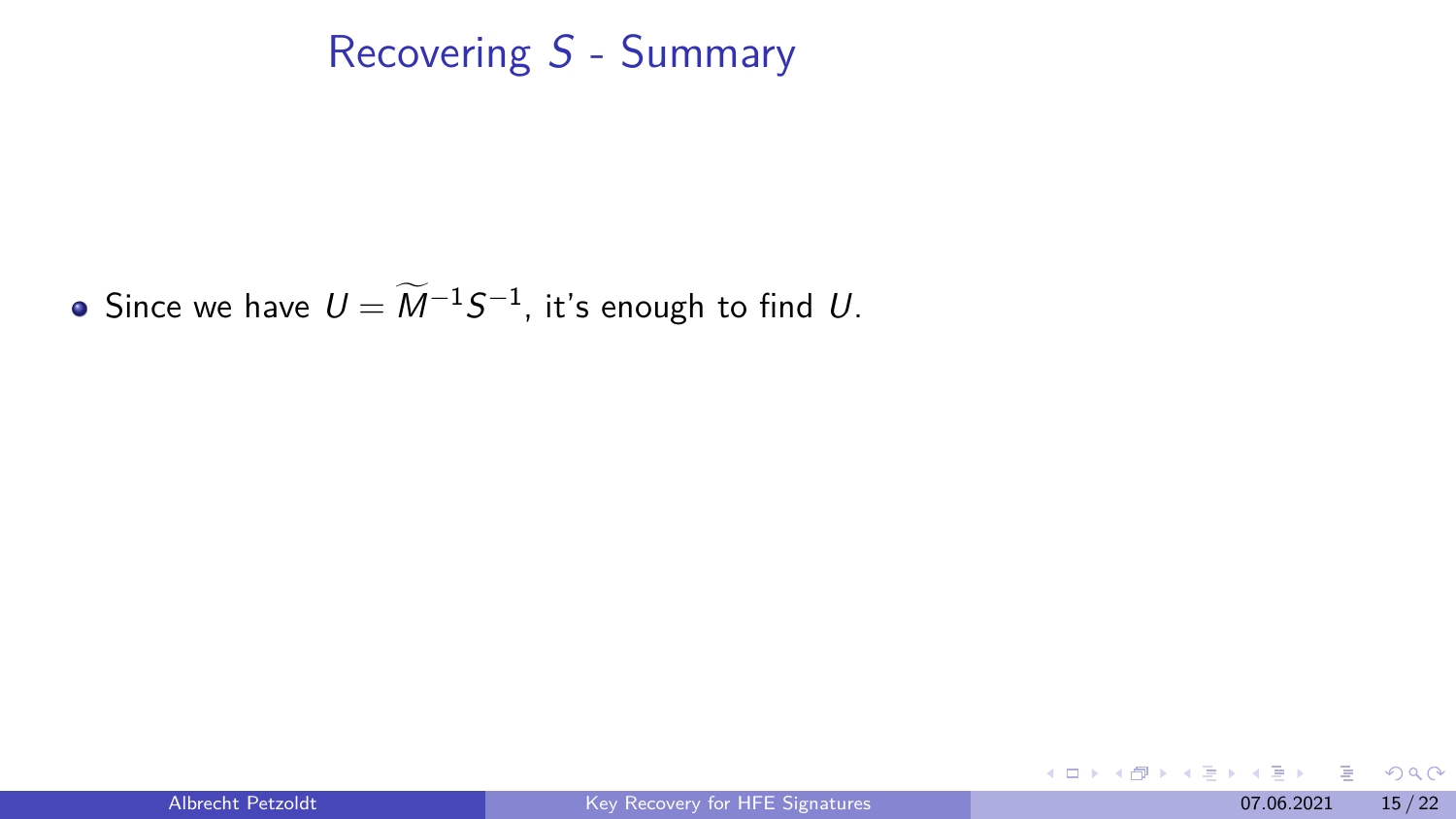- Since we have  $U = M^{-1}S^{-1}$ , it's enough to find U.
- $\bullet$  We only have to find the first row of U to get the first n rows of U.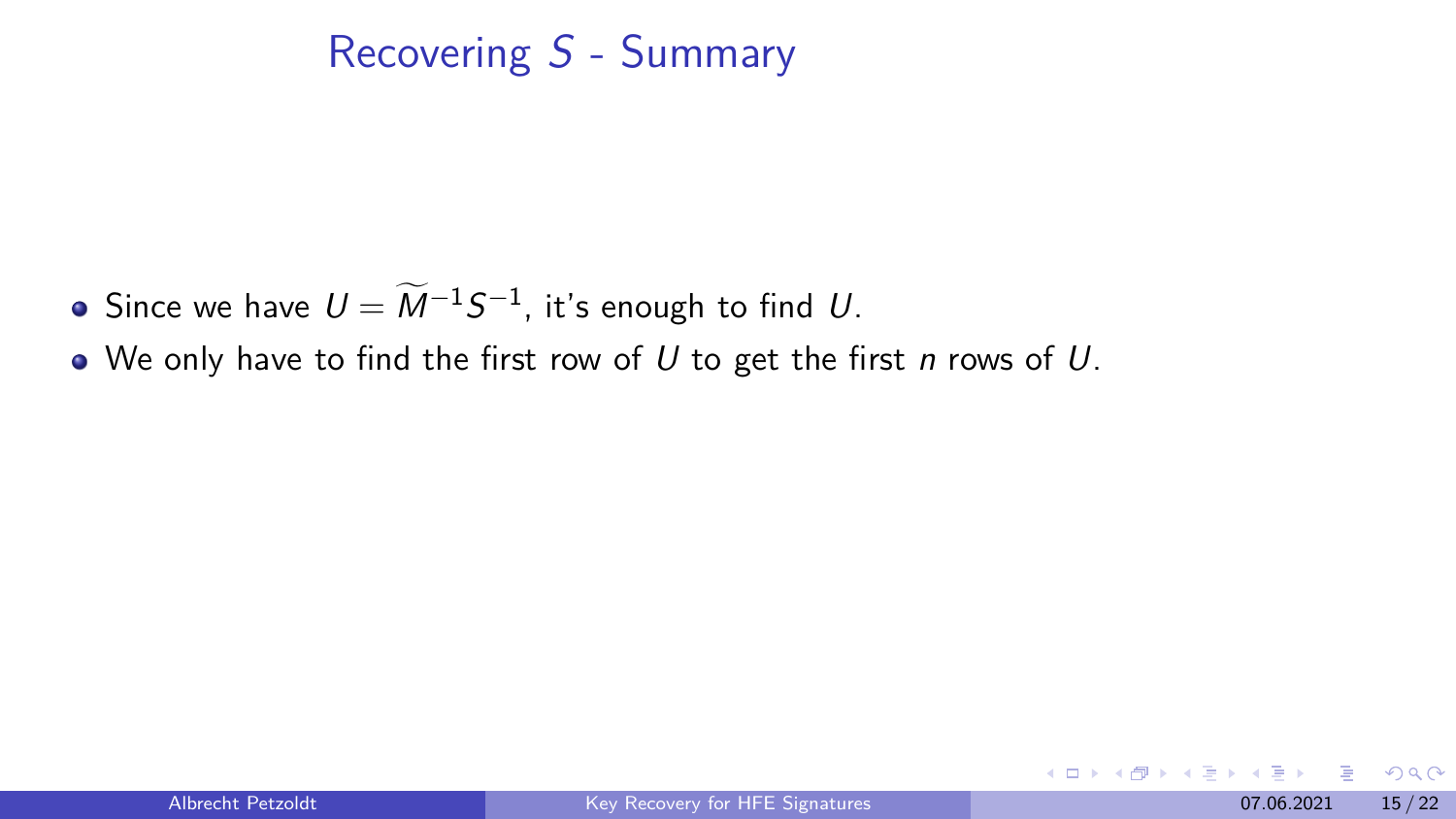- Since we have  $U = M^{-1}S^{-1}$ , it's enough to find U.
- $\bullet$  We only have to find the first row of U to get the first n rows of U.
- Denote the first row of U by  $u_0, \ldots, u_{n+\nu-1}$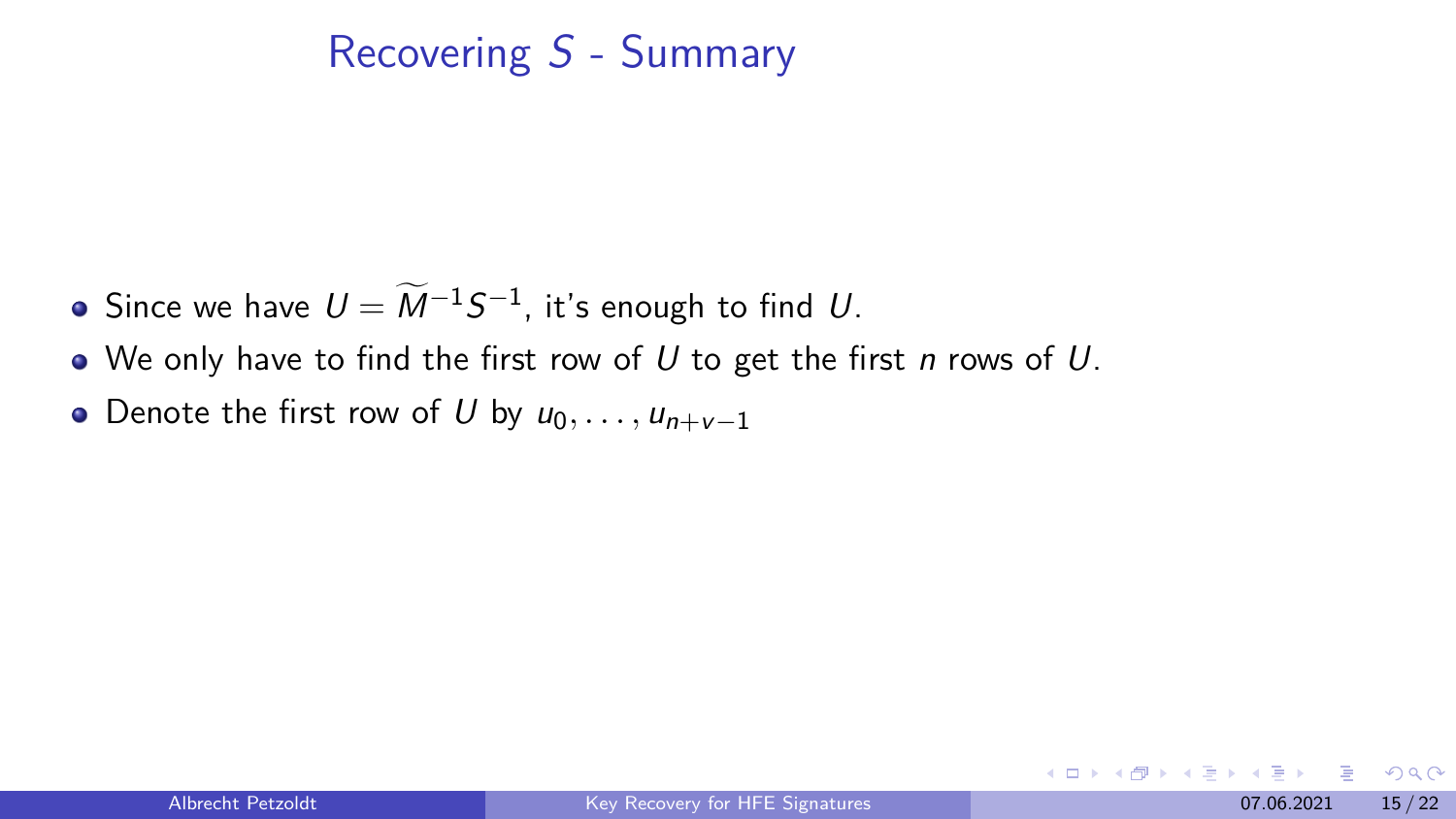- Since we have  $U = M^{-1}S^{-1}$ , it's enough to find U.
- $\bullet$  We only have to find the first row of U to get the first n rows of U.
- Denote the first row of U by  $u_0, \ldots, u_{n+\nu-1}$
- Since we have to find only one of many equivalent keys, we can assume that  $u_0 = 1$  holds.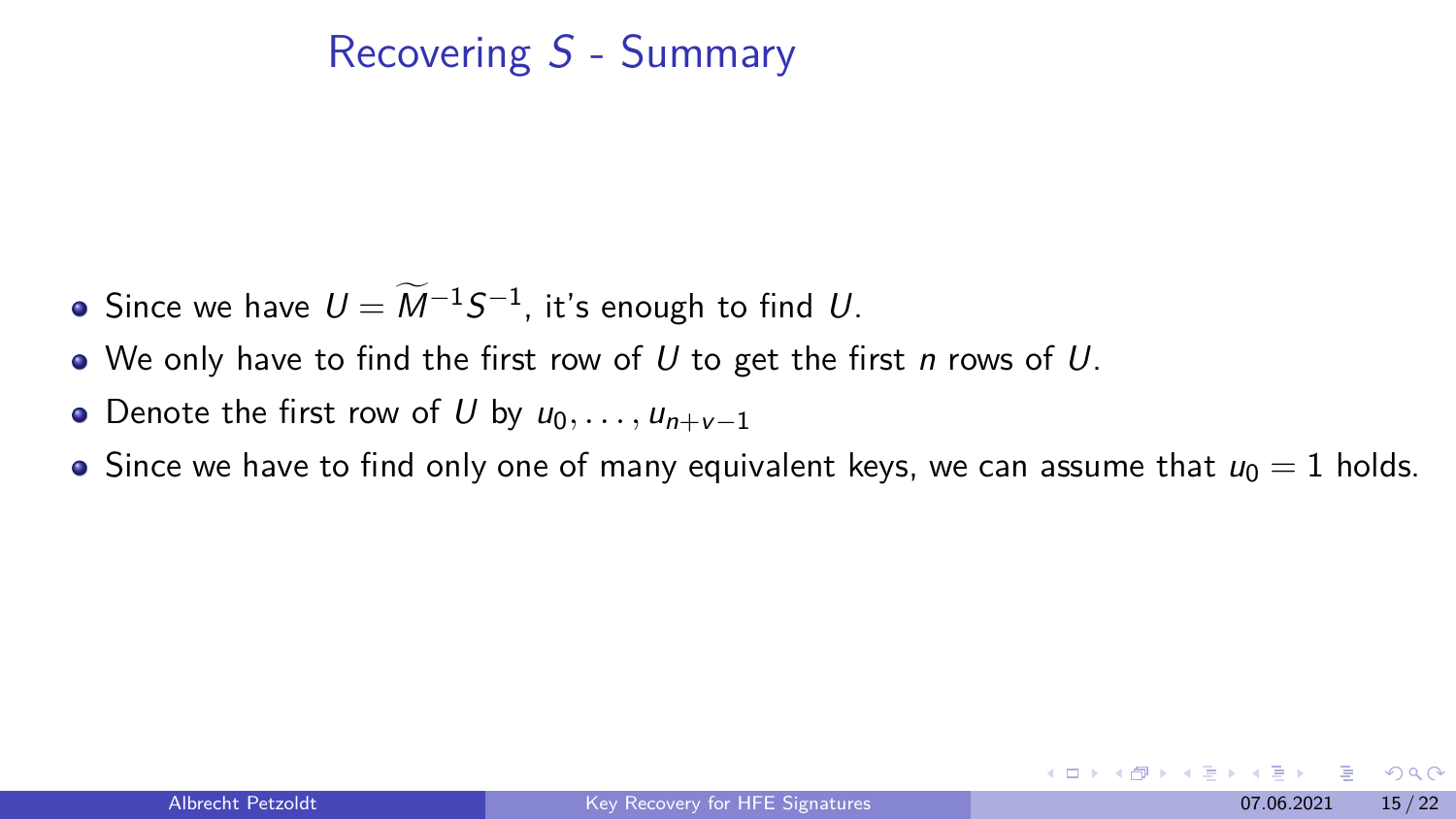- Since we have  $U = M^{-1}S^{-1}$ , it's enough to find U.
- $\bullet$  We only have to find the first row of U to get the first n rows of U.
- **•** Denote the first row of U by  $u_0, \ldots, u_{n+\nu-1}$
- Since we have to find only one of many equivalent keys, we can assume that  $u_0 = 1$  holds.
- Since the rank of Z is  $\leq d$ , we can find  $u_1, \ldots, u_{n+v-1}$  by solving a MinRank problem over the base field  $\mathbb{F}_q$  with target rank d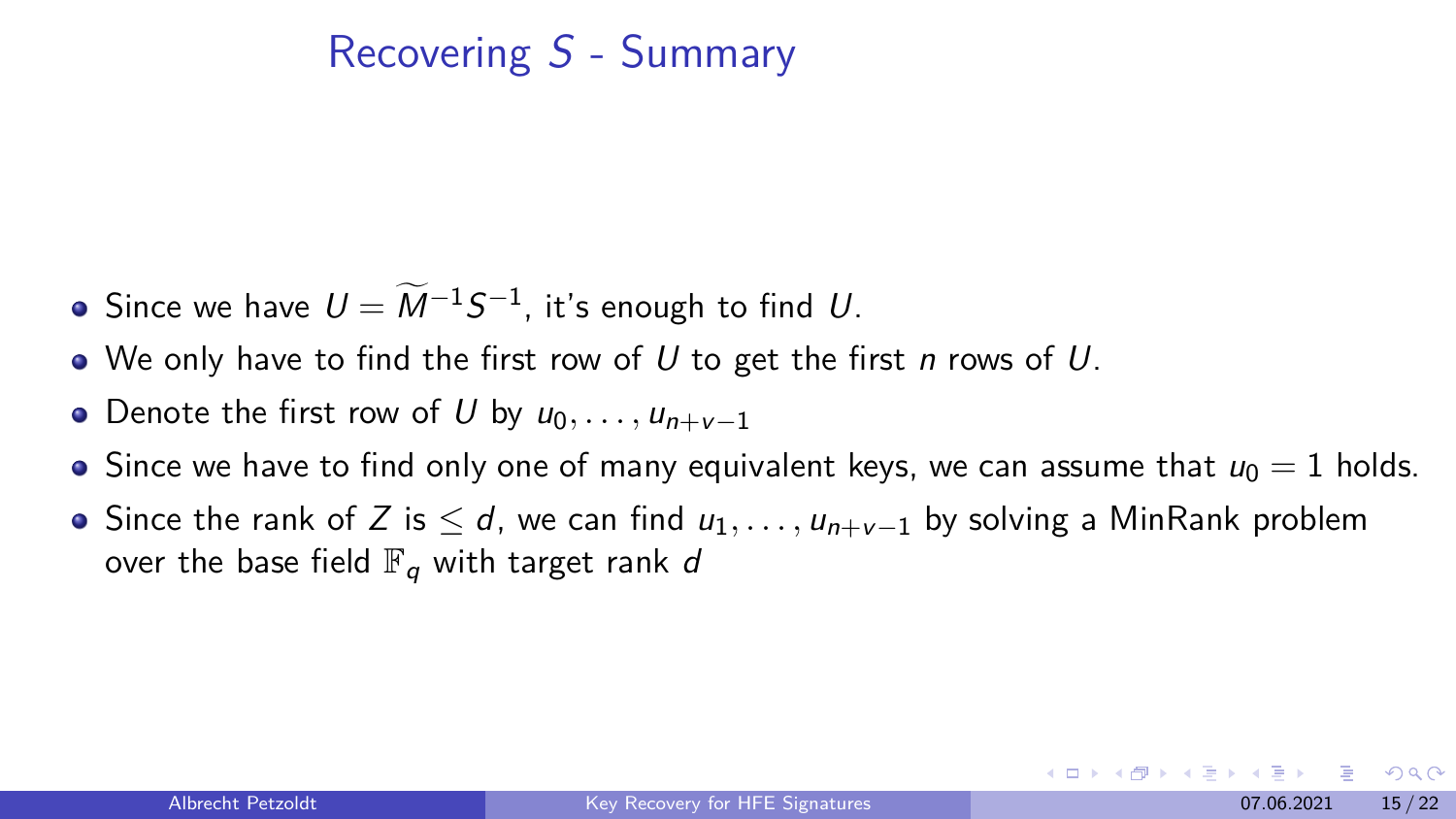- Since we have  $U = M^{-1}S^{-1}$ , it's enough to find U.
- $\bullet$  We only have to find the first row of U to get the first n rows of U.
- **•** Denote the first row of U by  $u_0, \ldots, u_{n+\nu-1}$
- Since we have to find only one of many equivalent keys, we can assume that  $u_0 = 1$  holds.
- Since the rank of Z is  $\leq d$ , we can find  $u_1, \ldots, u_{n+v-1}$  by solving a MinRank problem over the base field  $\mathbb{F}_q$  with target rank d
- We can find the first n of U using the Frobenius isomorphism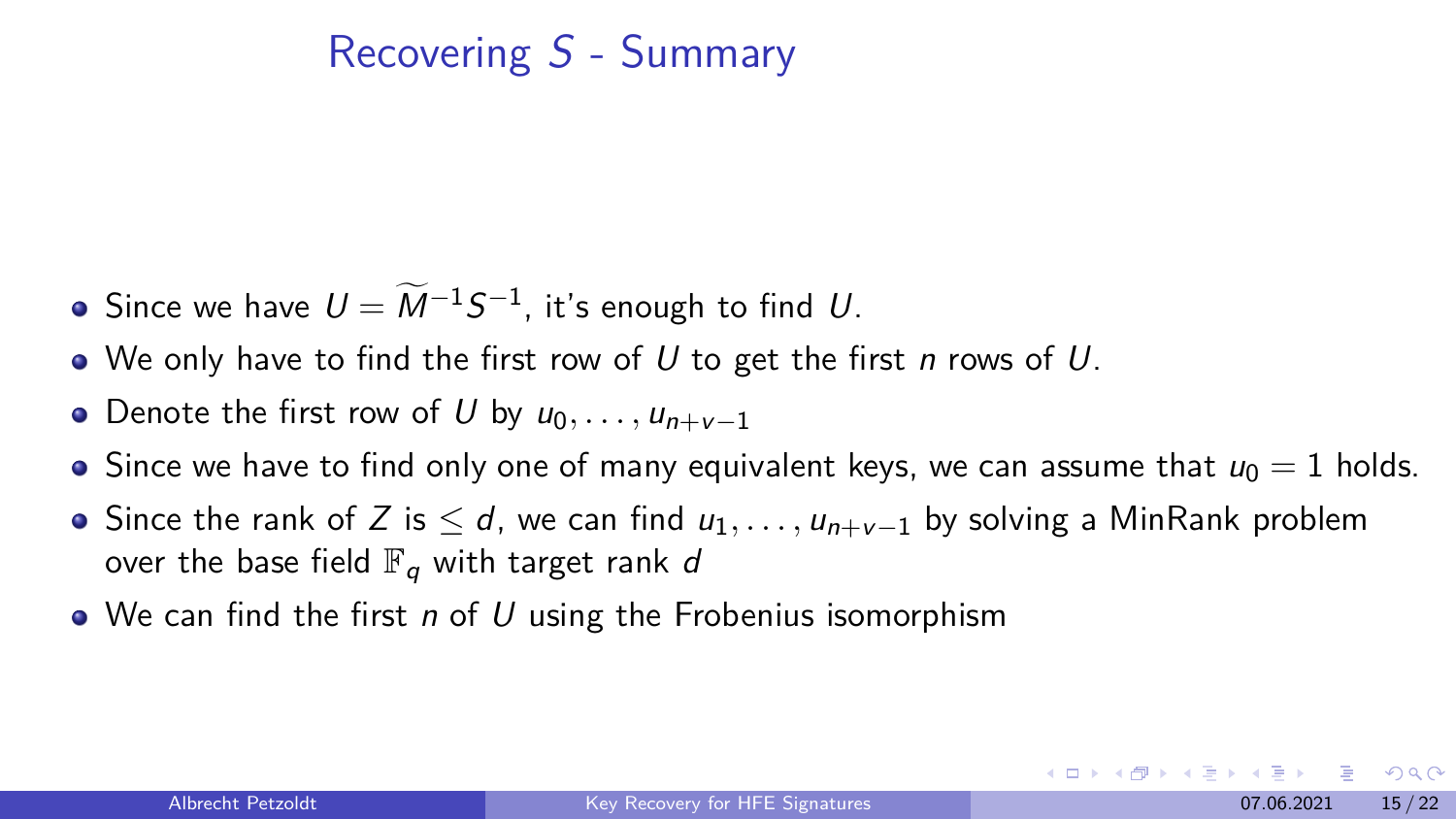- Since we have  $U = M^{-1}S^{-1}$ , it's enough to find U.
- $\bullet$  We only have to find the first row of U to get the first n rows of U.
- **•** Denote the first row of U by  $u_0, \ldots, u_{n+\nu-1}$
- Since we have to find only one of many equivalent keys, we can assume that  $u_0 = 1$  holds.
- Since the rank of Z is  $\leq d$ , we can find  $u_1, \ldots, u_{n+v-1}$  by solving a MinRank problem over the base field  $\mathbb{F}_q$  with target rank d
- We can find the first n of U using the Frobenius isomorphism
- The remaining rows of U can be chosen at random such that U is invertible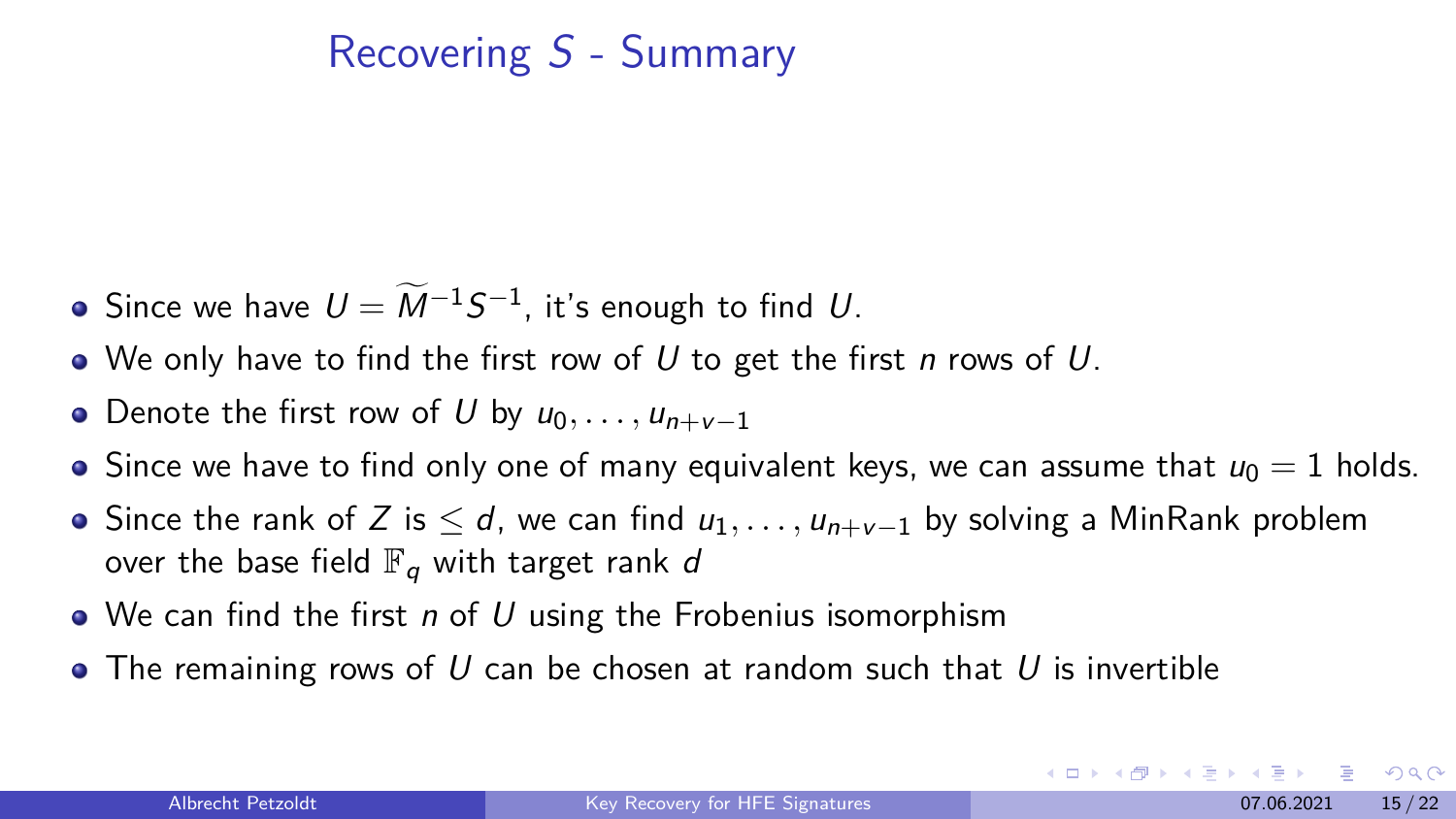## Recovering S - The Algorithm

**Input:** HFEv- parameters  $(q, n, v, D, a)$ , matrices  $(P_0, \dots, P_{n-a-1})$ , matrix M **Output:** Equivalent linear transformation S.

1: Set  $\mathbf{b}_i = (1, u_1, \cdots, u_{n+v-1})P_i$ ,  $0 \leq i < n-a$ , where  $(u_1, \cdots, u_{n+v-1})$  are unknowns.

,

- 2: Construct a matrix Z whose row vectors are  $\mathbf{b}_i$ ,  $0 \le i < n a$ .
- 3: Solve a MinRank problem for Z to find the unknowns  $u_1, \cdots u_{n+\nu-1}$ .

4: Set 
$$
U = \begin{pmatrix} 1 & u_1 & \cdots & u_{n+v-1} \\ 1 & u_1^q & \cdots & u_{n+v-1}^q \\ \vdots & \vdots & \ddots & \vdots \\ 1 & u_1^{q^{n-1}} & \cdots & u_{n+v-1}^{q^{n-1}} \\ r_{00} & r_{01} & \cdots & r_{0,n+v-1} \\ \vdots & \vdots & \ddots & \vdots \\ r_{v-1,0} & r_{v-1,1} & \cdots & r_{v-1,n+v-1} \end{pmatrix}
$$
  
\n5: Compute  $S' = (\widetilde{M}U)^{-1}$ .  
\n6: return S'.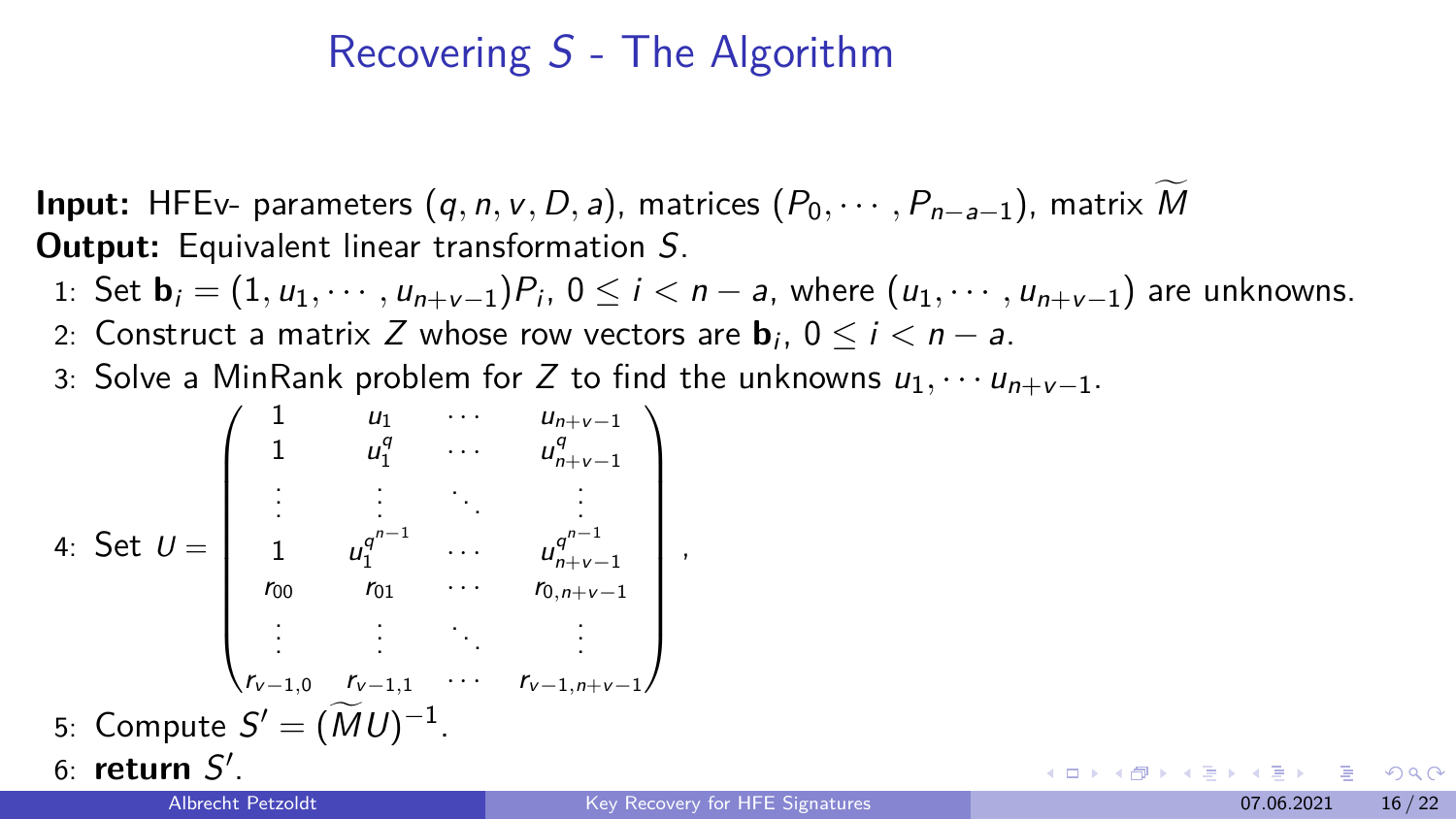## Recovering  $F$  and  $T$

• We can show

#### Lemma

As soon as U is known, we can recover  $F^{*0}$  by solving a determined linear system with  $n - a - 1$  variables,  $(d + a) \cdot (n + v)$  additional linear equations in at most  $d + v$  variables, and  $\binom{v+1}{2}$  $_2^{+1)}$  univariate polynomial equations of degree  $\mathfrak{q}^d$ .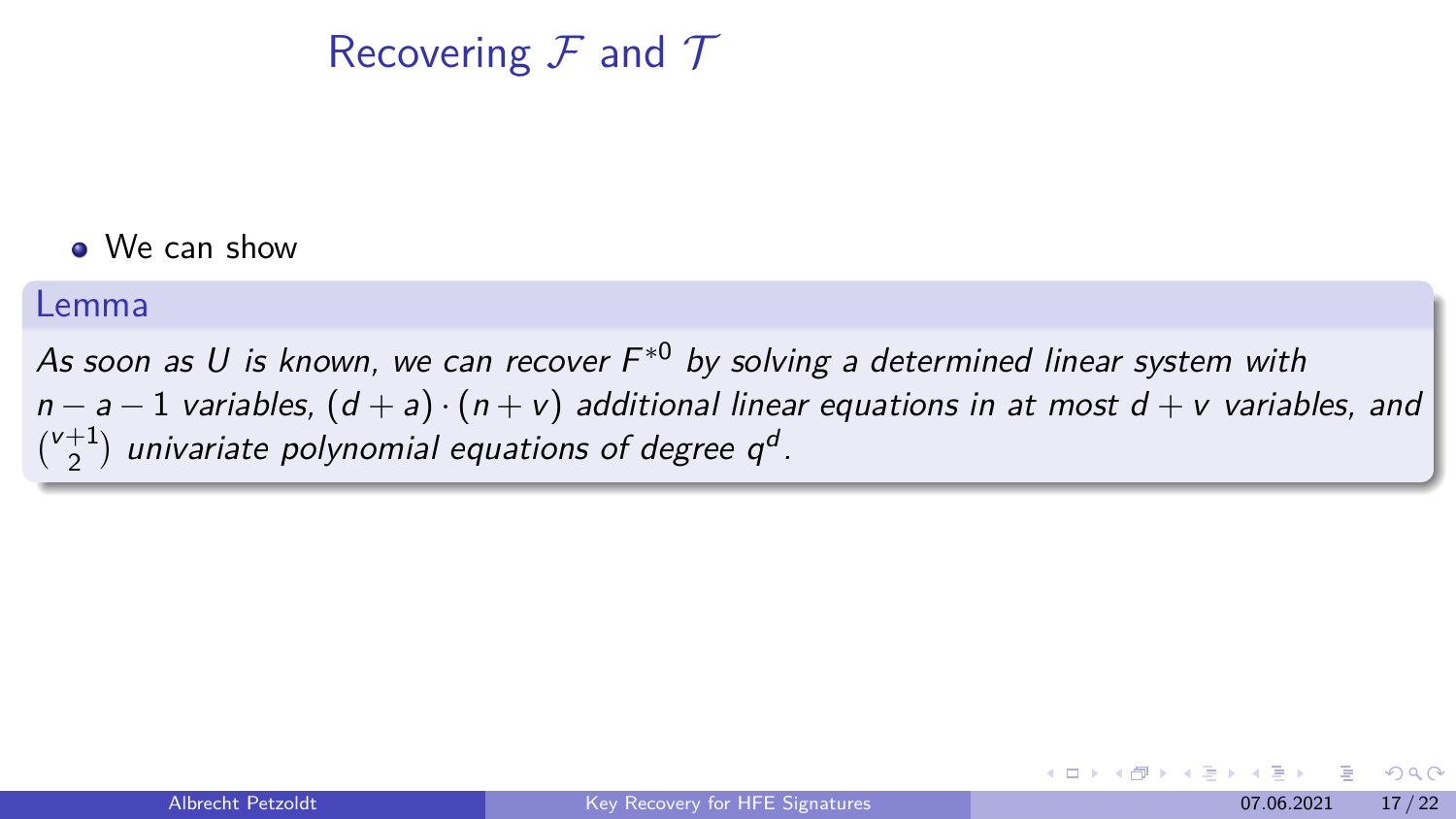## Recovering  $\mathcal F$  and  $\mathcal T$

• We can show

#### Lemma

As soon as U is known, we can recover  $F^{0}$  by solving a determined linear system with  $n - a - 1$  variables,  $(d + a) \cdot (n + v)$  additional linear equations in at most  $d + v$  variables, and  $\binom{v+1}{2}$  $_2^{+1)}$  univariate polynomial equations of degree  $\mathfrak{q}^d$ .

We can use  $F^{\star0}$  to compute all  $F^{\star i}$   $(i=1,\ldots,n-1)$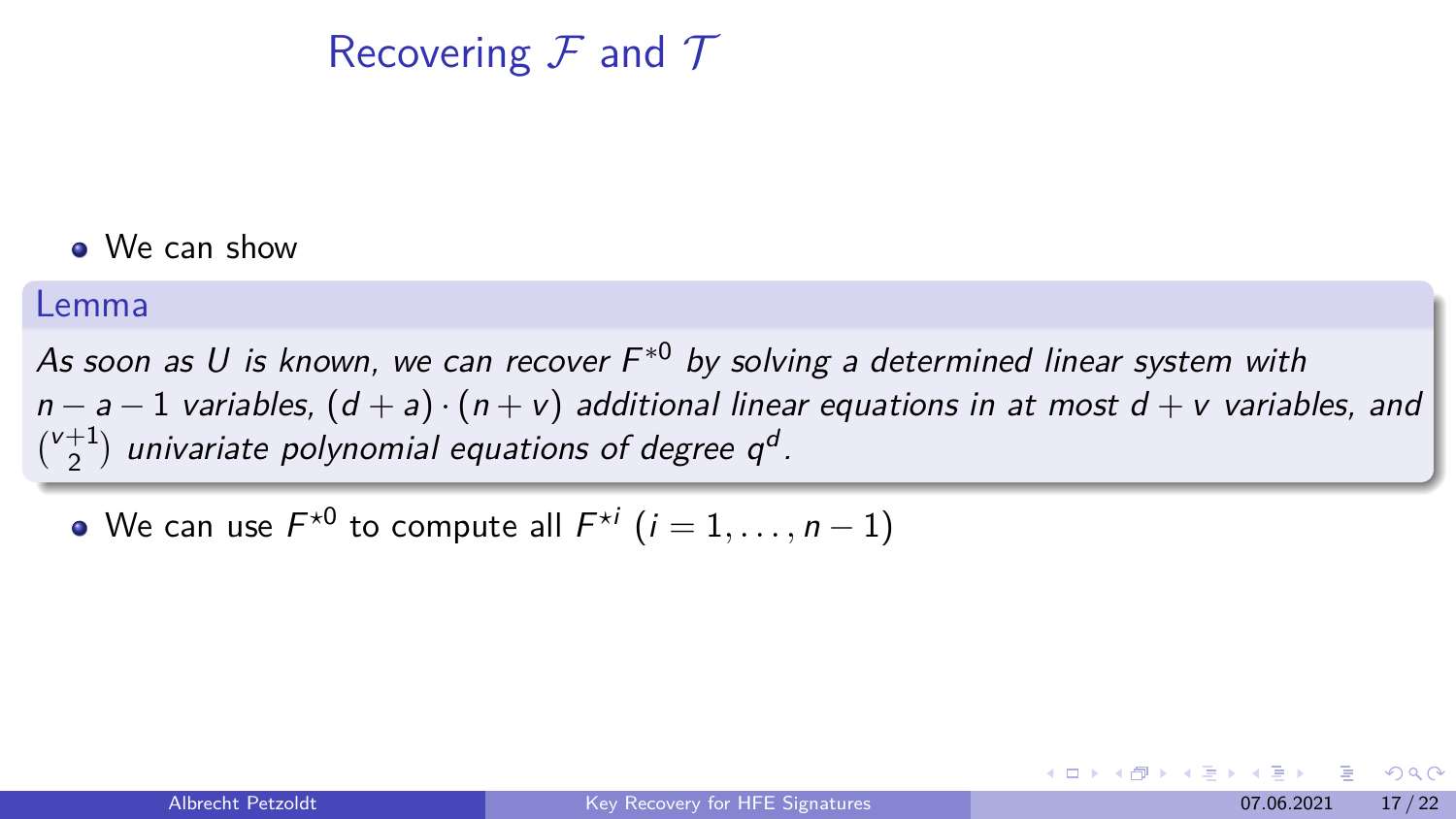# Recovering  $F$  and  $T$

• We can show

#### Lemma

As soon as U is known, we can recover  $F^{0}$  by solving a determined linear system with  $n - a - 1$  variables,  $(d + a) \cdot (n + v)$  additional linear equations in at most  $d + v$  variables, and  $\binom{v+1}{2}$  $_2^{+1)}$  univariate polynomial equations of degree  $\mathfrak{q}^d$ .

- We can use  $F^{\star0}$  to compute all  $F^{\star i}$   $(i=1,\ldots,n-1)$
- Furthermore we get

#### Lemma

As soon as the matrices F\*<sup>j</sup>(0 ≤ j < n) are known, T can be recovered by solving a system o*f*  $n - a$  linear equations in n variables.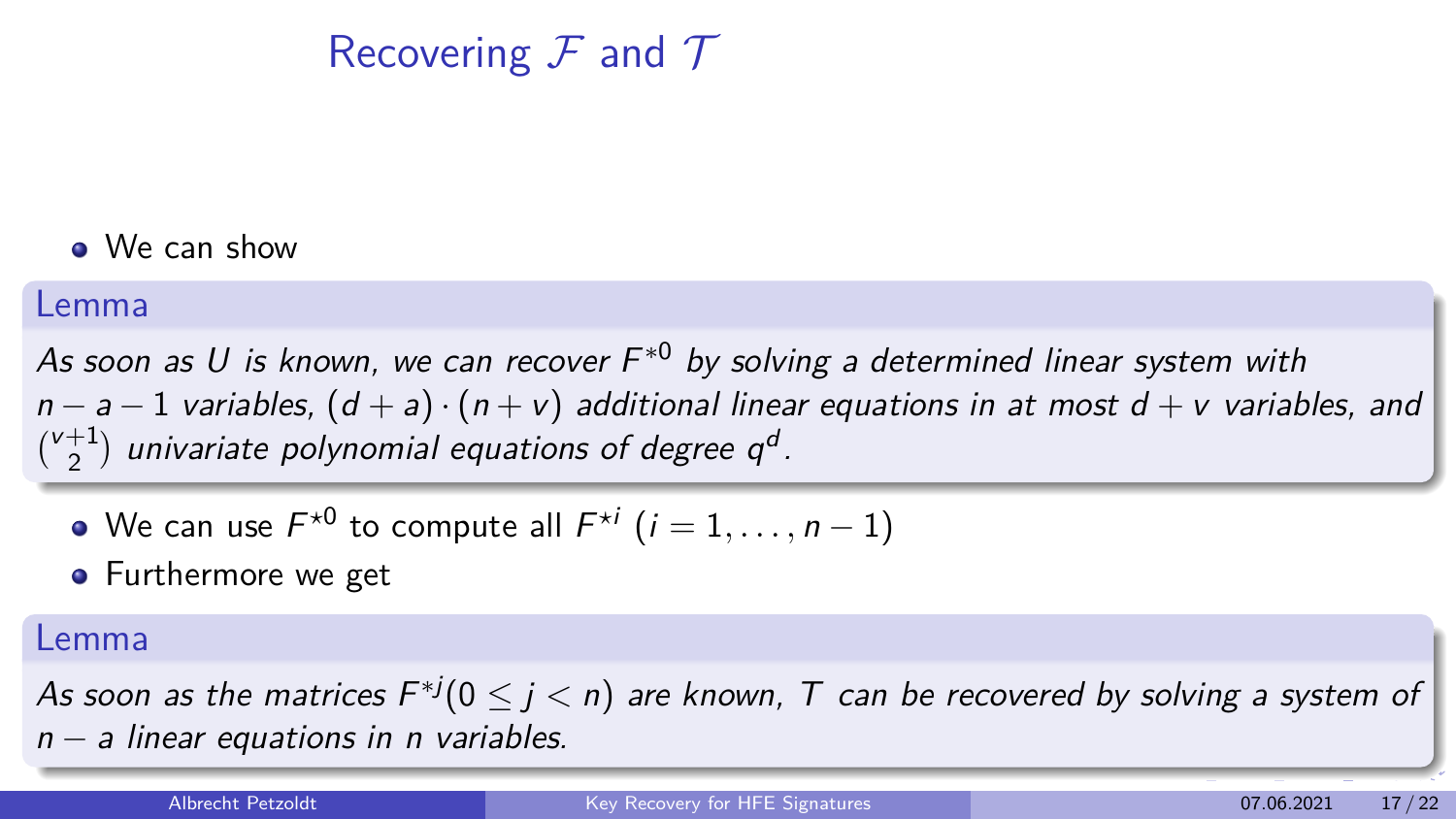## Complexity of the Attack

• Most costly Step: Solution of the MinRank problem (target rank d)

 $299$ 

4 0 8 ∢母

→ < 3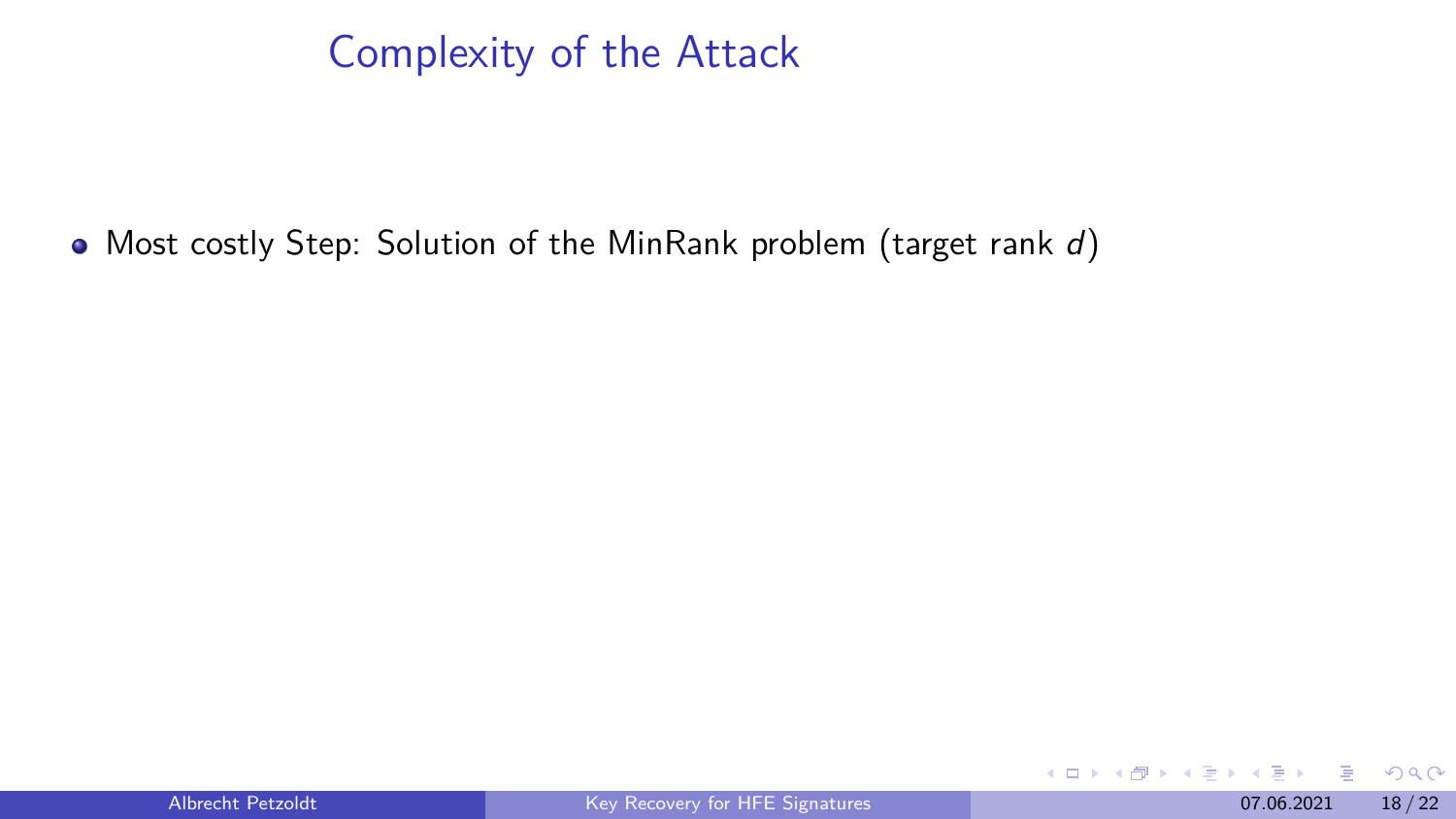## Complexity of the Attack

- Most costly Step: Solution of the MinRank problem (target rank d)
- **Two Possibilities**
- Minors Modelling: Degree of Regularity in  $F_4$ :  $d+1$

$$
\mathcal{O}\left(\binom{n+\nu+d+1}{d+1}^{\omega}\right),
$$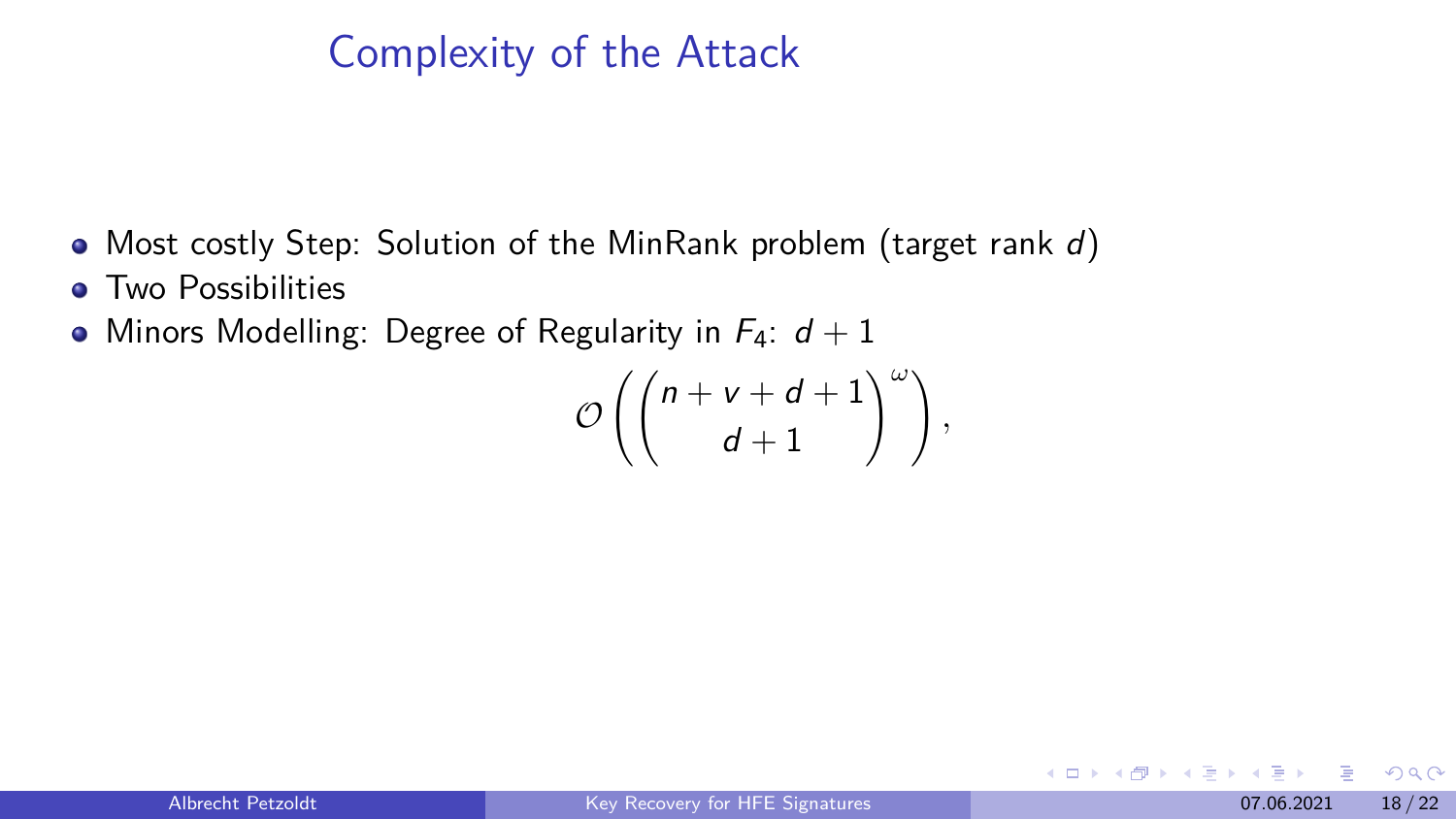# Complexity of the Attack

- Most costly Step: Solution of the MinRank problem (target rank d)
- **Two Possibilities**
- Minors Modelling: Degree of Regularity in  $F_4$ :  $d+1$

$$
\mathcal{O}\left(\binom{n+\nu+d+1}{d+1}^{\omega}\right),
$$

**• Support Minors Modelling** 

we don't have a unique solution of the MinRank Problem  $\Rightarrow$  We solve the system by  $F_4$ Experiments  $\Rightarrow$  degree of regularity 3

$$
\mathcal{O}\left((n+v)^2\binom{2d+2}{d}+(n+v)\binom{2d+2}{d}^2\right)^{\omega}
$$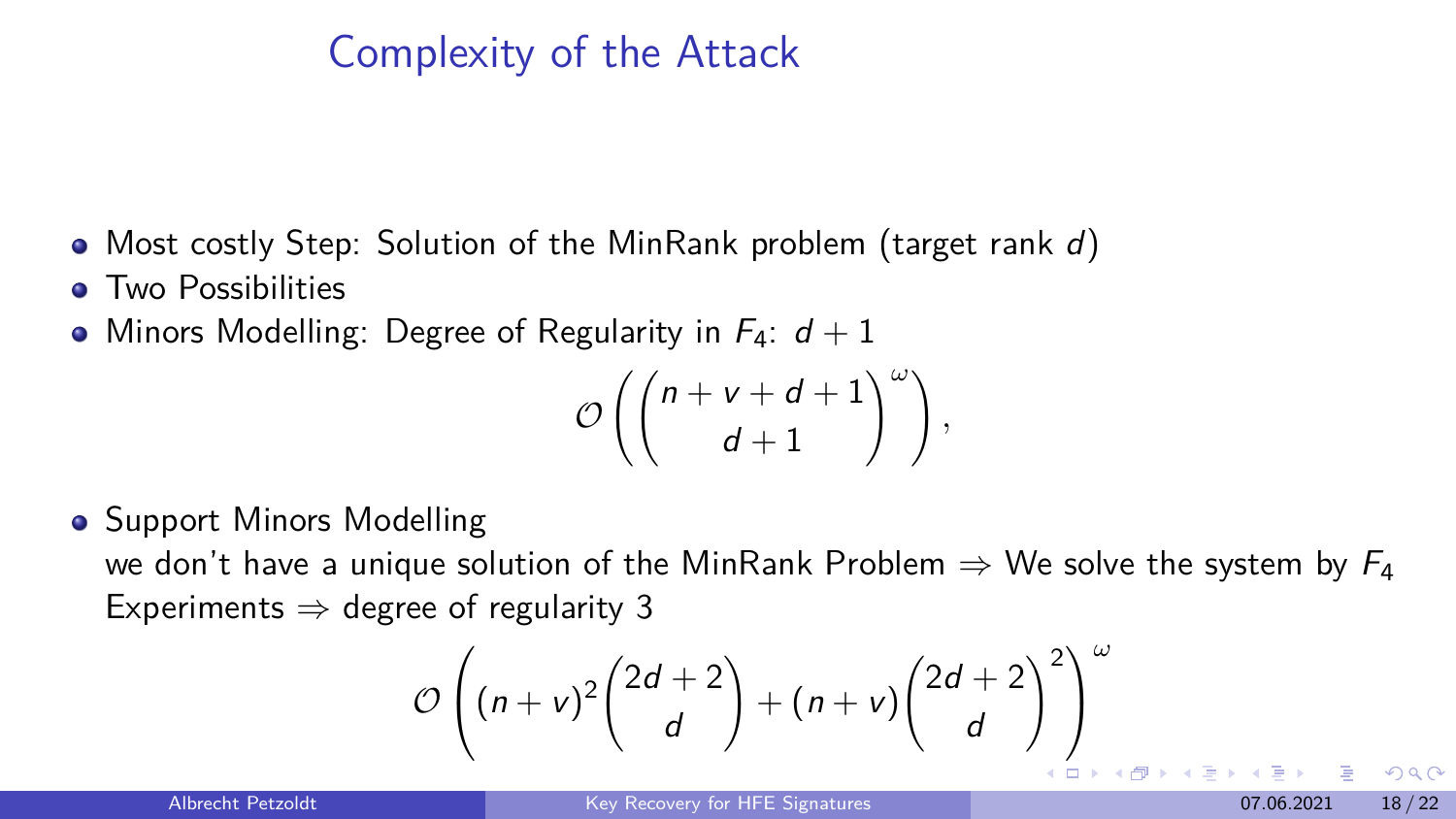| <b>NIST</b>   |              |                       | required | our attack using |                |
|---------------|--------------|-----------------------|----------|------------------|----------------|
| security      |              | parameters            | security | minors           | support minors |
| category      |              | (q, n, v, D, a)       | level    | modeling         | modeling       |
|               | GeMSS128     | (2, 174, 12, 513, 12) |          | 139              | 118            |
|               | BlueGeMSS128 | (2, 175, 14, 129, 13) | 143      | 119              | 99             |
|               | RedGeMSS128  | (2, 177, 15, 17, 15)  |          | 86               | 72             |
| $\mathsf{II}$ | GeMSS192     | (2,265,20,513,22)     |          | 154              | 120            |
|               | BlueGeMSS192 | (2,265,23,129,22)     | 207      | 132              | 101            |
|               | RedGeMSS192  | (2,266,25,17,23)      |          | 95               | 75             |
| Ш             | GeMSS256     | (2,354,33,513,30)     |          | 166              | 121            |
|               | BlueGeMSS256 | (2,358,32,129,34)     | 272      | 141              | 103            |
|               | RedGeMSS256  | (2,358,35,17,34)      |          | 101              | 76             |

メロメメ 倒 メメ ミメメ ヨメ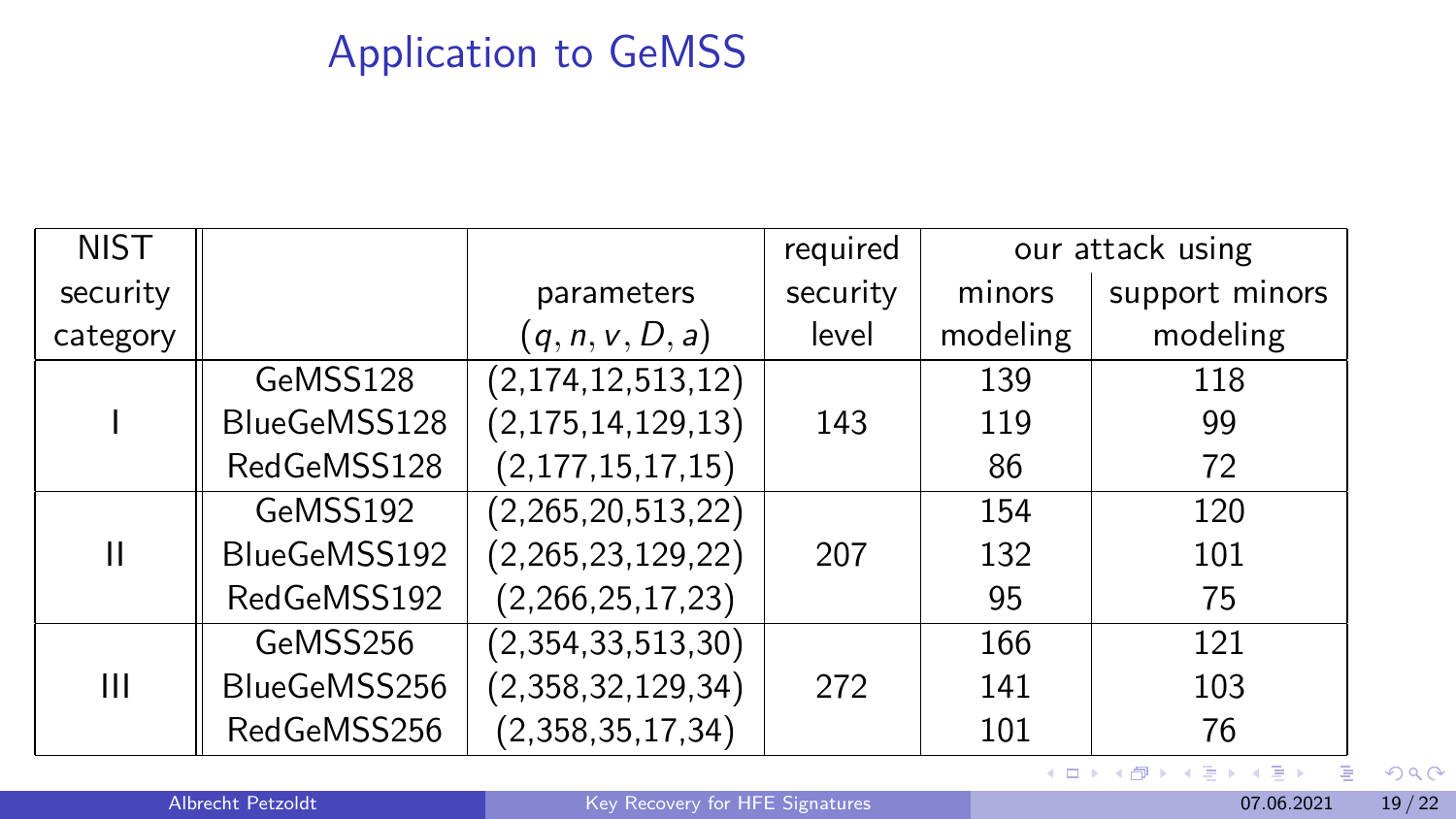**1** The proposed parameters for GeMMS don't reach the required security levels.

 $\Omega$ 

4 0 8

∢●●

 $\rightarrow$   $\rightarrow$   $\rightarrow$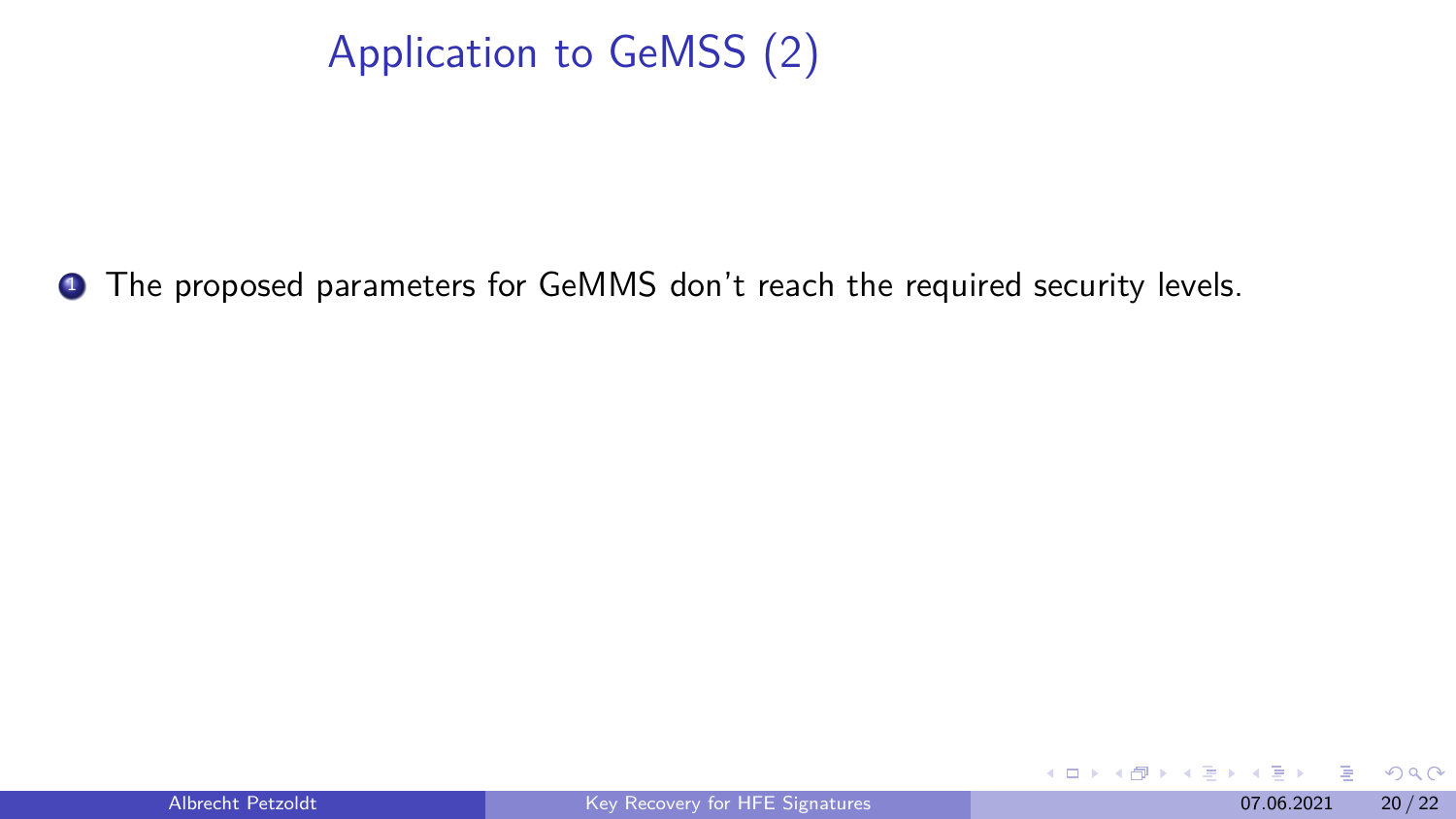- **1** The proposed parameters for GeMMS don't reach the required security levels.
- **2** Speeding up the signature generation process of GeMSS by decreasing D while increasing a and v is not possible.
	- $\Rightarrow$  Modifications as in BlueGeMSS and RedGeMSS are not possible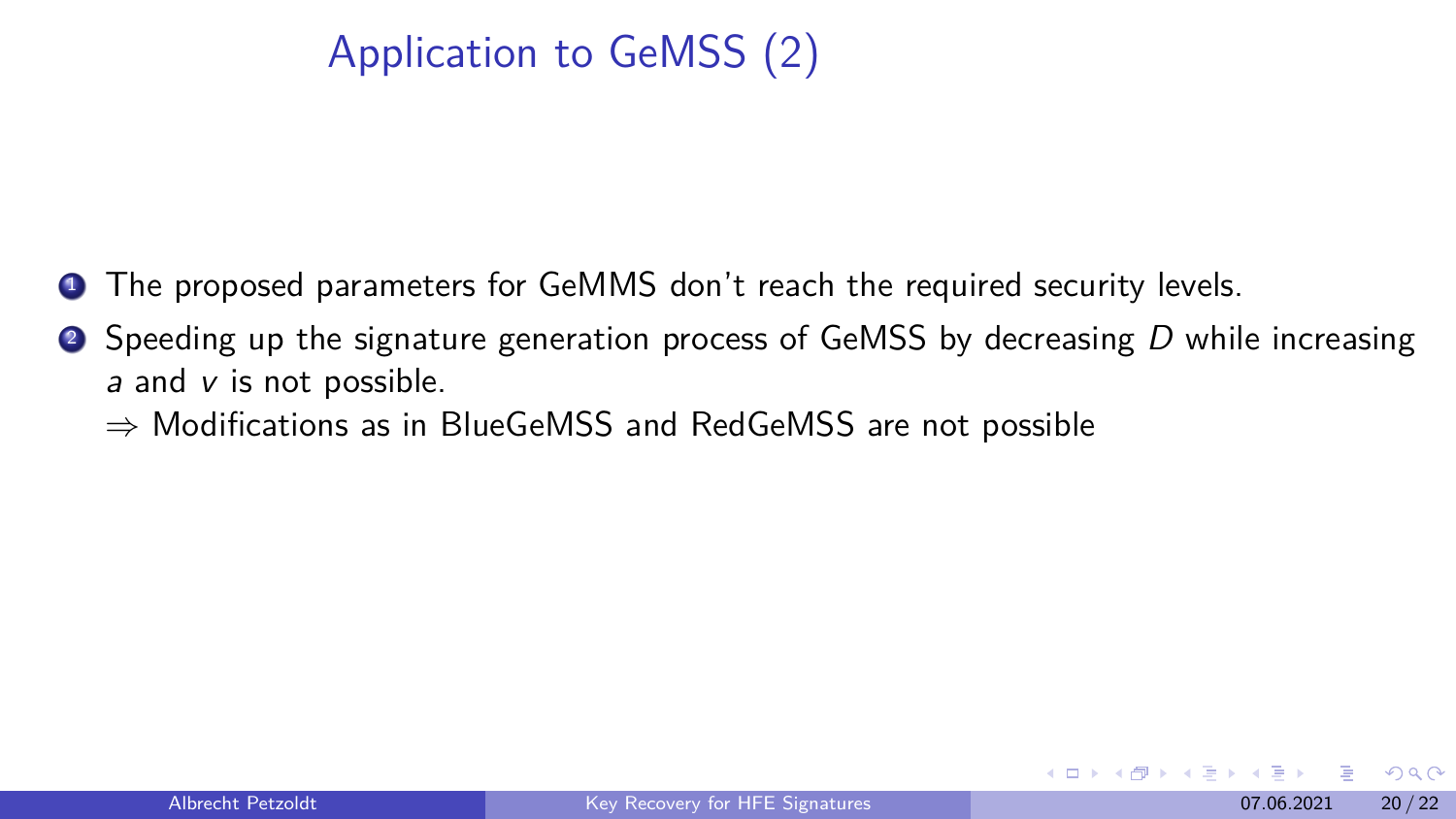- **1** The proposed parameters for GeMMS don't reach the required security levels.
- **2** Speeding up the signature generation process of GeMSS by decreasing D while increasing a and v is not possible.
	- $\Rightarrow$  Modifications as in BlueGeMSS and RedGeMSS are not possible
- **3** For high levels of security, we need very high values of D e.g. NIST security level III:  $d \geq 20$  or  $D \geq 2^{19}+1=524.289$  $\Rightarrow$  Drastical slow down of the signature generation process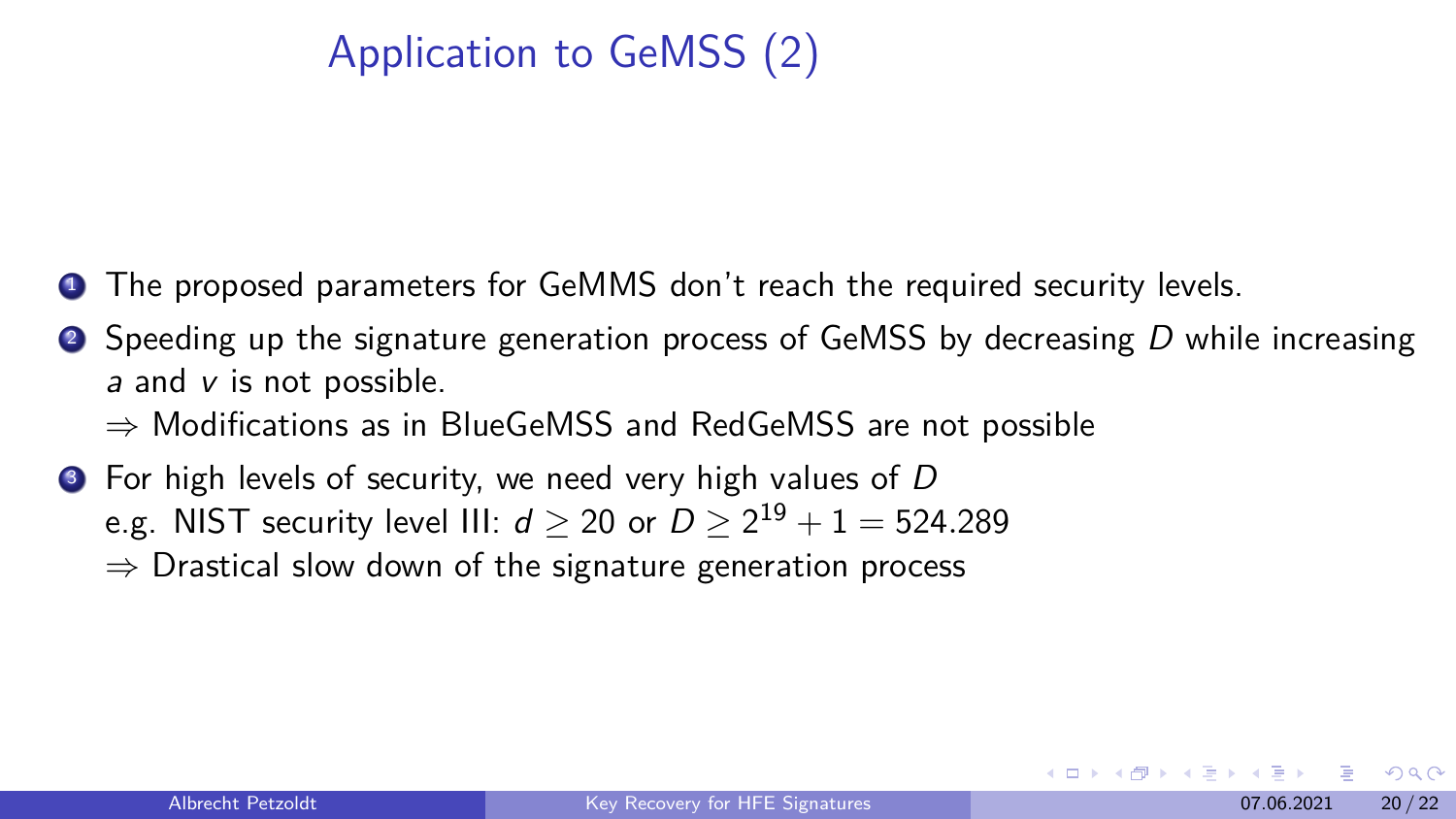- **1** The proposed parameters for GeMMS don't reach the required security levels.
- **2** Speeding up the signature generation process of GeMSS by decreasing D while increasing a and v is not possible.
	- $\Rightarrow$  Modifications as in BlueGeMSS and RedGeMSS are not possible
- **3** For high levels of security, we need very high values of D e.g. NIST security level III:  $d \geq 20$  or  $D \geq 2^{19}+1=524.289$  $\Rightarrow$  Drastical slow down of the signature generation process

**The Techniques used in GeMSS don't suffice to create a HFE based signature scheme which is both efficient and reaches high levels of security**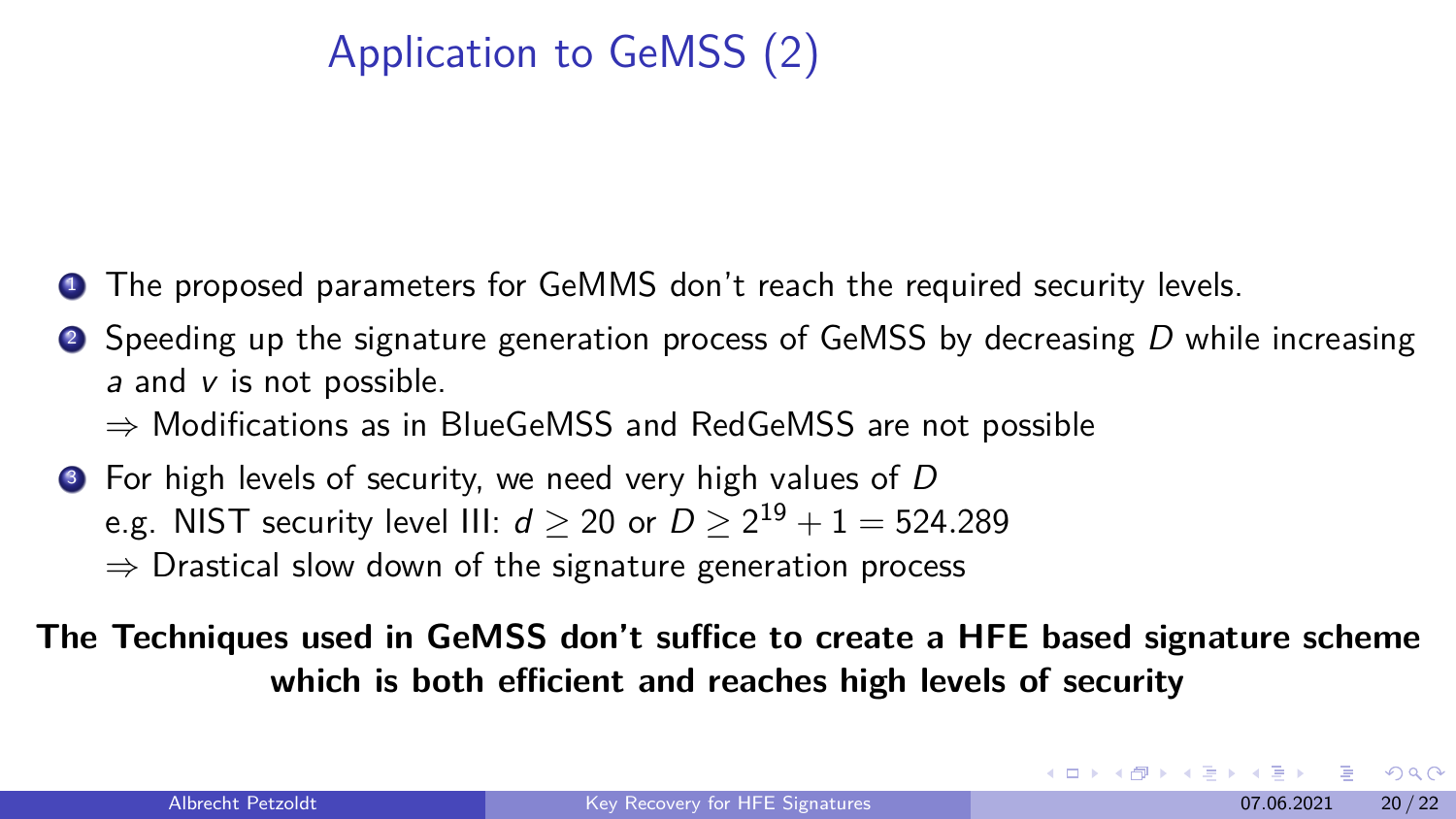### Conclusion

We proposed a new MinRank type attack against HFE signature variants. The complexity is

$$
\mathcal{O}\left(\binom{n+d+v+1}{d+1}^{\omega}\right)
$$

- $\bullet$  exponential in  $d$
- polynomial in v
- $\bullet$  independent of  $a$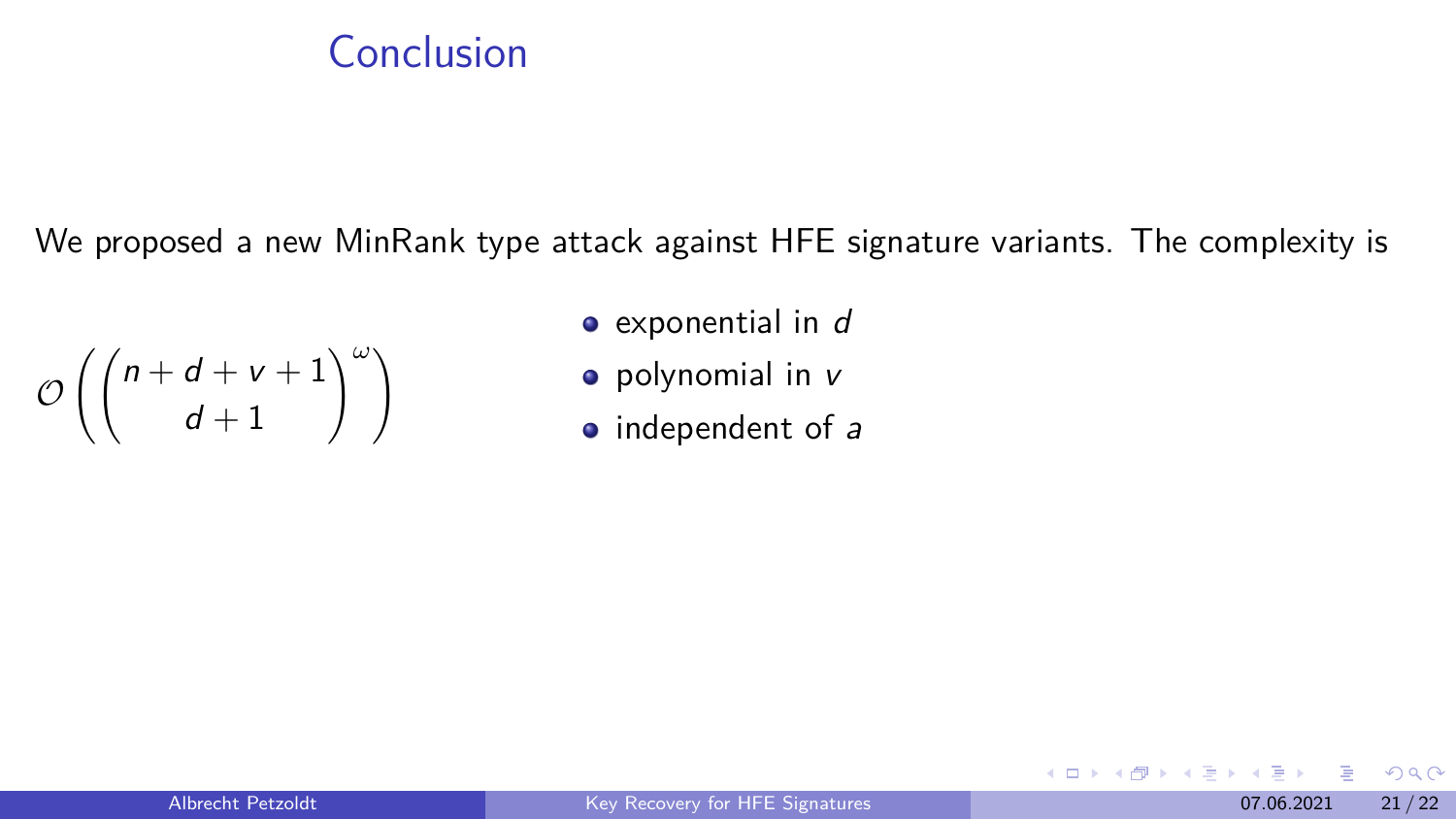### Conclusion

We proposed a new MinRank type attack against HFE signature variants. The complexity is

$$
\mathcal{O}\left(\binom{n+d+\nu+1}{d+1}^{\omega}\right)
$$

- $\bullet$  exponential in  $d$
- $\bullet$  polynomial in  $\nu$
- independent of a

**Consequences** 

- We can't speed up HFEv<sup>−</sup> by decreasing d while increasing a and v
- For high levels of security we need a large d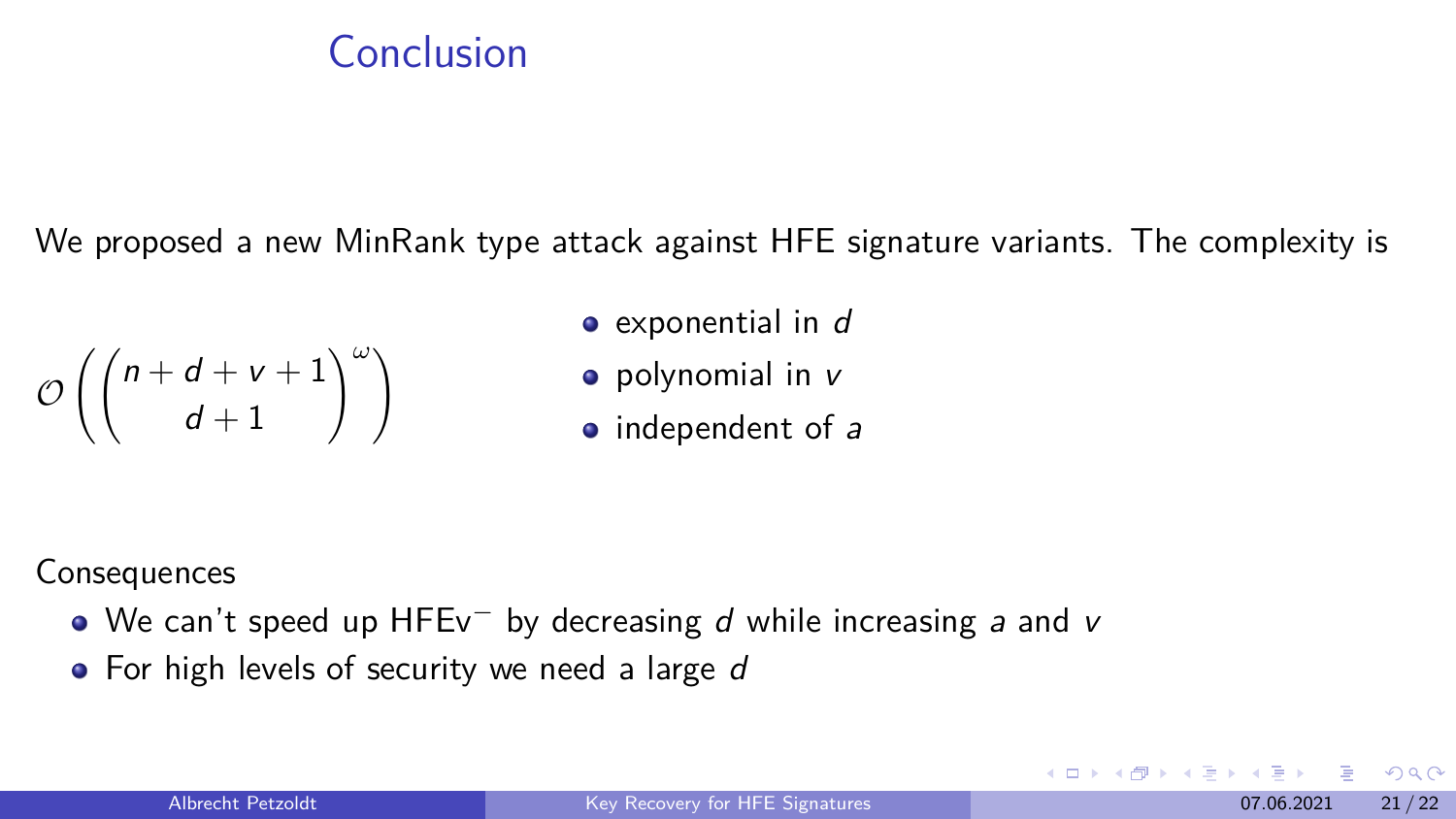### Conclusion

We proposed a new MinRank type attack against HFE signature variants. The complexity is

$$
\mathcal{O}\left(\binom{n+d+\nu+1}{d+1}^{\omega}\right)
$$

- $\bullet$  exponential in  $d$
- **•** polynomial in v
- independent of a

**Consequences** 

- We can't speed up HFEv<sup>-</sup> by decreasing d while increasing a and v
- For high levels of security we need a large d

 $\Rightarrow$  Can we build an HFE based signature scheme which is both efficient and offers a high level of security?  $\Omega$